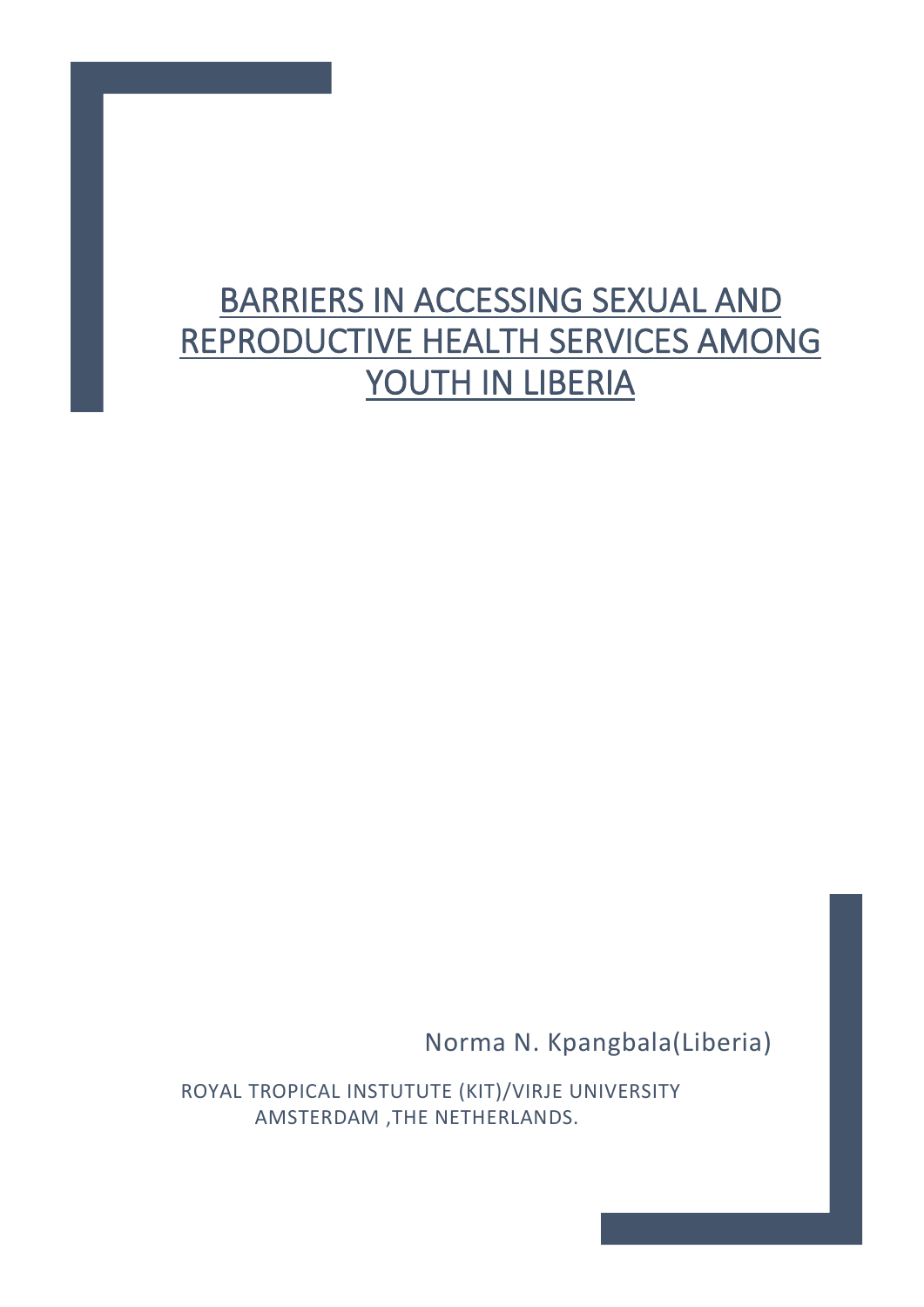## BARRIERS IN ACCESSING SEXUAL AND REPRODUCTIVE HEALTH SERVICES AMONG YOUTH IN LIBERIA

A thesis submitted in partial fulfilment of the requirement for the degree of the master in public health BY: Norma N. Kpangbala

Signed:

NHOWLEAU

56TH INTERNATIONAL COURSE IN HEALTH AND DEVELOPMENT / MASTER OF PUBLIC HEALTH (ICHD/MPH) DECEMBER 17th, 2020, ROYAL TROPICAL INSTUTUTE (KIT), VIRJE UNIVERSITY AMSTERDAM, THE NETHERLANDS.

September 2020 Organized by: Royal Tropical Institute In co-operation with vrije university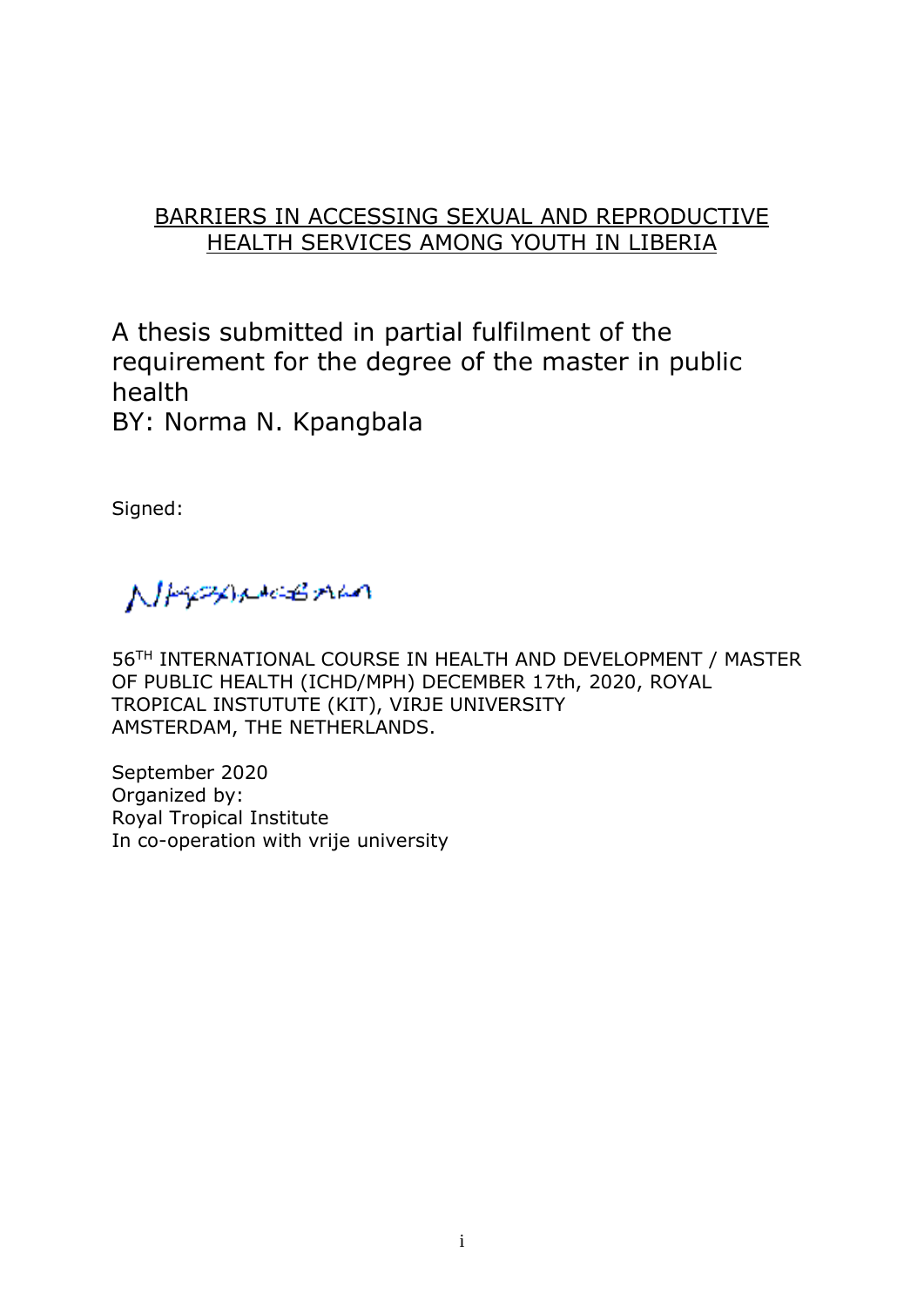## **Table of Contents**

| Chapter 2: Problem statement/justification and objective 4          |  |
|---------------------------------------------------------------------|--|
|                                                                     |  |
|                                                                     |  |
|                                                                     |  |
|                                                                     |  |
|                                                                     |  |
|                                                                     |  |
| 4.3 community, Norms, Value and Society/ population perspectives 16 |  |
|                                                                     |  |
| Chapter 6: Approaches and strategies to address the factors         |  |
| influencing access to sexual and reproductive health services in    |  |
|                                                                     |  |
|                                                                     |  |
|                                                                     |  |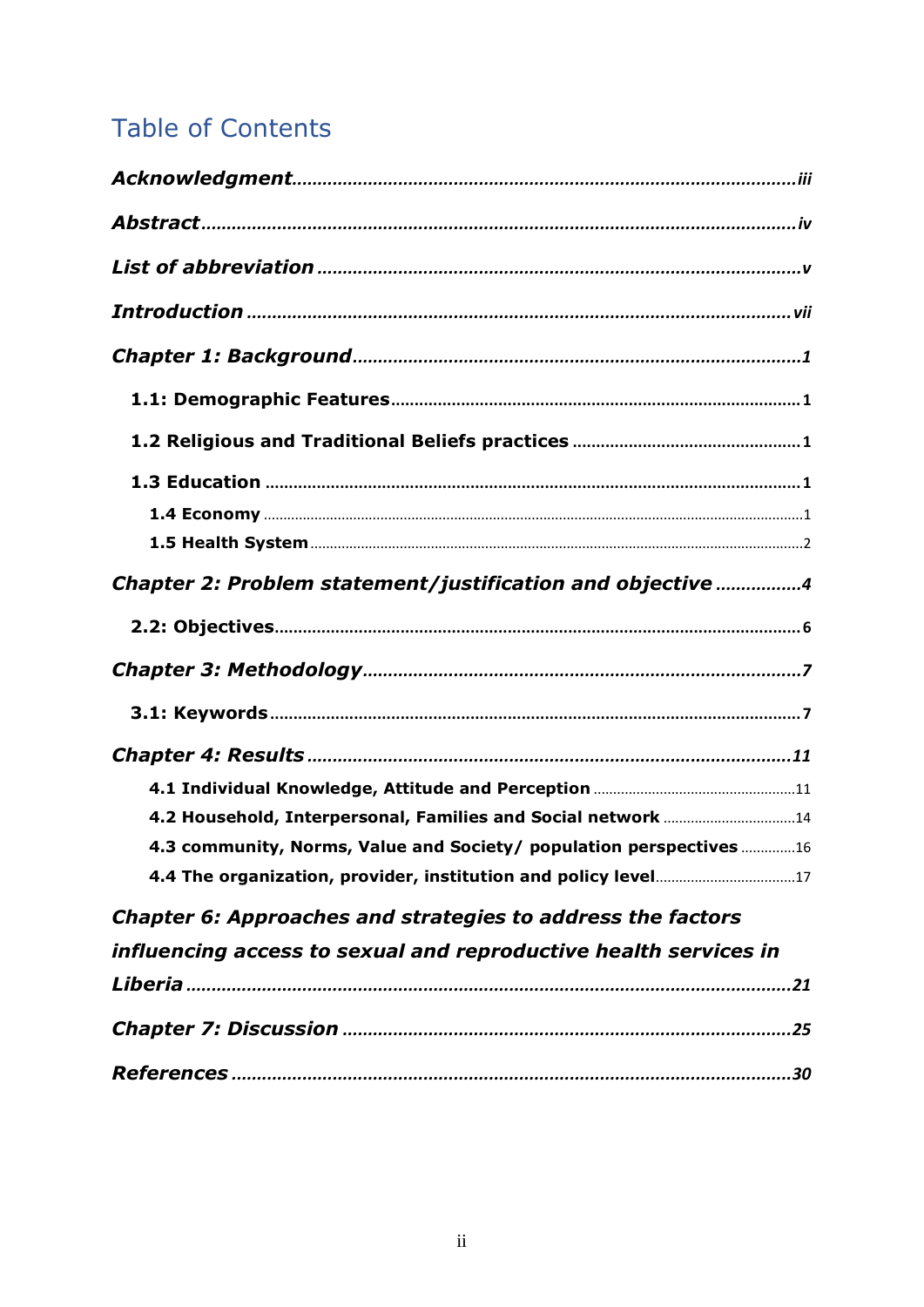## <span id="page-3-0"></span>**Acknowledgment**

I am thankful to my Lord and saviour Jesus Christ for his divine wisdom and his loving kindness through my academic journey. I also appreciate the help and guidance of my sisters and brothers who tirelessly and patiently guided me emotionally, encouraged and supported me throughout the process of writing this thesis. My mother's prayers and encouragement were pillars of strength. I would also love to acknowledge all my professors and lecturers for the knowledge impacted to me throughout my period in KIT.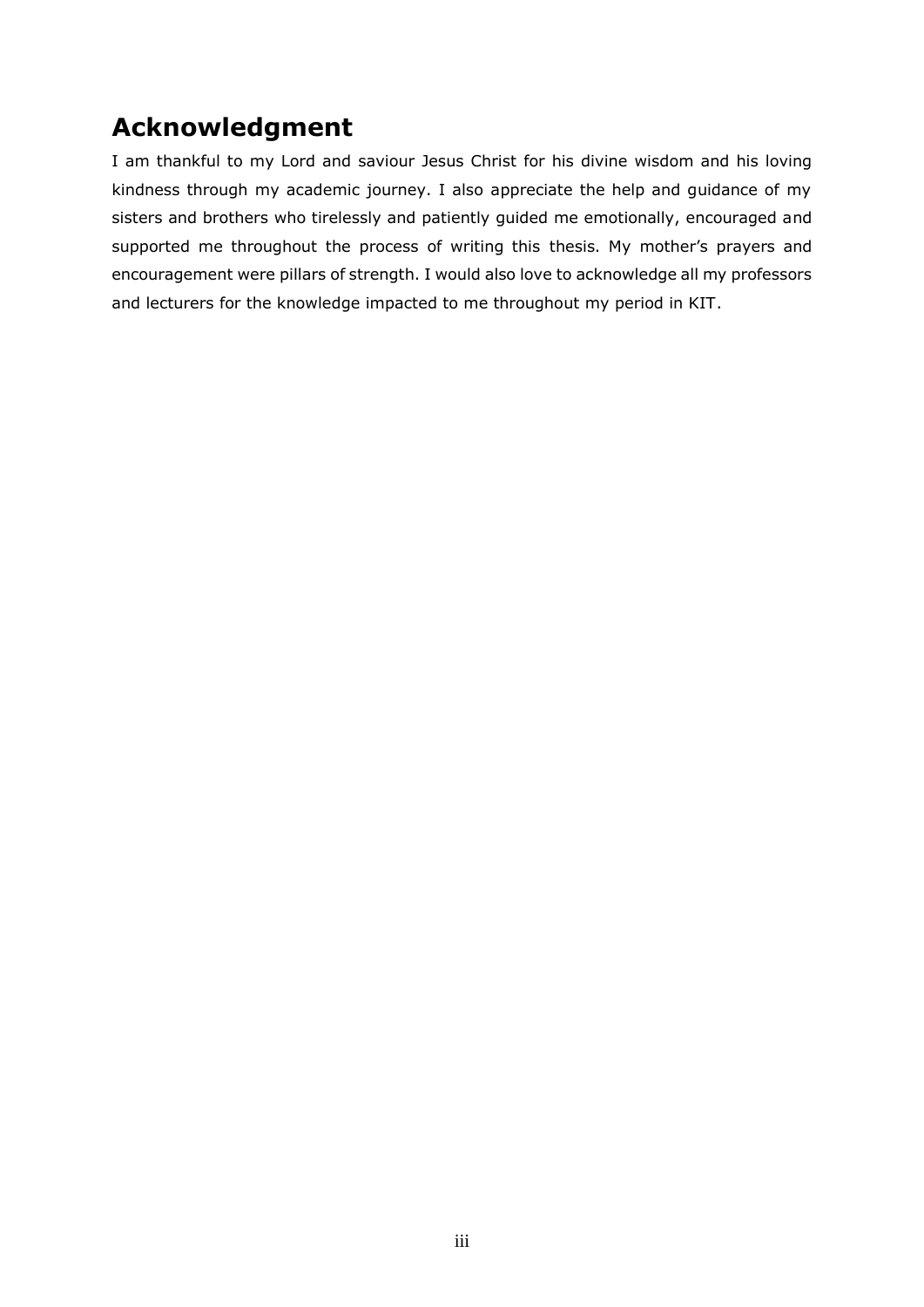## <span id="page-4-0"></span>**Abstract**

**Introduction** Liberia has a youthful population with about more than 50 percent below the age of 25 years. Despite the need for sexual and reproductive health services(SRHS), youths in Liberia face many barriers to accessing SRHS. This paper considers the factors that influence access to sexual and reproductive health services among adolescents and youth and specific strategies to improve access to SRHS in Liberia.

**Methodology** A literature review was done using peer and non- peer articles written in English. PubMed and google scholar data bases were searched considering publications from 2010 to 2020. Websites of different international organizations were searched. This review included articles on adolescents(age 15 to 19 years) and youths(age 20 to 24 years). Specific interventions explored included STI/HIV and contraception. The socioecological frame work was used to analyse the research objectives.

**Findings** The study identified key barriers to accessing SRHS. These barriers include; lack of information on various contraceptive methods, Fear of side effects, perceived infertility, feeling ashamed and fear of condemnation for method use and partner or spousal refusal. Inadequate supply and stock-out, negative attitude of service provider and violation of confidentiality. The gender expectations, position in the society and the economic power dynamics also pose as barriers to access of SRHS.

**Conclusion** Though policy on the SRHR for youth exists, there is a gap between the intention of the policy and the actual implementation. Actions to address barriers in access to YSRHS need a multi-faceted approach addressing the individual, community, organizational and the policy level.

**Key words** The Key search teams were focused on these specific variables: Adolescents, youth, sexual and reproductive health, contraceptives services, sexually transmitted diseases, HIV, enablers and barriers.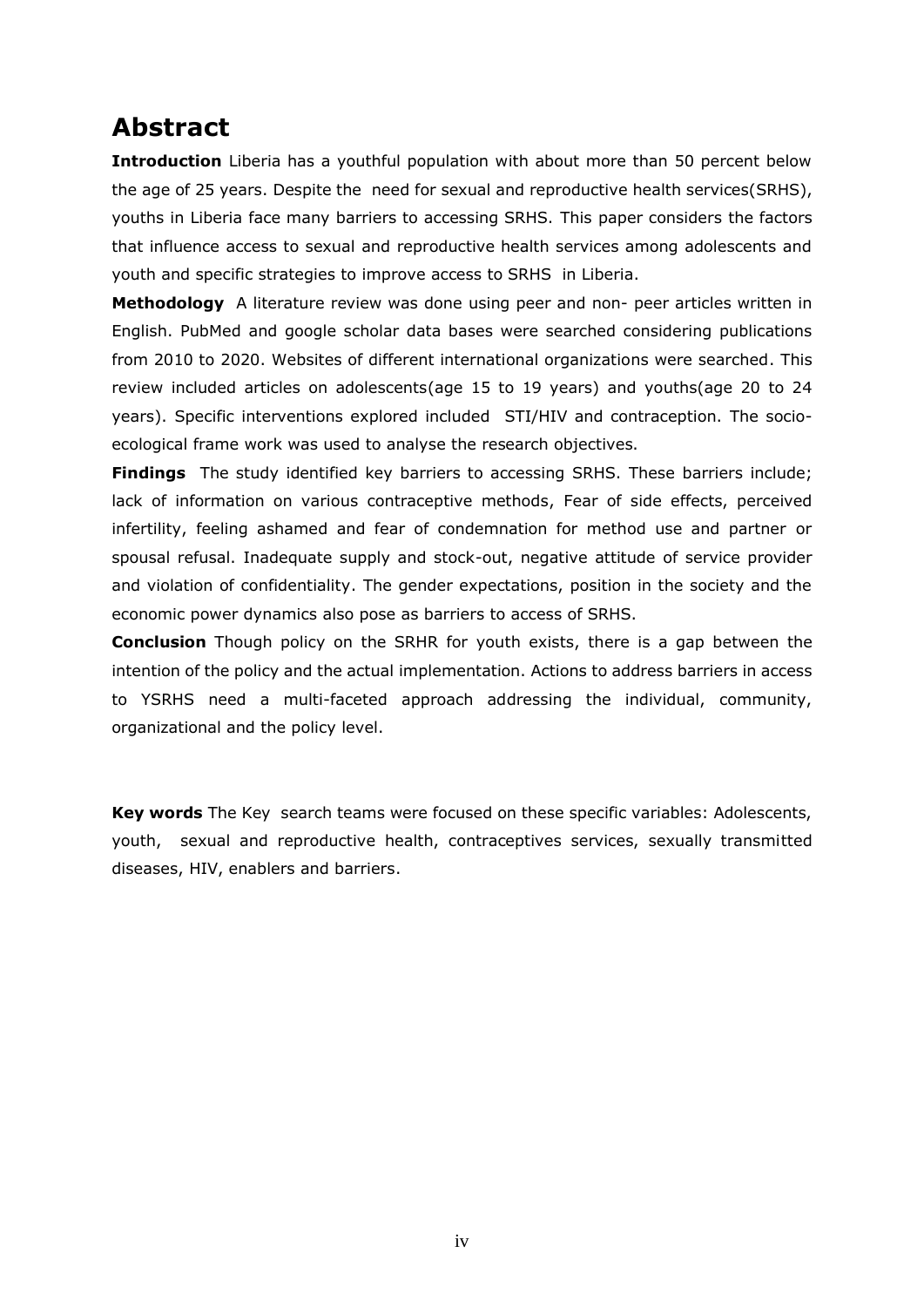## <span id="page-5-0"></span>**List of abbreviation**

| ADOLESCENT FRIENDLY HEALTH SERVICE                     |
|--------------------------------------------------------|
| ACQUIRED IMMUNODEFICIENCY SYNDROME                     |
| ADOLESCENT REPRODUCTIVE HEALTH                         |
| ADOLESCENT SEXUAL AND REPRODUCTIVE HEALTH              |
| CIVIL SOCIETY ORGANIZATION                             |
| <b>GENDER PARITY INDEX</b>                             |
| HUMAN IMMUNODEFICIENCY VIRUS                           |
| INTERNATIONAL CONFERENCE ON POPULATION AND DEVELOPMENT |
| Information, education and communication               |
| INTERNATIONAL PLAN PARENTHOOD FEDERATION               |
| LIBERIA DEMOGRAPHIC HEALTH SURVEY                      |
| MARKET CONTRACEPTIVE PROJECT                           |
| NON-GOVERNMENTAL ORGANIZATION                          |
| OUT OF POCKET EXPENDITURE                              |
| OUT PATIENT DEPARTMENT                                 |
| POST EXPOSURE PROPHYLAXIS                              |
| PLANNED PARENTHOOD ASSOCIATION OF LIBERIA              |
| REPRODUCTIVE HEALTH SERVICE                            |
| <b>REGISTERED NURSE</b>                                |
| SOCIO-ECOLOGICAL MODEL                                 |
| SEXUAL AND REPRODUCTIVE HEALTH                         |
| SEXUAL AND REPRODUCTIVE HEALTH SERVICE                 |
| SEXUALLY TRANSMITTED INFECTION                         |
| UNITED NATION POPULATION FUND                          |
| UNITED NATION INTERNATIONAL CHILDREN FUND              |
| <b>VOLUNTARY TESTING AND COUNSELLING</b>               |
| WORLD HEALTH ORGANIZATION                              |
| YOUTH FRIENDLY SEXUAL AND REPRODUCTIVE HEALTH SERVICE  |
|                                                        |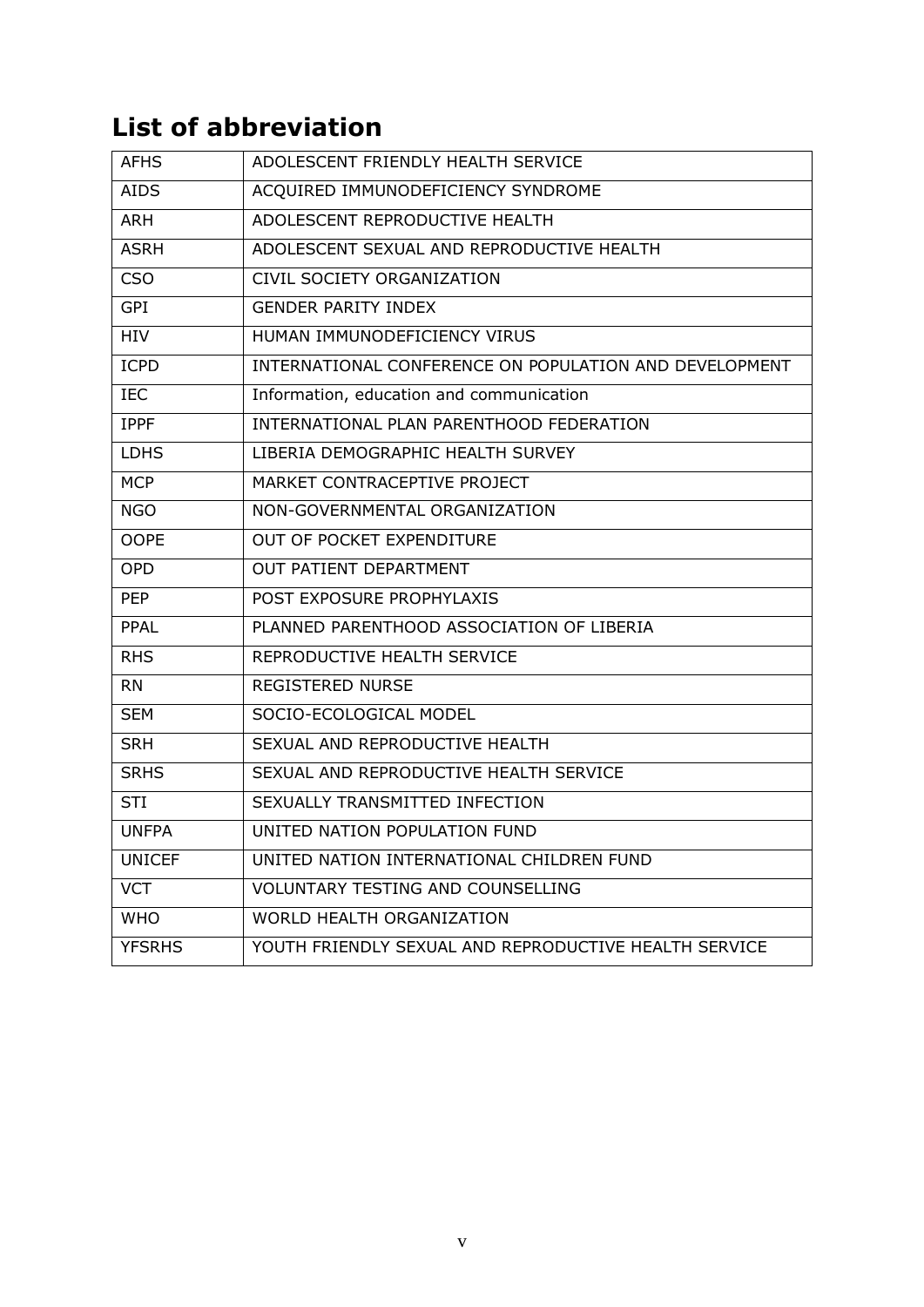## **Definition of keys Terms**

| Words                                              | Definition                                                                                                                                                                                                                                                                                                                      |
|----------------------------------------------------|---------------------------------------------------------------------------------------------------------------------------------------------------------------------------------------------------------------------------------------------------------------------------------------------------------------------------------|
| Adolescent/<br>youth                               | Is defined as a person between 10-19 years of age while youth is<br>between the ages of $15-24(1)$ .                                                                                                                                                                                                                            |
| Sexual health                                      | is defined as a state of physical, emotional, mental, and social well-<br>being with sexuality; it is not merely the absence of disease,<br>$dy$ sfunction, or infirmity $(2)$ .                                                                                                                                                |
| Reproductive<br>Health                             | is defined as physical, mental and social wellbeing in all matters relating<br>to the reproductive system and functions at all stages in life(2).                                                                                                                                                                               |
| Adolescent<br>sexual and<br>reproductive<br>health | health refers to the physical as well as the emotional well-being of<br>adolescents and includes their ability to be healthy and remain free from<br>unwanted pregnancy, unsafe abortion, maternal death and disability, all<br>forms of sexual violence and coercion, sexually transmitted diseases,<br>including HIV/AIDS(3). |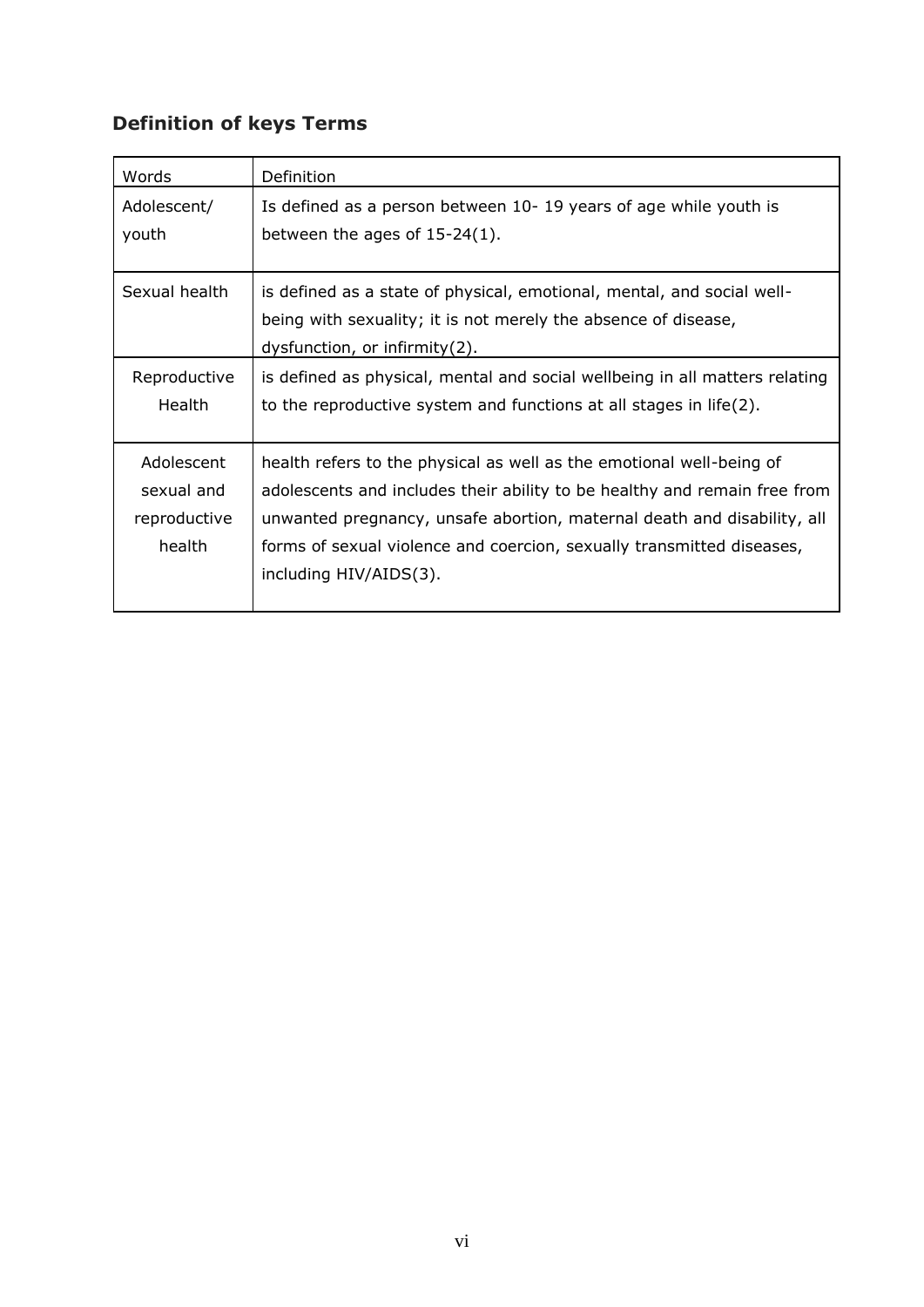#### <span id="page-7-0"></span>Introduction

The Sexual and Reproductive Health (SRH) policy of Liberia 2010 states that one of the mandate of the government of Liberia is to ensure adolescents have access to the full range of SRHS leading to the improvement of SRH of young people, however there are still barriers to improved SRH access for young people(4).

I worked as a Registered Nurse (RN) at the Out-patient Department (OPD) at one of Liberia's biggest hospital in the central part of the country. When I was working at this department I interacted with many patients of different ages and health conditions. But predominantly took interest in the young people. This was because of the unintended pregnancies and repeated STIs seeing among these youths because of the perceived knowledge about condom and family planning. I listened to youths expressing their embarrassment and fear of accessing care from SRH providers who were far older in age. With embarrassment some shy away from seeking SRH services. As a young person working among those elderly service providers, many young people preferred coming to me for services related to contraception and STIs.

This paper considered the barriers and specific strategies to access sexual and reproductive health services in Liberia. This research is more important for Liberia at this time because Liberia has a youthful population and neglecting Youth Sexual and Reproductive Health (YSRH) will be devastating to the transitioning of the population to adulthood and can lead to lifetime complication and some instances death.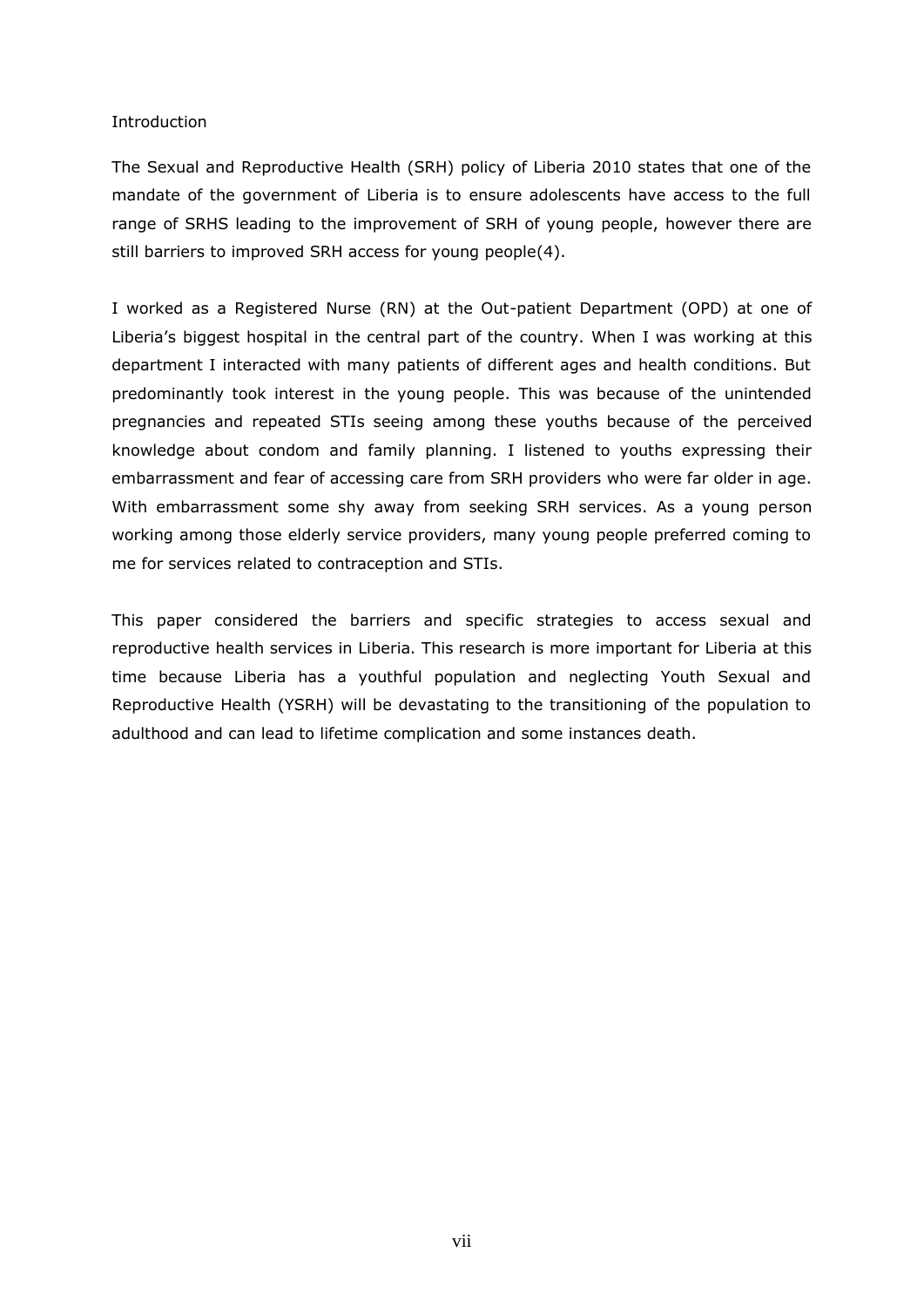## <span id="page-8-0"></span>**Chapter 1: Background**

### <span id="page-8-1"></span>**1.1: Demographic Features**

Liberia is located on the west coast of Africa, with a land area of 11,080 sq.km and a coastline of 560km that stretches along the Atlantic Ocean. The country is bordered by Sierra Leone to the west, Guinea to the northwest, and Cote d'Ivoire to the northeast and the Atlantic Ocean to the south. The country is divided into fifteen counties that are further subdivided into districts and clans. Liberia has a population of approximately 4.3 million people, with an average life expectancy of 59 years(5).

<span id="page-8-2"></span>1.2 Religious and Traditional Beliefs practices

Officially, 86 per cent of Liberia's population identify themselves as Christian, while 12 per cent is Muslim and the remaining hold to their traditional tribal beliefs. In Liberia, both Monogamy (one man having one wife) and polygamy (one man having more than one wife) are practiced(6).

### <span id="page-8-3"></span>**1.3 Education**

Generally, about 64.7% of the total population of Liberians aged 15 to 49 years are literate with the rate in rural Liberia being 40% lower than those in urban Liberia. Also, on average, males have a 30% higher literacy rate than the females and the poorest groups are 50% less literate than the richest groups. The average literacy rate for youths above 15 years is 45.6% with over 50% not having pre- primary education (7).

There have been positive changes in the Gender parity index (GPI) of Liberia of recent. At the elementary and junior high levels, GPI stands at 0.96 and 0.98 respectively. Notably, female literacy has realized a significant increase over the past eight years. According to the Demographic and Health Survey (DHS), women's literacy rose from 41 per cent in (2007) to 48 per cent in (2013). In 2013 69 per cent of 15-19 years old female were literate, compared to 29 per cent of female aged 40-44 suggesting great gains among younger females in literacy acquisition(8). A study showed that Liberian youths especially the uneducated ones who have either not gone to school at all or stopped at elementary school levels, are confronted with considerable SRH challenges(9).These challenges stem from lack of relevant knowledge on available contraceptive services. They also tend to have little or no knowledge on HIV testing. These challenges may contribute to the high rate of unintended pregnancy amongst them.(10).

## <span id="page-8-4"></span>**1.4 Economy**

Liberia is a low-income country; it is among the poorest countries in the world. The Human Development Index (HDI) 2018 puts Liberia at 0.46, ranking Liberia at 176 out of 196 countries. According to the world Bank, about 54 per cent of the population of Liberia live below the poverty line. This means they live on less than US 2.00 per day. It further noted that poverty was higher in rural areas compared to urban; 70 per cent verse 43 per cent respectively. Also, a greater part of the population live in the urban areas (9).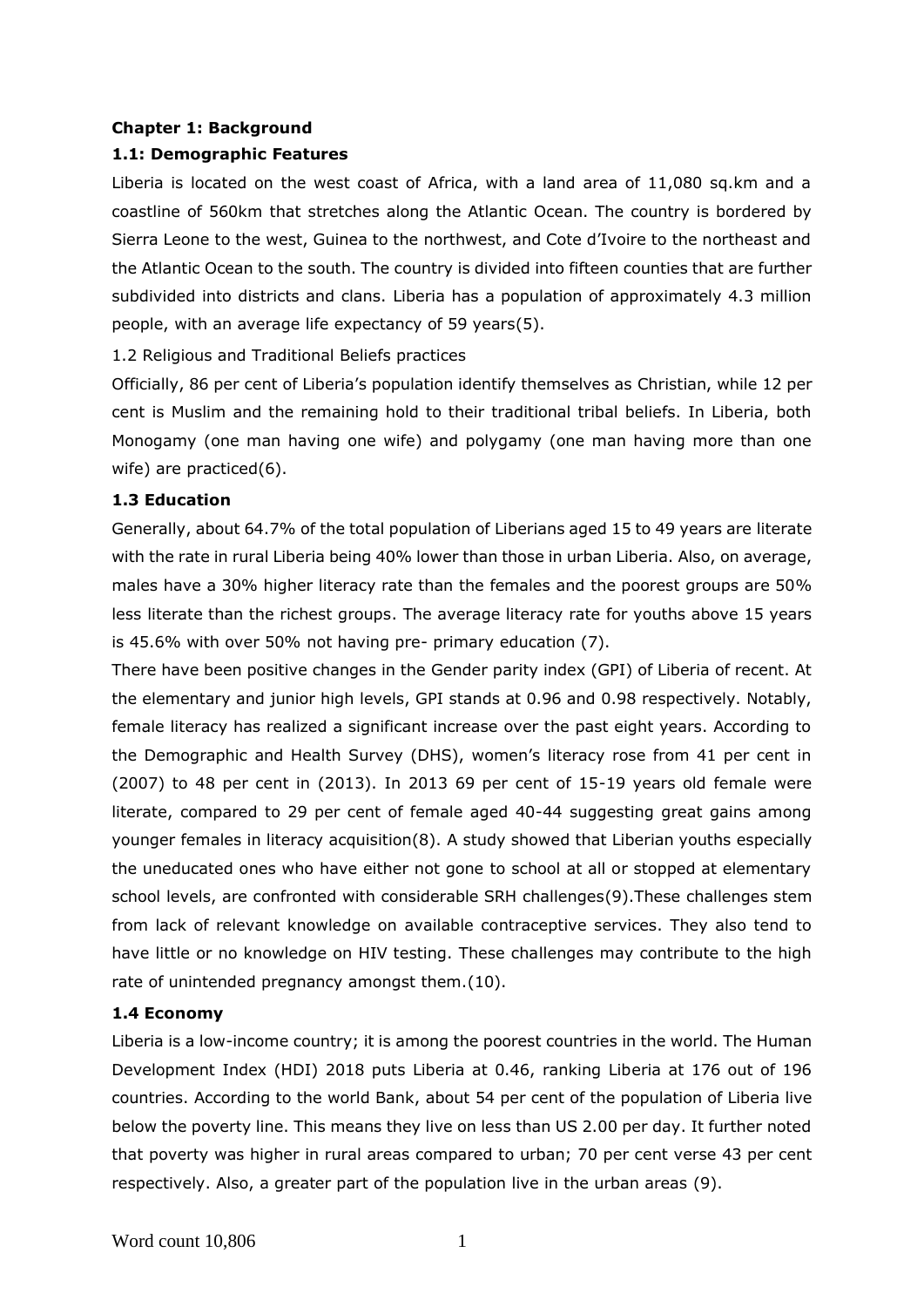#### <span id="page-9-0"></span>**1.5 Health System**

Liberia has a total fertility rate of 4.2%, with a total health expenditure per person of about \$65 USD of which 26% is out of pocket expenditure (OOPE). The effective universal health coverage (UHC) index of Liberia was 47.6% as at 2019. The maternal mortality rate as of 2017 was 661/100,000 live births. Unsafe sex is major driver of the cause of death at 22.1% and HIV/AIDS is the  $6<sup>th</sup>$  highest cause of death accounting for 30.2% of the total annual mortality for 2019(8).

The Liberia Health System is based on three main levels: Primary, secondary and tertiary. The primary level consists of both community and facility-based services; at the health post facility, essential preventive, curative and health promotion and basic emergency care are provided. The community-based services focus on health promotion and education while linking the community to the facility (9 According to a survey of health facilities done in 2019, the total number of health facilities was 753. Six hundred and ninety-nine(699) of these health facilities were classified as functional while the rest were non-functional(11). The secondary level includes all aspect from the primary with provision for 24/7 hospitalizations. The tertiary provides all secondary services and specialized consultation-based services. Most rural dwellers live more than 1 hour walk away from a health post facility. Emergency care usually need to be referred. However, there is a greater burden on the health system because the patients bypass due to self- referral and end up at the wrong healthcare levels10). There is also a strong public - private partnership in the health care system in Liberia. This is done by capitations of most of the faith based and large private clinics and hospitals scattered around the country to improve accessibility. These private providers are regularly supervised by the county clinical supervisor and other members of the county health team. Apart from the capitations, diagnostic materials and essential drugs and supplies are provided to these private providers to ensure that they comply with the agreed protocols (2).

#### **1.6. SRH policy**

The Liberia SRH policy refers to essential SRH as part of a package known as the basic package of health services (BPHS). It comprises of maternal and new-born health, family planning, GBV/SGBV, reproductive tract diseases, and adolescent health. Emphasis is placed building the capacity of the health care workers and encouraging male involvement. Provision for mitigating against SGBV in the BPHS include the promotion of advocacy and social mobilization, establishment of effective reporting system for incidents of SGBV and the provision of an accessible comprehensive service for survivors of SGBV. This includes the collection of medicolegal evidence and is done in collaboration with the social and legal sectors like the police force. Further provisions in the BPHS for STI/HIV prevention include provision of counselling services in the health facilities in addition to public education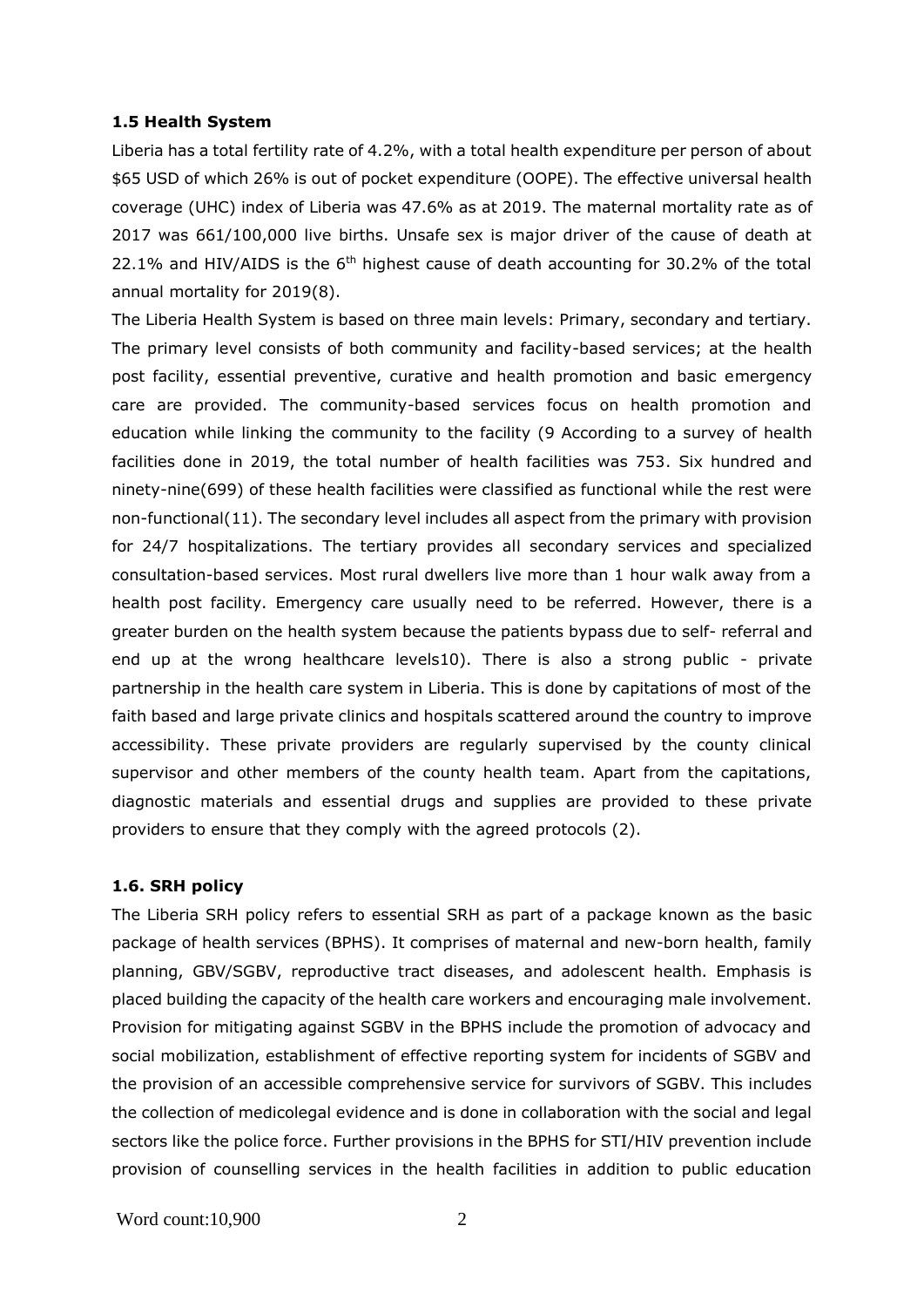campaigns and provision of free treatments for STI in the government health care system  $(12)(13)(4)$ .

## **1.7. Family planning policy**

Also, as part of the BPHS, the family planning policy package include Guaranteeing the accessibility and delivery of a complete range of family planning methods. The clients must be well informed on the available options to help them decide which method they can choose from. The BHSP also provides for emergency contraception to prevent unintended pregnancies especially in cases of rape where it is combined with the post-exposure prophylaxis (PEP). Emphasis is placed during post rape counselling on both the prevention of STIs/HIV and unintended pregnancy. The BPHS also provides for the accessibility of contraceptive services to adolescents by making contraceptive options free in government health facilities. The strategy for increasing the access to contraceptive services is by consolidating community-based contraceptive provision. The policy also encourages integration of SRH services by providing comprehensive SRHS at most government maternal and child health care centres (12).

## **1.8. HIV policy**

The Liberian HIV policy is aimed at making sure there is provision of proper counselling and prevention services. Emphasis is also placed on adequate services to manage cancers of the reproductive tract and infections, such as STIs and HIV. The policy also encourages the use of relevant information, education and communication (IEC) and messaging that improve behaviour change that reduces or improves infections of the reproductive tract or STI/HIV across all stages of care. Also, guidelines and protocols for the management of STI/HIV are designed and provided in the policy. Other aspects addressed by this policy is the procurement and provision of essential drugs to treat these conditions according to the protocols including diagnostic supplies(13).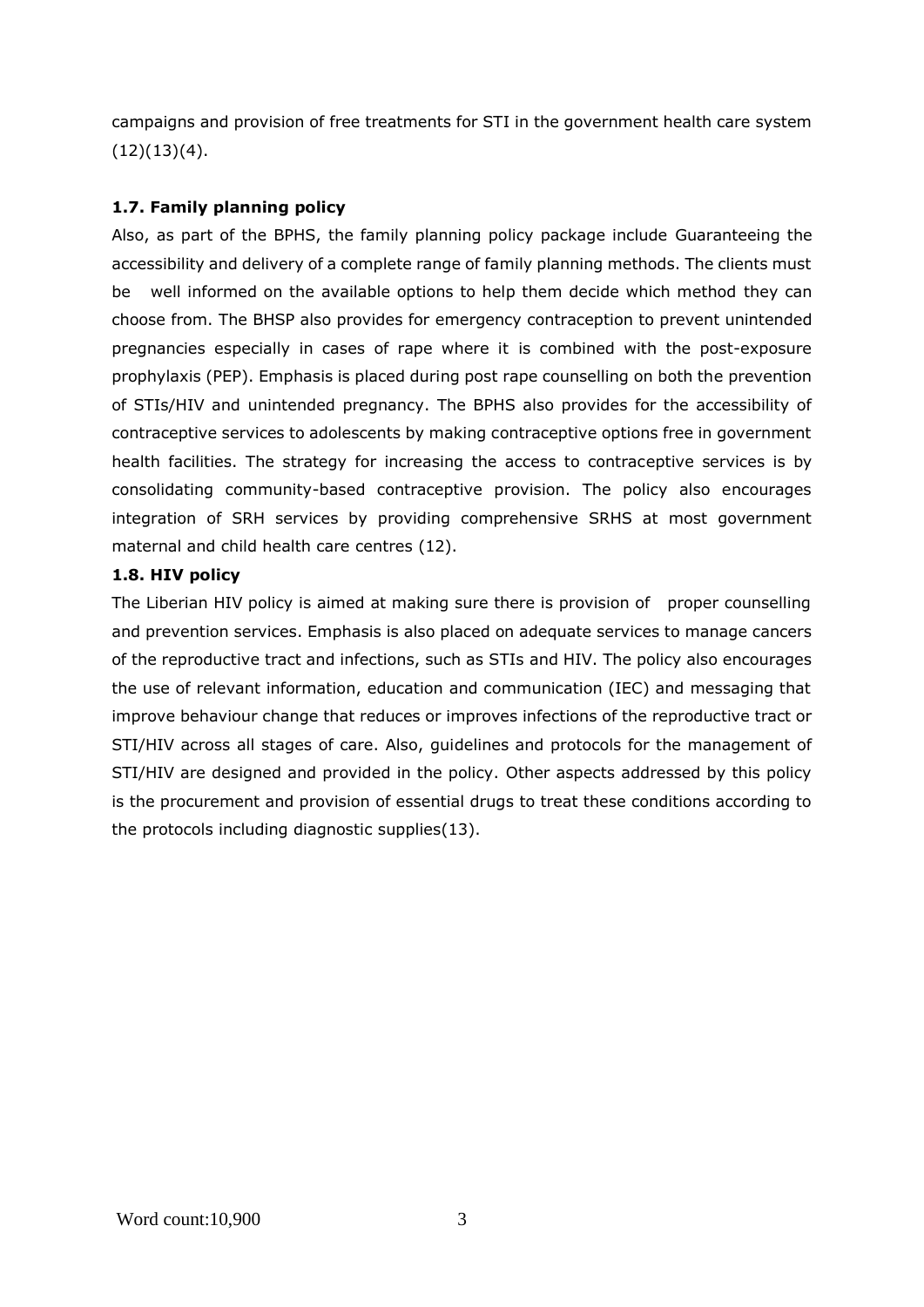### <span id="page-11-0"></span>**Chapter 2: Problem statement/justification and objective**

#### **2.1: problem statement and justification**

This chapter comprises of the problem statement, Justification and Objectives.

In 1994, when the international conference on population and development (ICPD) took place, the development-related priorities world's population changed. more emphasis was placed on social inclusion, human rights and the importance of addressing the needs and developing the capacities of the youths. These global commitments have been articulated in international agreements, including convention on the Elimination of All Forms of Discrimination against women (1979), The sustainable development goals (SDG) 3 and 5 targets 3.1, 3.7 and 5 which focuses on achieving universal access to reproductive health and gender equality(14), United Nations Commission on Population and Development (UNCPD) (2012), and the Bali Global Youth Forum Declaration (2012).

#### **Global challenge**

Youth sexual and reproductive health (YSRH) is a global public health concern since youths face a lot of challenges. An estimated 222 million women Including youths in the developing world have Unmet need for modern method of contraception with Sub-Saharan Africa and Central Asia together accounting for 59 per cent (15). High rate of unintended pregnancies amongst youths and adolescents is most common in poorer and marginalized settings especially due to lack of education, poverty and unemployment. Other causes of unintended pregnancies include sexual violence. This is so serious in some countries where more than a third of girls report sexual coercion in their first sexual encounter(16).Secondly, In the least developed countries about 39% of girls get married under the age of 18 years and about 12% of girls under 15 years. Though in most instances they are pressured into these marriages, other girls prefer to get pregnant and married early since they lack education and do not have any means of livelihood. Moreover, the society value marriage and motherhood in most of these societies(17)(18). An Estimated 25.1 million unsafe abortion occurred between 2010 to 2014, with 97% of the 25.1 million is from a developing country(19)(20). Forty-one per cent of unsafe abortions in developing regions are among young people aged 15-24 years, and 15 per cent among those aged 15-19 years old(21). Youths are confronted with poor SRHR indicators, for instance, the highest rates of sexually transmitted diseases (STDs) occur among 20-24 years old, followed by 15-19 year old(22). Sub-Saharan Africa is the region where persons age 10- 19 years constitute the largest proportion of the population(23). Youth in this region are particularly at high risk for HIV infection with 2.2 per cent of young women and 1.1 per cent of young men living with HIV as of 2013(24).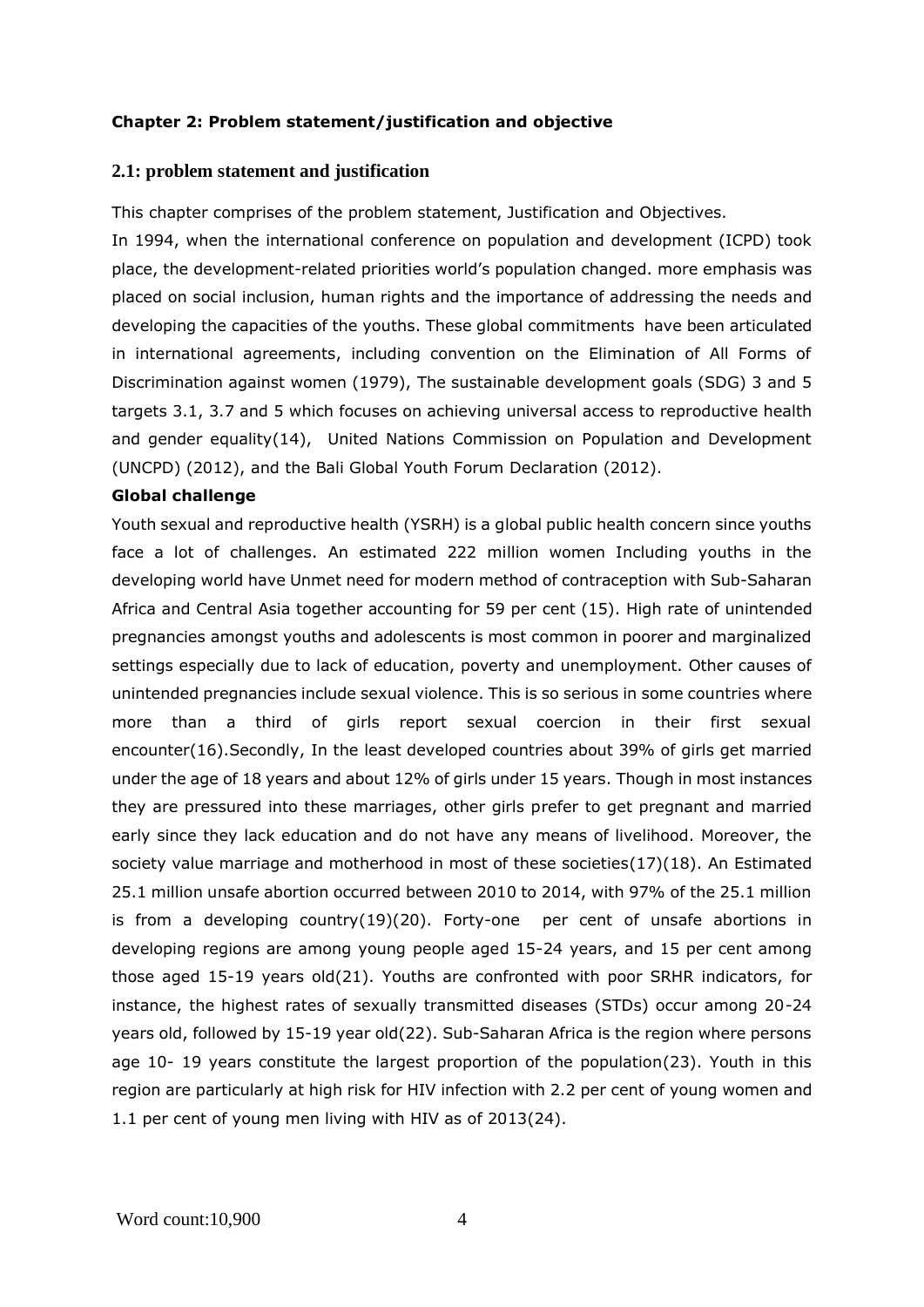#### **SRH Issues in Liberia**

Limited access to health services is one of the causes of poor SRH indicators of Liberia(such as early unintended pregnancies, challenges in having access to either contraceptive services or the contraceptive, and challenge accessing safe abortion services)(25). In Liberia contraceptive use among the youth is low. According to the DHS report (2019), the unmet need for family planning in Liberia is 42.7% (age 15 – 19 years) and 35.8% for (age 20 – 24 years). Also, 49.1% of women age  $15 - 19$  years have had a live birth(8). By the age of 18, up to 48 per cent of girls have begun childbearing(13). One of the consequences of unmet need for family planning (FP) among adolescents and young people aged 15-24 years is teenage pregnancy. Adolescent's pregnancies are common as a result of early onset of sexual debut and societal pressures on these youths to get married early and bear children, early marriage in Liberia constitute 13 per cent(10). The LDHS showed that 26% of all adolescent pregnancies are unintended and 30 per cent and end up in unsafe abortion respectively. The prevalence rate of HIV among women in Liberia have been on a downward trend with the recent rate being 1% for between 2018 and 2019(26).

The low access to sexual and reproductive health services and low uptake of contraceptive in the country for young people has increased SRH problems including risky behaviours leading to the transmission of STIs, HIV/AIDs, ad high teenage pregnancies(10). Adolescents and youths are faced with systemic barriers that predisposes them to experiencing less informed choice, lack of education and money reducing their ability to access health information and services. Furthermore, they are faced with barriers like laws and policies restriction to accessing contraceptives and other sexually related services(27). The attitude of healthcare workers due to personal bias or reluctance to appreciate the sexual and reproductive health needs of adolescents and youths further acts as barrier to accessing SRHS. Liberia recognizes the importance of providing sexual and reproductive

There is a high need for Liberia to adopt more pragmatic interventions since adolescents and young people are a very important part of the population with special needs including sexual and reproductive health services provision. This study intends to discover strategies and interventions at the individual, interpersonal, community, Organisation and public policy that can fit in the Liberia setting for adequately addressing sexual and reproductive health services access and utilization. This will have a positive impact on the population by preventing youth against SRH related morbidity and mortality by empowering the youth and enabling them to pursue education and employment.

health services as evidenced by the development of SRH policy In Liberia(13).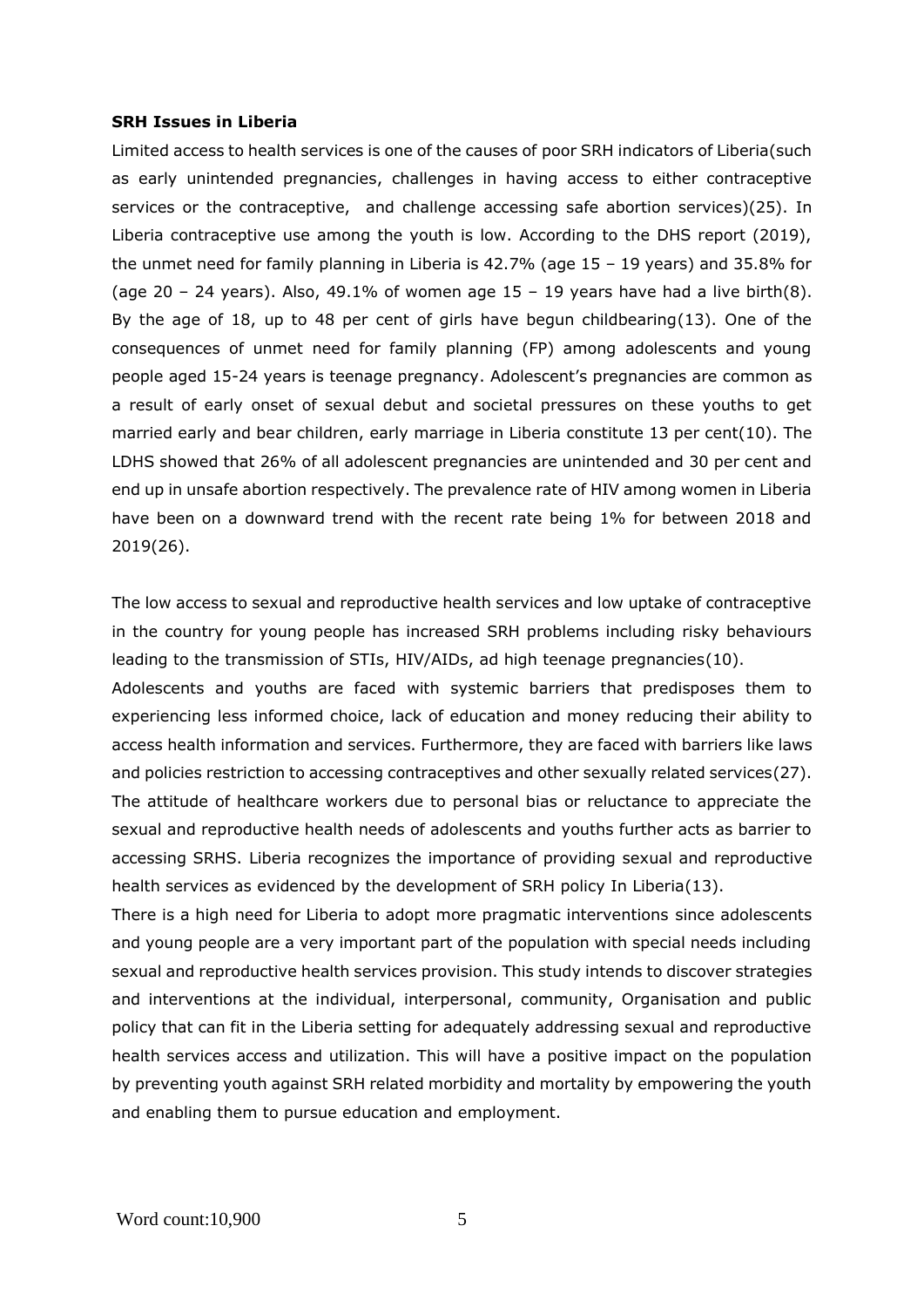## <span id="page-13-0"></span>**2.2: Objectives**

## **2.2.1 General Objective**

To identify factors that influence access to sexual and reproductive health services among adolescent and young people (15-24 years) in order to formulate policy recommendations to improve access to sexual and reproductive health services in Liberia.

## **2.2.2 Specific Objectives**

1. To identify factors at the individual, interpersonal and the community levels that influence youth access to sexual and reproductive health services in Liberia.

2. To identify factors at the organization and policy level that influence access to sexual and reproductive health in Liberia.

3. To identify and discuss approaches and strategies to address factors influencing access to sexual and reproductive health services in Liberia.

4. To formulate policy recommendations to improve access to adolescent sexual and reproductive health services in Liberia.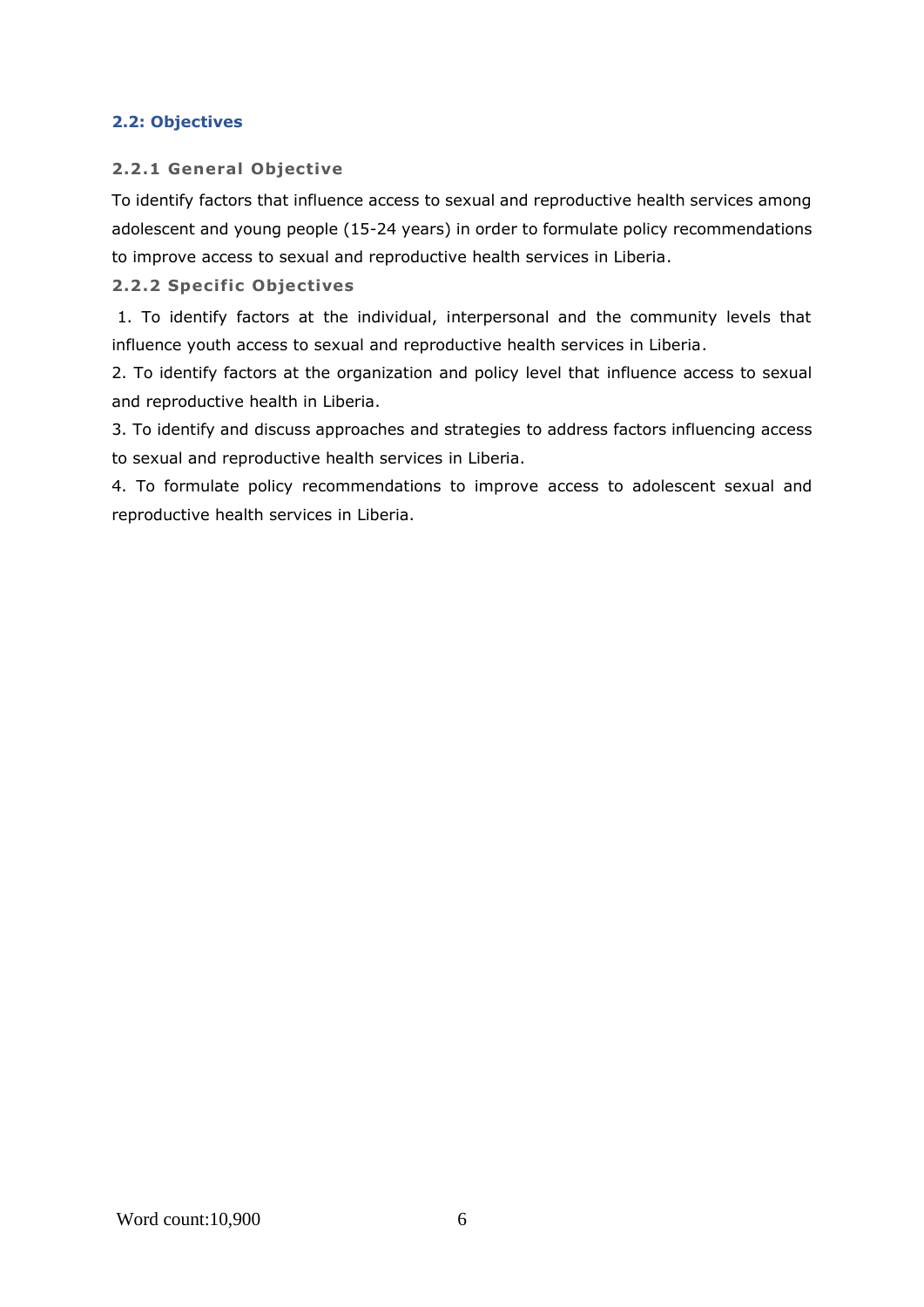### <span id="page-14-0"></span>**Chapter 3: Methodology**

A literature review was done to meet the above research objectives using peer and nonpeer-reviewed articles. Electronic databases such as PubMed, google scholar were accessed. Websites of different international organizations were searched including world health organization (WHO), United Nations Children's Fund (UNICEF), United Nations Population Fund (UNFPA), International Planned Parenthood Federation (IPPF), World Bank, United States Agency for International Development

(USAID), the Guttmacher institute. National websites including the Ministry of Health & Social Welfare, Republic of Liberia, Liberia Institute of Statistics and Geo-Information Services (LISGIS), and Liberian demographic and health survey (LDHS).

### Inclusion criteria

According to the World Health Organization (WHO), and United Nations (UN) young people are defined as those aged 10-24. This review therefore included articles on adolescents and youths(28)(1). This study was therefore, limited to adolescents (age 15 to 19 years) and youths (age 20 to 24 years) because these age groups comprise of a greater population of Liberia and the SRH. Also, the challenges amongst these age groups represent a greater public health burden in Liberia. Articles or reports for all age groups including information on youth will also be used. Where information was insufficient from Liberia, articles from other countries in west Africa and sub- Saharan Africa with similar contexts were used.

| <b>CATEGORY</b>        | <b>INCLUDED</b>                                                        | <b>EXCLUDED</b>                                          |
|------------------------|------------------------------------------------------------------------|----------------------------------------------------------|
| Population of interest | Adolescents (age 15 to 19<br>years) and youths (age 20<br>to 24 years) | All age below 15 years<br>and above 24 years             |
| Article type           | Peer-reviewed articles and<br>grey literature                          |                                                          |
| Intervention           | STI/HIV and contraception                                              | Any other article describing<br>a different intervention |
| Publication date       | Any publication between<br>2010 and 2020 excluding<br>1998(framework)  | Publications before 2010                                 |
| Language               | English language                                                       | Other languages                                          |

|  |  | Table 1: Inclusion and Exclusion criteria |  |
|--|--|-------------------------------------------|--|
|  |  |                                           |  |

#### <span id="page-14-1"></span>**3.1: Keywords**

Keywords used include using AND, OR

• geographic focus: Liberia-, Africa-, low- and middle-income countries or low resource settings, developing countries, sub- Saharan Africa.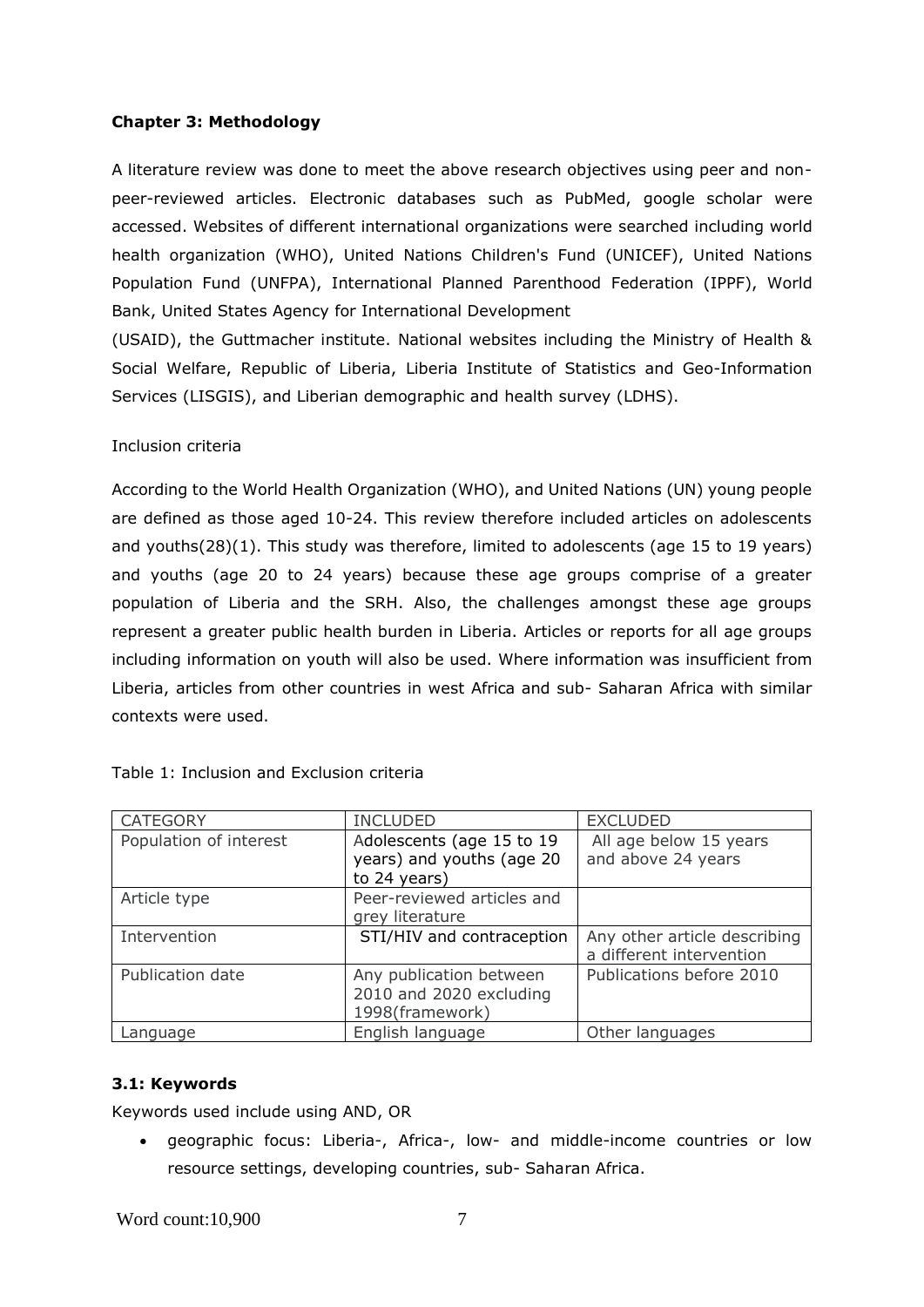- SRHR related topics like; youth, adolescents, young people, reproductive health, sexual and reproductive health, sexual and reproductive services, family planning, contraceptives services, sexually transmitted diseases, HIV, health services, enablers and barriers.
- Framework factors considered, organization, provider, institution, policy, community, norms, value and society, population perspectives, household, interpersonal, families and social network, individual knowledge, attitude and perception.

#### **THEORITICAL FRAMEWORK**

To provide a theoretical framework for the narrative review, several frameworks were considered by the researcher. These included the Levesque model on access to health services(29). This was not utilized because it does not take into account the different levels of wider perspectives of the barriers that are applicable to these specific demographic groups and the conceptual framework of youth and adolescent health by Robert W. Blum, Nan Marie Astone, Michele R. Decker and Venkatraman Chandra Mouli(30). The ecological approach to health care by conceptualising access at the interface of health systems and populations was however utilized(31). This ecological model in figure 2 was considered because it has an intersectoral and holistic approach in describing factors influencing access to sexual and reproductive health services. This framework was used to develop the objectives and define key terms. I also used it for the analysis and structure of this paper.



Figure 1: The socio ecological framework(31)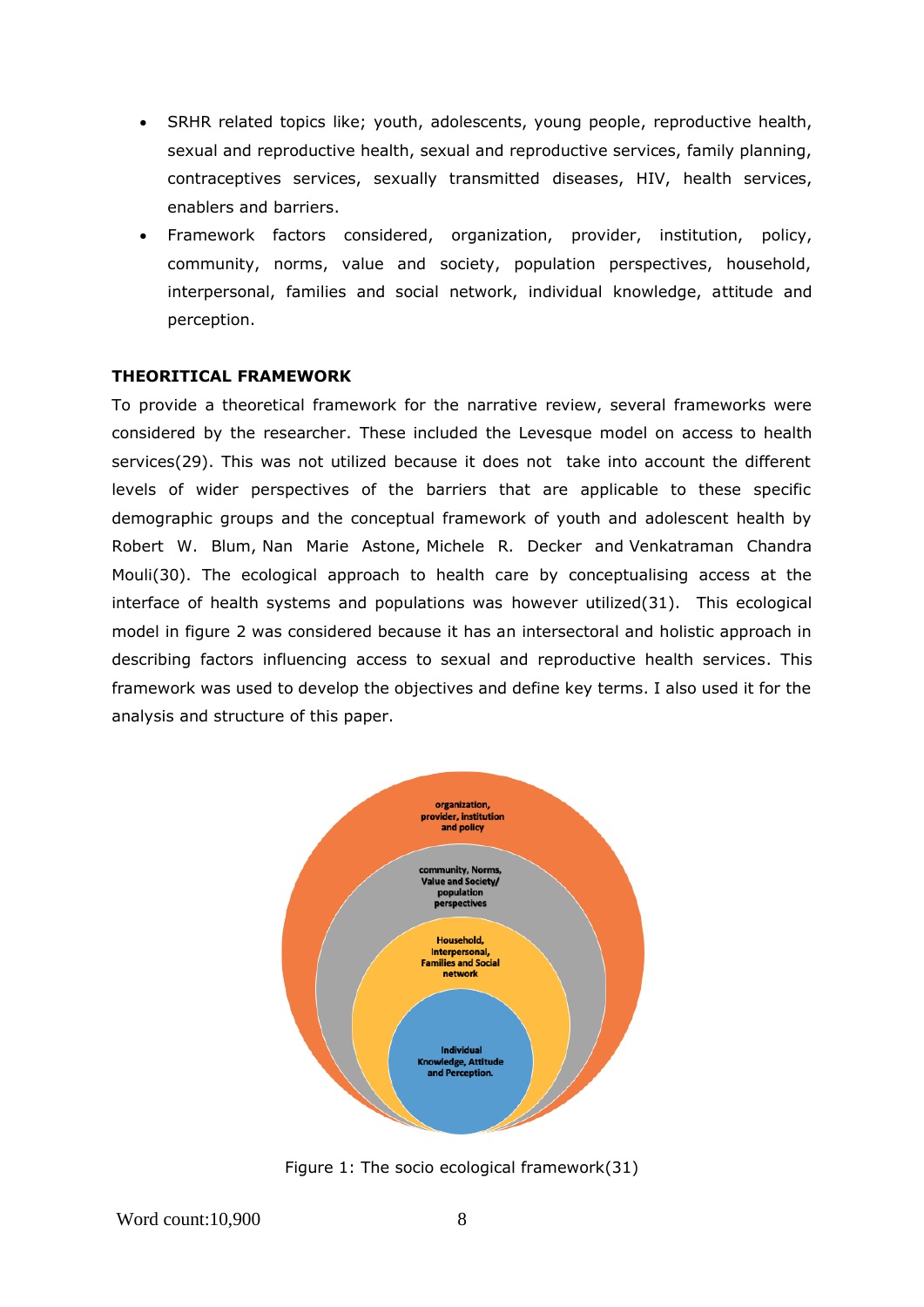The model defines four levels of interactions (see table 2). The intrapersonal or Individual level looked at characteristics of an individual that can influence the individuals' behaviours such as individuals' knowledge and attitude. The interpersonal level explored how other people like families, friends and social network influence both negatively and positively youth SRH care-seeking behaviour. Community level examined how norms and values influence adolescent and youth SRH care and the barriers it can cause. Sexual and reproductive health needs an intersectoral approach to be successful. The level of organizations, public policy and policies, therefore, looked at other sectors and how they influence the sexual and reproductive need of young people, Policies that have enabled the sexual and reproductive health of young people, the laws and agencies at every level of government was examined to find out more effective ways of dealing with sexual and reproductive health issues of young people.

| <b>SEM Level</b>                                  | Description                                                                                                                                                                                                                                                                                                                                                 |
|---------------------------------------------------|-------------------------------------------------------------------------------------------------------------------------------------------------------------------------------------------------------------------------------------------------------------------------------------------------------------------------------------------------------------|
| Individual                                        | Characteristics of an individual that influence behavior including<br>$\bullet$<br>knowledge, attitudes, behavior, self-efficacy, developmental history,<br>gender, age, religious identity, racial/ethnic/caste identity, sexual<br>orientation, socio-economic status, financial resources, values, goals,<br>expectations, literacy, stigma, and others. |
| Interpersonal                                     | Formal (and informal) social networks and social support systems that<br>$\bullet$<br>can influence individual behaviors, including family, friends, peers, co-<br>workers, religious networks, customs or traditions.                                                                                                                                      |
| Community                                         | Relationships among organizations, institutions, and informational<br>$\bullet$<br>networks within defined boundaries, including the built environment<br>(e.g., parks), village associations, community leaders, businesses, and<br>transportation.                                                                                                        |
| Organizational,<br>Policy/Enabling<br>Environment | Organizations or social institutions with rules and regulations for<br>$\bullet$<br>operations that affect how, or how well, for example, MNCHN services<br>are provided to an individual or group; schools that include MNCHN in<br>the curriculum.                                                                                                        |

Table 2: A Description of Social Ecological Model (SEM) Levels(31)

## **3.2 Limitation of the methodology**

The major limitation was the lack of sufficient data from Liberia, especially peer-reviewed literature. Therefore, data from other national grey literatures and international electronic sources were used. Also, studies from countries in the African region with similar setting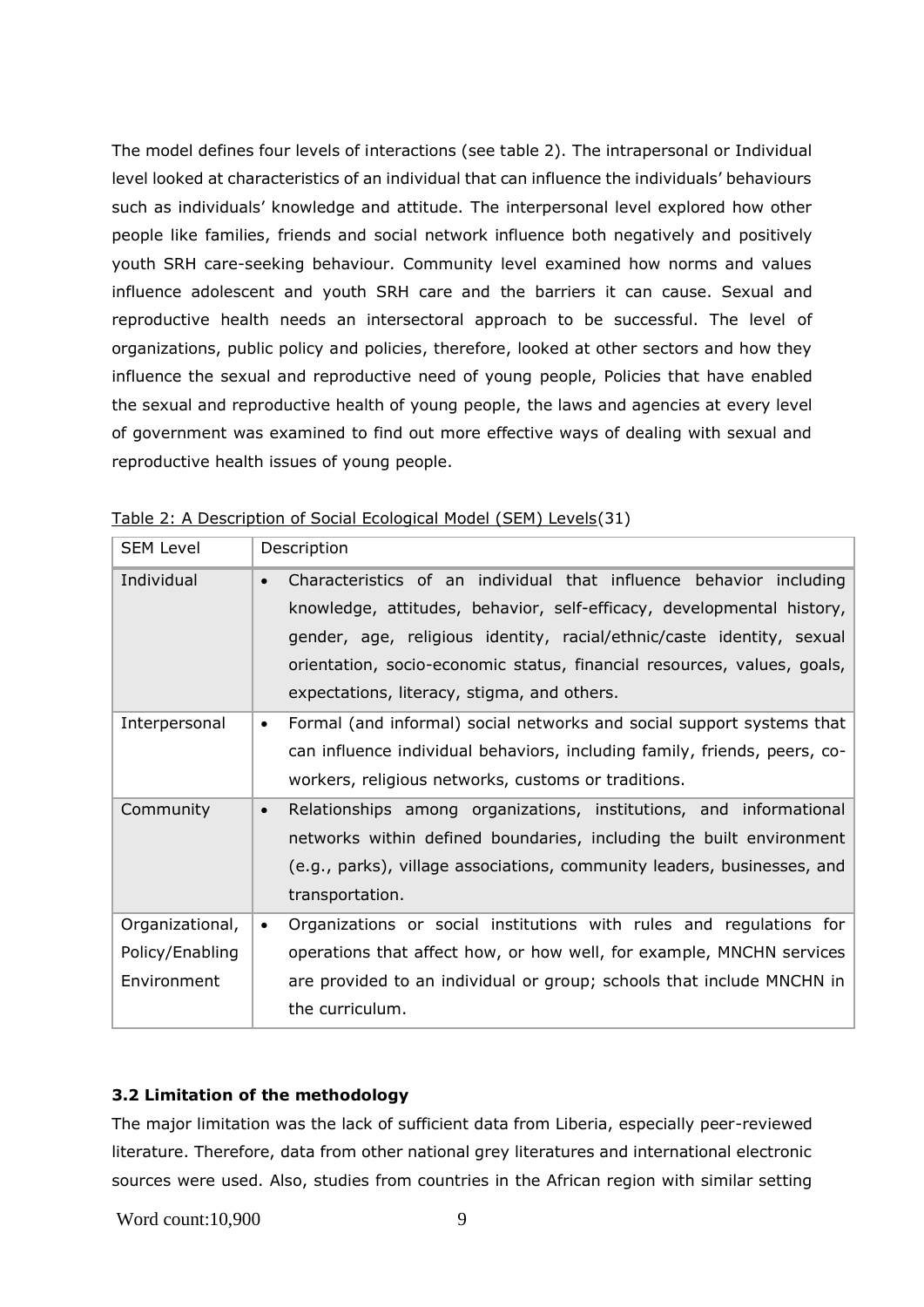were reviewed as well. The research does not provide a comprehensive overview of all SRHR services but focuses on two of the SRH component of several issues. These are STI/HIV and contraception because, for the selected age groups, these components present a greater public health burden. Also, the analytical framework did not include the aspect of the proven strategies utilized to improve access to SRHS by youths and adolescents in Liberia.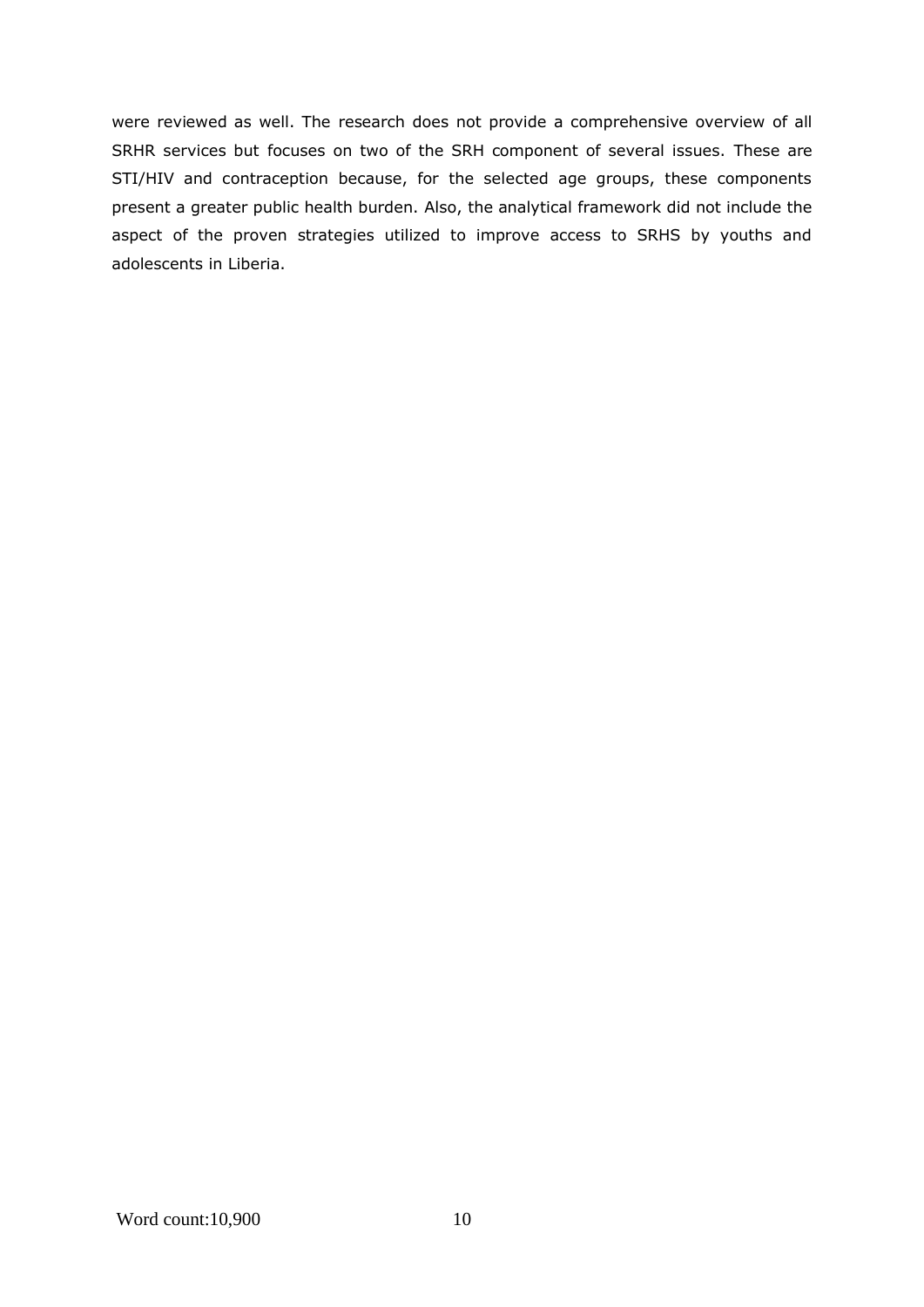#### <span id="page-18-0"></span>**Chapter 4: Results**

This chapter uses an ecological approach to discuss the sexual and reproductive health for youths in Liberia by conceptualising the different levels at the interface of health systems and populations and how it influences access to sexual and reproductive health services (SRHS). The review followed the general objectives of the thesis. It aims to Identify factors that influence access to sexual and reproductive health services among adolescents and youths in Liberia. Emphasis is on contraception and STI/HIV comprehensive services. Also, in the final chapter, approaches and strategies to address the factors influencing access to SRHS were explored.

#### <span id="page-18-1"></span>**4.1 Individual Knowledge, Attitude and Perception**

At this level the researcher reviewed literature of knowledge, attitude and perceptions of adolescents and youths concerning SRH with a focus on STI /HIV and contraceptive services.

#### **Sexual Behaviour**

Many adolescents and youths are not adequately prepared to manage the risks or results before they engage in early sexual debut. The gender expectations, position in the society and the economic power dynamics can all play a role in either engage in early sexual activity or even be able to negotiate a safer sexual behaviour(32). A clustered study done in selected urban slums in Monrovia, Liberia examined the inter-personal and psychosocial aspects within the physical and social environment to understand the ecological determinants that shape these sexual behaviours in boys and girls. The key focus of the study was at the levels of the individual knowledge, attitude and perception; the interpersonal, household, families and social networks and the community, Norms, Value and Society/ population perspectives(33). Individual and psycho-social elements played roles amongst the four groups studied. These groups where assessed for: "future goals and aspirations" , "individual determination", "respect for one's self", and "individual motivation" focus on one's personal attributes.

Themes that discouraged adolescent and youths from engaging in sexual activities included desire to strive towards education and career ambitions as well as having a strong(thick) character(having a strong personality that resist undue peer pressure); consequences of sexual activity which included pregnancy and or its complication HIV/AIDS and a worsening of their poverty – these themes tend to discourage adolescents and youths from engaging in sexual activities. For instance, according to a boy, "It have to do with my age, not having sex, because I am determined, let's say focus[ed] on education, my fear [of being] poor in the future. So, I prefer keeping myself than to put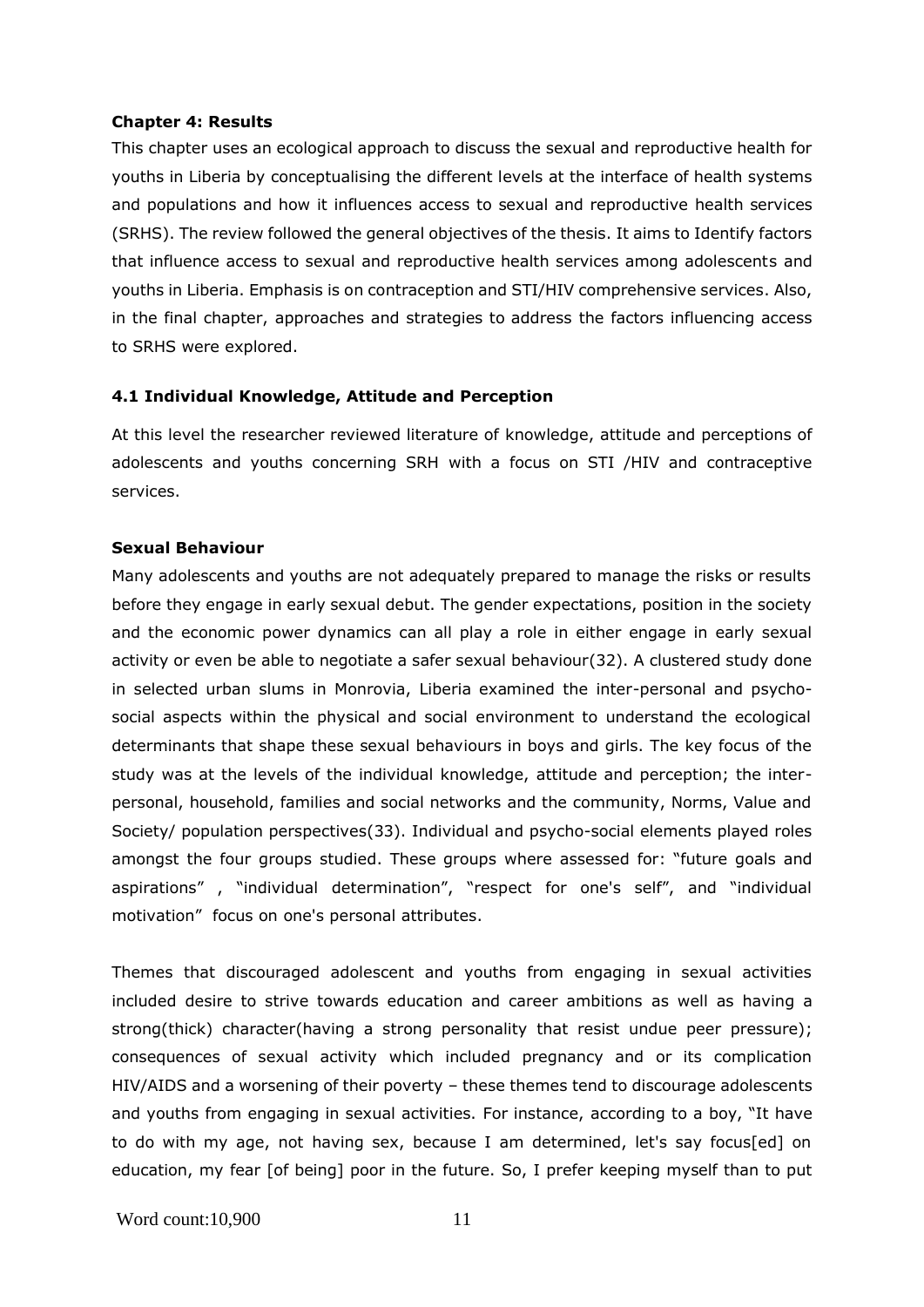myself into calamity … in the sense that my daddy still buying me shoes, then you tell me that if I go out and pregnant somebody daughter, you think my daddy will be able to buy me shoes? The money he using to buy me shoes, he will end all taking it to buy pampers for my children...." Another girl said, "When you small and get pregnant, your parents will give you to that man to get marry to you and then the man do not have [money], you will suffer, so I will stay from sex and achieve my goals..."(33)

On the other side themes emerged that increase sexual activities of both adolescents and youths such as "sex pressure" and "poverty", "material things," and "want new clothes" reflecting the desire for material things but being hindered because of poverty and having a weak ((thin) character)- a personality that can easily be swayed. For instance, a girl said, "seeing your friends with new things, and you want it at all costs." Another girl said, "I have so many friends who wear new thing[s] every day, and I complain to my parents to buy the same cloth[es] my friends are wearing, they will tell you that they don't have money, you should manage with what you get, [but] I will find all means to get it ... "(34). These findings explain the role of transactional sex in encouraging risky sexual behaviours.

## **PERCEPTION ON UTILIZATION OF SRH SERVICES**

There remain a lot of challenges in the perception and choices for SRH services amongst adolescents especially in the area of preventing unwanted pregnancies, HIV and treatment of STIs in Liberia. Youths in Liberia perceived infertility as a side effect of contraceptive(10). A survey among girls age  $12 - 19$  years across four African countries including Burkina Faso and Ghana. The study showed a poor attitude of youths towards available SRH services especially in the area of contraception, STI services and HIV testing displayed by a general lack of interest and ignorance of these services(35). Most of the sexually active youths and adolescents lack the knowledge of where to get access to these services. The main reason was due to fear/embarrassment or the cost of accessing these services. This survey further showed that these adolescents would prefer public clinics that would ensure the confidentiality of the services in an affordable and accessible, including the timing of the services. Though there were some differences among the gender and the different countries studied, the views were generally similar(35). According to Singh S et al., the high rate of early initiation of sex amongst young people in sub-Saharan Africa, the Caribbean and Latin America may be an indication of the lack of sex education. This might encourage them to engage in risky sexual behaviours since they lack the knowledge on how to protect their sexual health. (36). For instance, in another study done across four countries in SSA namely in Burkina Faso, Ghana, Malawi, and Uganda amongst adolescents aged 12 – 19 years showed that a better knowledge of the risks of unprotected sex was associated with a higher rate of condom use(37). The misconception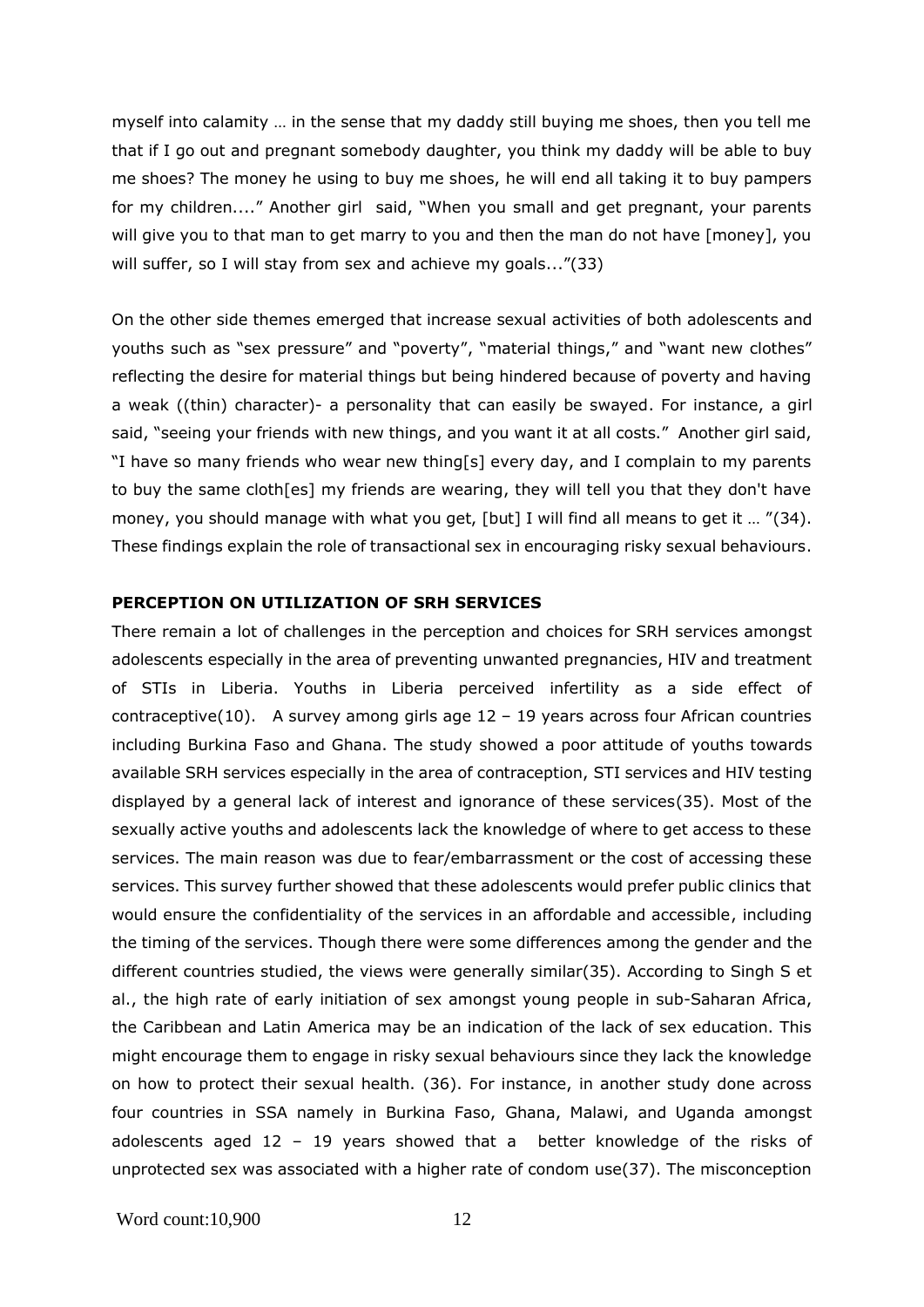of lack of pleasure when using condom by youths expose them to STI. Also, other misconception that the use of modern method of family planning services will make women to find it difficult to get pregnant prevent them from using contraception(38). Furthermore, studies showed that the perception of available sexual and reproductive health services varied between girls and boys about the mode of services delivery. Access to FP services as part of integrated services by young girls were found to be good, while boys indicated that the integrated services were design for girls leading to feeling of embarrassment at accessing SRHS from the facility(39).

#### **Access to Information and services**

Research carried out amongst Liberian youths showed that the inability to read hinder their ability to access information about HIV as it limits their ability to comprehend the information related to HIV prevention (40). Further studies in West Africa found that only 19 per cent of adolescents knew where to obtain HIV testing(21). Though the knowledge of HIV transmission, prevention and the source of services has increased among youths, utilization is still low. The main route of transmission as shown by a study from sierra leone was unprotected sex(39). Furthermore, women and adolescents face different barriers like lack of information concerning various contraceptive methods, fear of side effects, perceived infertility, fear of social condemnation for method use, and perceived partner opposition(41). According to a study done In Ghana, a misconception about STI among adolescent and young people hinder their care-seeking behaviour. About 51 per cent of males and 37 per cent of female interviewed on the causes of STI, Stated that STIs are acquired through Witchcraft, juju, as punishment for adultery(42). They fear that contraceptive use would prevent them from getting pregnant when married and condom give less pleasurable desire when having sex or may steak within the vaginal. This is reflected in the refusal or low uptake of contraceptives(43). Twenty-six per cent heard of family planning from both radio and television, 16 per cent from radio only. Also in four Sub-Saharan African countries it was identified that 60 per cent of adolescents believed misconceptions or had poor knowledge about the prevention of unintended pregnancy and HIV, this is in agreement with one-third not knowing about sources where they can access contraceptive(27). Study done in Nigeria show that 52.9 percent of the study population had limited knowledge of STI, influencing risky sexual behaviour among youths. The sexual and reproductive health seeking behaviours of youths show that young people refuse access to SRH services for personal reasons attributed to side effects like missed menses or excessive bleeding during menstrual period(45). Also it was discovered that majority of the respondents 96 per cent knew at least one method of contraceptive but only 38 per cent were currently using any method (45). Embarrassment was one barrier seen among adolescent and youth in accessing sexual and reproductive health services in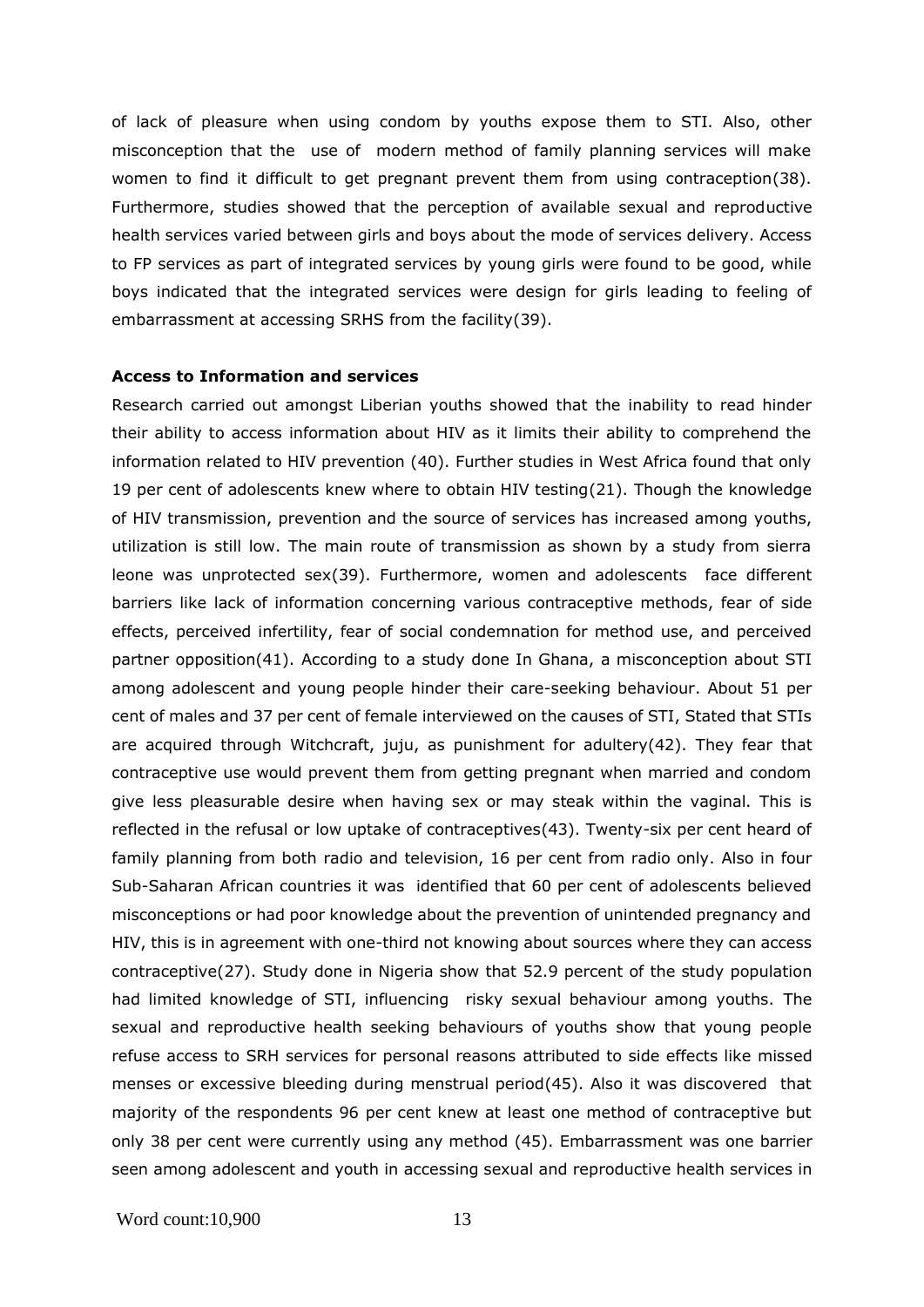while shyness was the most common reasons among adolescents boys (69 per cent), confidentiality was the first reason for adolescents girls and shyness was the second commonest reason for not accessing RHS(46)(47). Contraceptive use was also found to be linked with the level of education among young women. Older age as a positive factor associated with contraceptive use was identified as 22 percentages 20-24 per cent(48). A qualitative research conducted among adolescents' views on SRH in four Africans countries mentioned that young people got their information on SRH from various NGOs as sources; These NGOs used both outreach work in school and communities to share the information. The evidence from this research showed that religious leaders were less frequently cited as a source of information for young people. In all countries, mass media came out from young people as the primary source of receiving SRH information(49). Mass media was identified as one of the means from which adolescents heard of SRH issues, as evidenced by 71.9 per cent alluding to media as a source(50).

#### <span id="page-21-0"></span>**4.2 Household, Interpersonal, Families and Social network**

At this level the roles of families, friends and social networks on youths sexual and reproductive health especially STI/ AIDs and contraception is explored.

#### **Families and friends**

Findings from a clustered mapping study conducted in Monrovia Liberia demonstrated that while friends discouraged participants from engaging in sexual activities, others encouraged such activities(34). For instance, exploring themes such as "respect for one's self," "positive encouragement," and "individual motivation". A girl said , "You will want to be like her …if you see your friend respectful, kind and good character..." On the other hand, other girls cited "peer pressure" as a reason for engaging in early sexual activities. Described as "wanting to do the same thing their friends are doing". As one girl put it, "we have our parents, but we can't listen to them, but as soon we see our friends going, we jump behind them...." Also, some of these boys explained that, "hearing "friends boasting" and wanting to be like their friends..."

The role of parental support also emerged: "positive encouragement", "good advice from role models" and "individual motivation" , "fear of negative repercussions," and "parental control''. A boy said, "parents know the important of school … So, they will let their children stay in school … because we the youth are the future leaders...." However, there are instances cited where some parents pressured the youths to engage in transactional sex on themes of "sex pressure" and "poverty" and "little positive encouragement". Describing pressure from parents and siblings, girls engage in transactional sex to provide them with money, food and other items. As a girl said, "Parents will see their friend[s'] children bringing money in their house and doing thing[s] for her parent, so she will tell her children say, "every day you in this house doing nothing, go and follow your friend and bring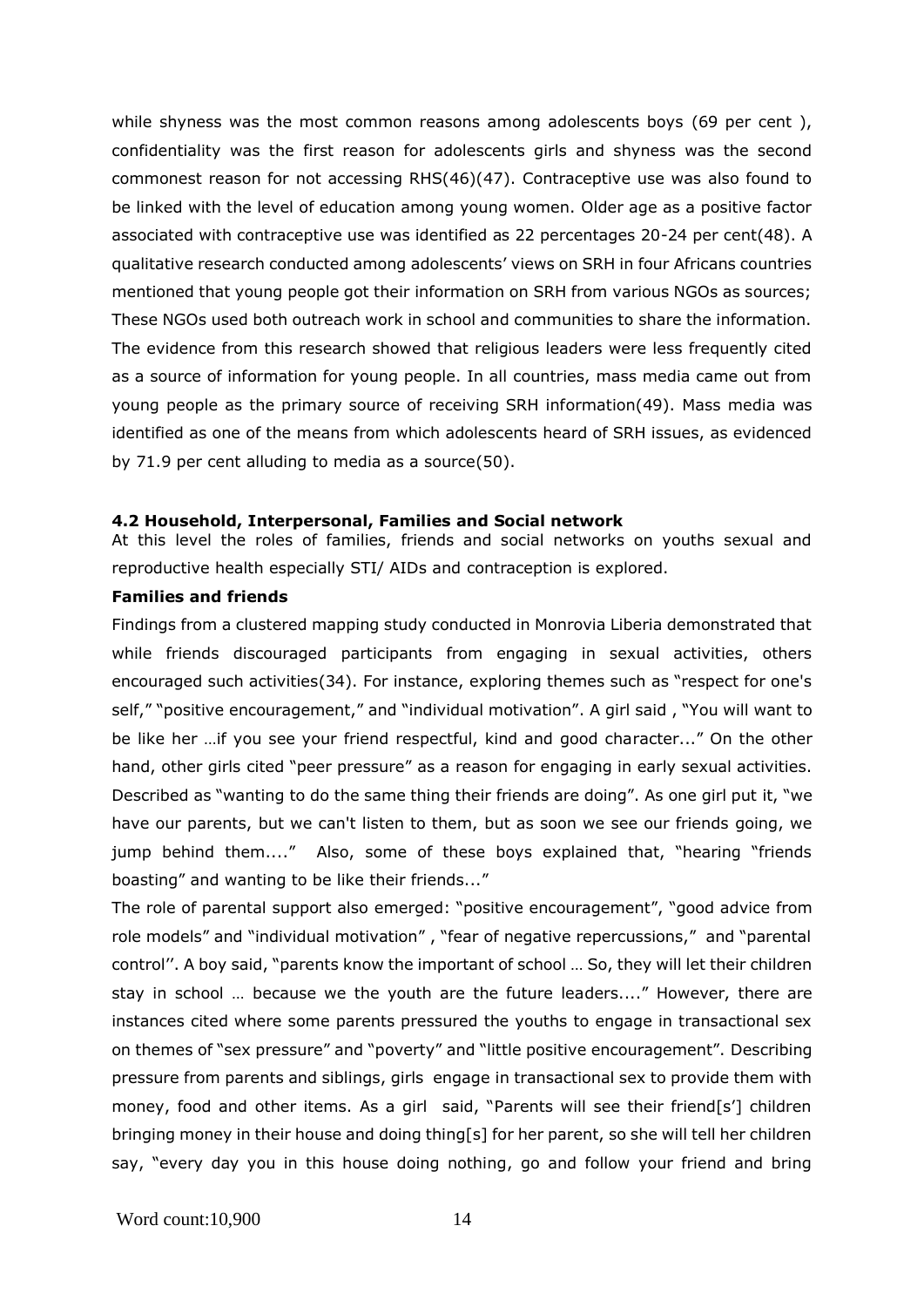things". Another girl said, "most parents send [their daughters] out if they feel you big [enough] to go look for money for the house..." some complain that their families may send them away from the house or physical abuse them if they resist(34).

Families' influence on youth care-seeking behaviour and the involvement of parents in youth sexual and reproductive health is essential for the success of their sexual and reproductive health needs; parental education on youth SRH issues influence the reproductive health behaviours of youths, encouraging and promoting the use of a condom (41). According to a study done on parental influence on the reproductive health behaviours of youths in Ibadan, Nigeria, mothers' involvement in family life promote safe sexual practices through informing and educating youth about their sexual and reproductive health issues (41). Also, according to Ezenwaka U et al., HIV/AIDS and SRH issues in the families was shown to be important factors that deserved the attention on parent-child communication, and deserves the attention of all stake holders in public health(51). Studies in countries about sexuality showed that some parents acknowledged finding it difficult when communicating sex and sexuality with adolescent. Cultural and religious beliefs, misconceptions that early onset of contraceptive could lead to infertility and promiscuity, prevented parents from discussing SRH related matters. Reasons for poor parental communication to young people on SRH matters included lack of knowledge, poor communication skills along with time constraint(46)(51). However, it has been identified by evidence that dialogue between parents and adolescents is an effective method for communicating sexual and reproductive health information. Parents have an influence on their children emotional, social and cognitive developing which should allow them to be involved in addressing their SRH needs (44). On the issue of daily living environment, participants stated that living in one room apartments with regular exposure to parents and /or siblings' sexual activity makes them to develop interest in engaging in sexual activities. While some of the participants view "exposure to sex" as the main cause of this increased interest in engaging in early risky sexual behaviours. This sentiment was described by one boy "You see your mother or father having sex … and the next day you want try experiment...." furthermore, some of the girls said "always [being] around boys" expose them to an increased risk of sexual assault and rape. They further expressed that the family practice of inviting men into their homes expose them to the risk of sexual assault or rape by some of those men that come to sleep in their house

**Social networks**. Studies showed that most adolescents preferred discussing sexual reproductive health issues with a peer of same-sex or sibling compared to their parents(48). Interestingly, peers pressure are the major contributing factors for youths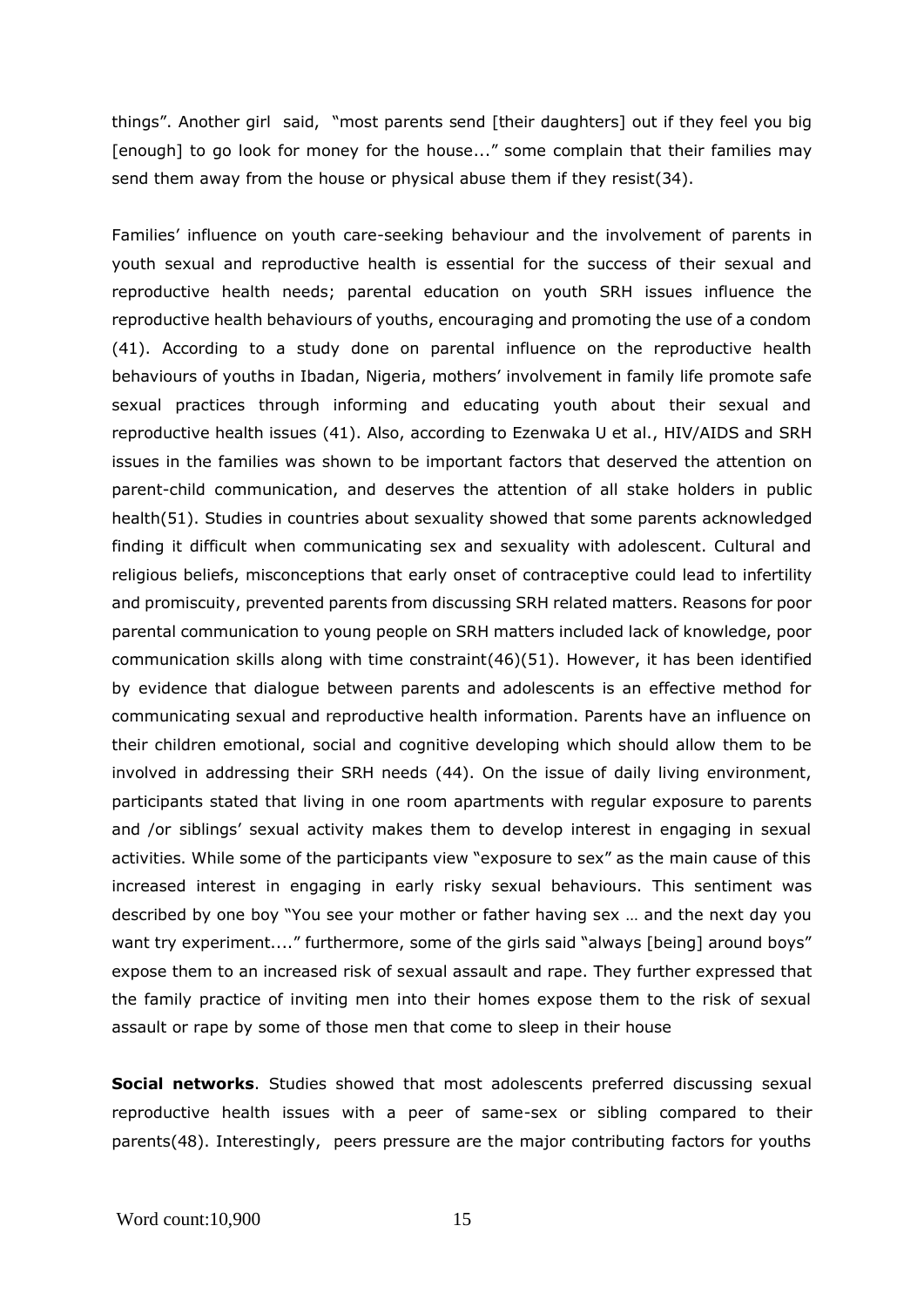or young people engaging in risky sexual behaviour; youths reported that peer can influence their decision concerning sex even if they don't want to(52).

Female gatekeepers in communities and health facilities were discovered in a research as impactful recruiters for contraceptive use(1). According to Yesus and Fantahun,in a study done in Ethiopia, 83.3 percent of sexual and reproductive health information is learned from schools and friends by adolescents (52). Male influence especially the spouse or partners has been identified as one the strongest factor in women's decisions to utilize FP services(53).

#### <span id="page-23-0"></span>**4.3 community, Norms, Value and Society/ population perspectives**

This level looked at the norms and values in the community that influence young and adolescents' access to sexual and reproductive health.

In the clustered study conducted in Monrovia Liberia, adolescents and youths both male and female cited issues related to the society and environment that play roles in their sexual behaviour(34). Some of these issues include poverty and daily living environment.. On the issue of "poverty", social and environmental factors at the community level was identified that put them at risk of sexual exploitation and abuse such pressure from their teachers and other school officials to have sex with them in exchange for good grades or for school fees for those that cannot afford their school fees since they don't want to get thrown out of school. The presence of numerous "entertainment centres", "drunk men," and "dark market building[s]" were all contributing factors that put them at risk of sexual violence. As stated by one girl, "in the market house when it is dark and you passing near the place, whole day the boys can be smoking and calling you and when you go there, they will damage you." Another said they were exposed to early risky sexual behaviours at the "drinking clubs" through exposure to pornography. Other boys said that "seeing girls bathing in the streets or wearing attractive clothing made us more interested in sexual activity..."(34).

Generally, communities in sub- Saharan Africa perceive sexual and reproductive health issues as only suitable for adults, as such it is inappropriate to discuss such with adolescents or youths (54). A study from Tanzania about community involvement in sexual and reproductive health showed that community members feel that it is inappropriate for girls 15-18 to access sexual and reproductive health services especially FP (55). Conjoh M et al., reported the use of "charmed" strings prepared by herbalist. It was considered as contraception, adolescents girls from rural sierra leone said that it was given to them by their parents to tie on their wrist to prevent them from becoming pregnant(56).

A qualitative study conducted in Certain Communities of Nigeria revealed societal level barriers of young people access to and use of contraceptives. These barriers include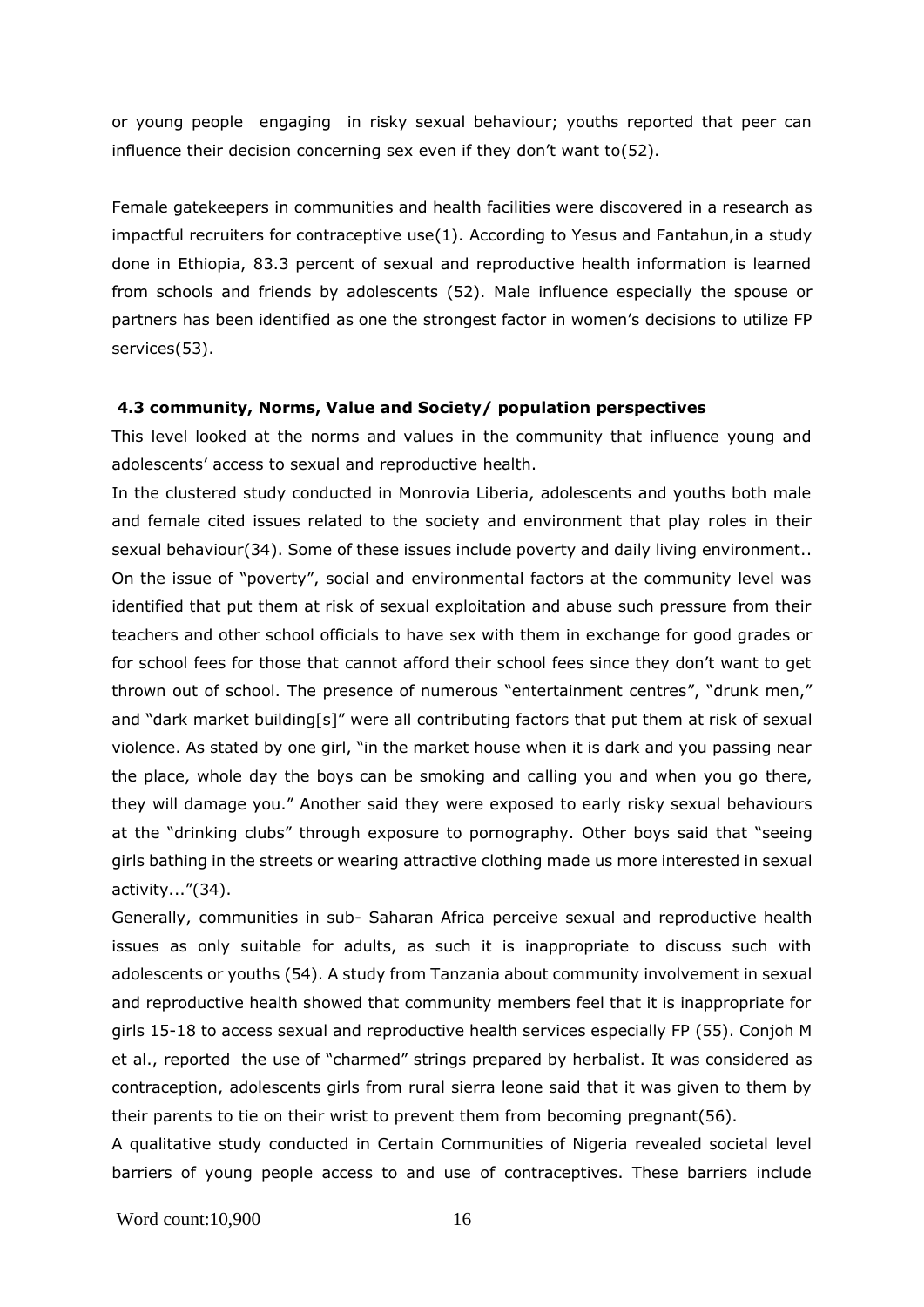negative peer and media influence and lack of social networks in accessing contraceptive services(51).

One social influence on participants utilization of SRH was religion. Religious teaching promotes the belief that sex among unmarried women is immoral. Therefore, sexually active adolescents felt guilty, ashamed or worried about immoral behaviour and sin, leaving them with the perception that it is only for adult. In this study, most participants describe religious as a primary cause on an internal conflict between moral values and personal desired action and needs for SRH (57).

#### **Gender roles as barriers to SRH**

Because of the gender norm that empowers men as the decision-makers, especially when it relates to sex, family life or in relationships, there is a limitation of access to SRH. This is applicable to both men and women especially the adolescents and youths. For the men, they feel ashamed to access SRH due to the "macho" feelings and gender expectations from the society. The women on the other hand since they do not have the economic power depend on the men. As such, they are not able to negotiate safe sex like the use of condoms(58). The gender norms that restrict engaging in sexual activities also limits access to SRHS by unmarried women. In some instances, these group of women may be denied access to contraceptives while married women may need to have the permission of their spouses in order to use contraceptives(59).

#### <span id="page-24-0"></span>**4.4 The organization, provider, institution and policy level**

At this level, the researcher will explore the factors at the level of organizations, provider, institution and policies that influence access to sexual and reproductive health of youths and adolescents in Liberia.

#### **Health system**

There are various barriers to the advancement of SRH at the organizations level. For instance, evidence from studies show that faith based healthcare providers play vital roles in health service provision especially in fragile settings like Liberia(60). According to a report of the centre for strategic and international studies(CSIS) global health policy centre, in Liberia, faith-based organizations serves most of the population mainly in the rural area; this is where a lot of people preferred seeking care because it is not for profit making(61). These religious organisations cover a significant part of the population and do enjoy the confidence of the community. They can thus mobilize the communities and effect positive behaviour change in vital adolescent SRH issues like HIV/AIDS, however, they are slow to respond on these challenges. This is because they try to avoid any form of conflict with the religious policy on SRH issues. For example, some HIV/AIDS prevention strategies like promoting the use of condoms are seriously opposed by religious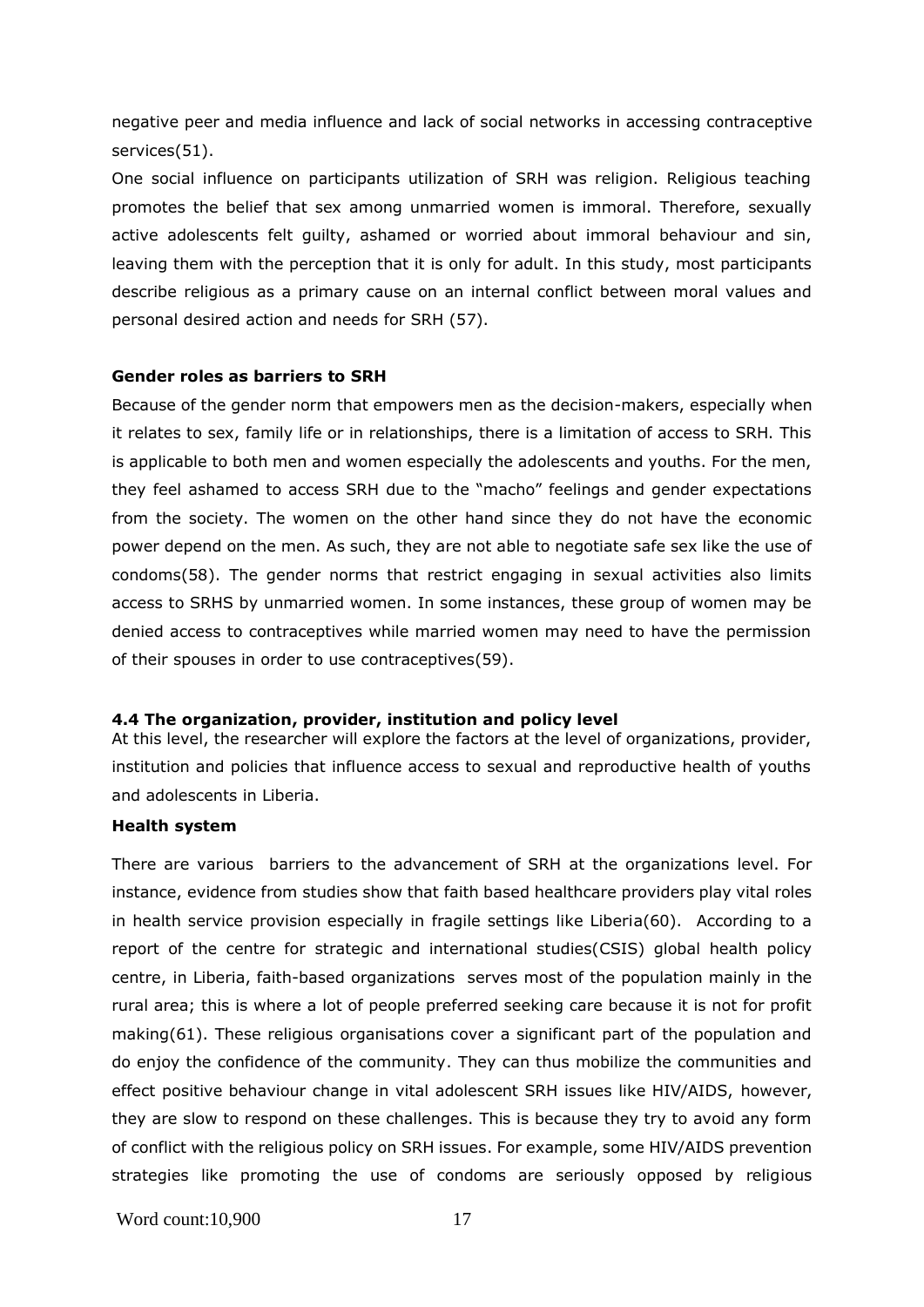groups(62). The religious value systems do not sanction sexual activity outside of marriage. Many feel that providing youth or young people with the means to have safe sex encourages them to engage in sex, which is counter to their beliefs(63). However, as earlier noted from the study on the influence of society , poverty and family on youths and adolescents, access to information alone does not guarantee a positive or safe sexuality behaviour(34).

A study from Uganda shows that the lack of skilled providers was one barrier to family planning access. The inability of organizations to provide training services to health workers leads to ineffective service provision thus acting as a barrier to access (45). The lack of privacy and confidentiality from the service providers was another barrier identified in a study from Ghana (54). Another study also showed that hostile and judgemental attitude of some healthcare providers act as barrier to access of adolescents and youths to SRHS(64). Adolescents and youths identified friendly service provider as the most important aspect of a youth-friendly service centre for them(65). The environment in which consultation services are provided for the clients can also act as barrier to adolescent SRH access. This is especially so when the privacy of the client cannot be assured. Studies have shown that when the privacy and confidentiality of adolescents and youths are not assured, it will erode the self-confidence and their trust for the service provider and thus affect the rate at which services are utilized(66).

According to a study on provider's perception or behaviour SRH services provider perspectives on delivering services showed that providers admitted that their behaviours could be an impediment to youth seeking SRH care. Some providers acknowledged that they judged youth, others also admitted that youth needed to feel welcome to come back for services. Providers mentioned that they felt that youth saw them as a parent, or they saw themselves as taking parental responsibility. This parental role was linked to difficulty in communicating appropriate SRH information and counselling to young people(67).

Another study showed that at the public health system, constant stock out of contraceptives commodities and judgmental attitude of staffs towards adolescents and youths served as a health system barriers(51).

A systematic review on barrier to accessing SRHS named high cost, age requirement, discrimination and fear in young people from seeking SRHS. This was further confirmed by result from research done in Ghana on barriers to young people form seeking three most common reproductive health services (STI and HIV, abortion) and contraception. They reported being embarrassed of family and friends finding out, high cost, facing discrimination and judgment from service providers.

A review of literature from SSA countries showed several factors at the service provision level that affect access to SRH services. For instance, findings from a study done in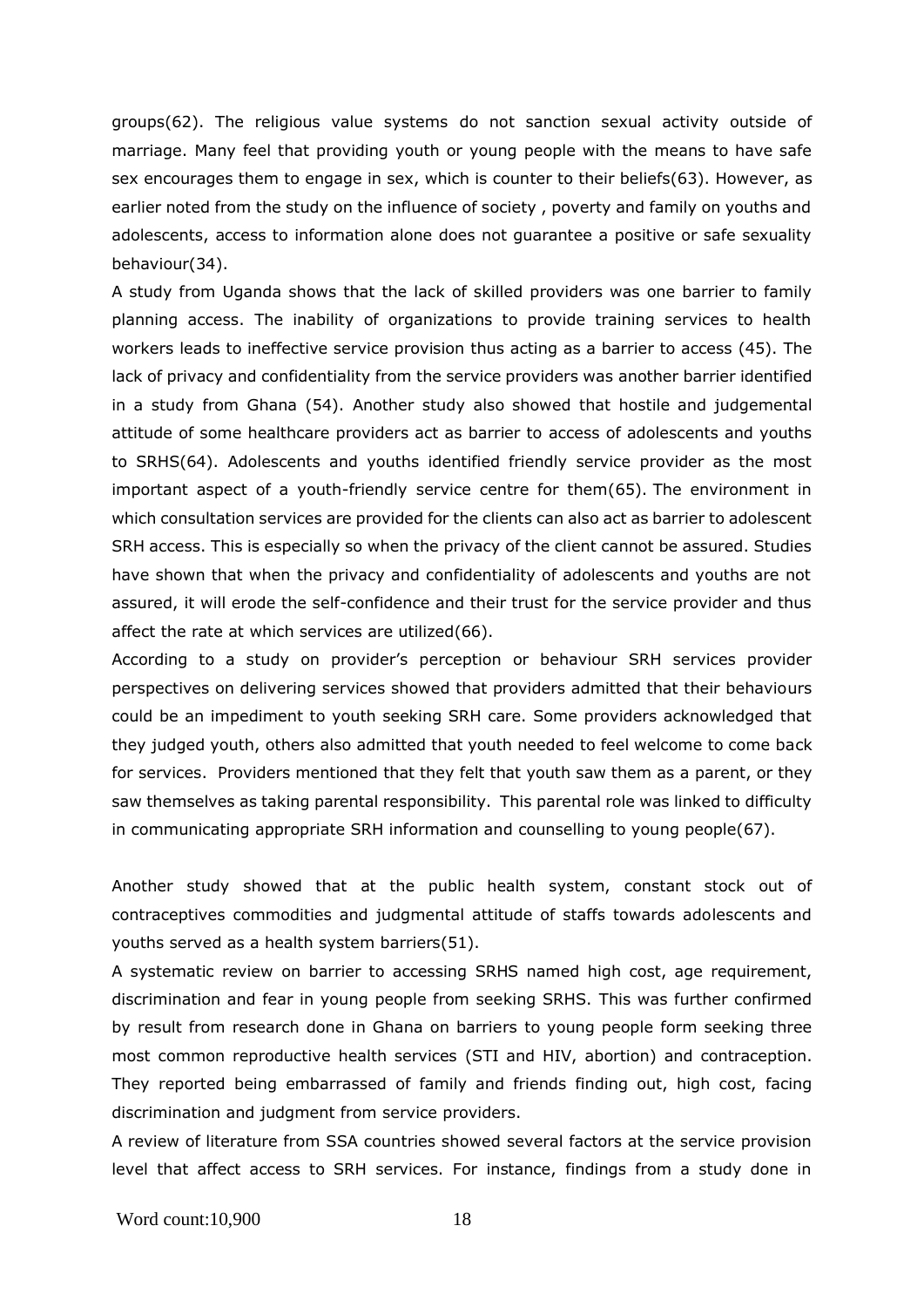Tanzania, showed that staying long at the health facility to obtained treatment discouraged some young women from seeking care altogether (50). Inconvenient services hours indicated as a barrier to accessing sexual and reproductive health services (53).

#### **Sexual and reproductive health policy**

Liberia in agreement with international standard and after the conference of the ICPD 1994 formulated a National Sexual and Reproductive Health policy focusing on different SRH issues including maternal and new birth health, family planning, Gender-based violence and sexual gender-based violence (GBV/SGBV), STIs and HIV/AIDS. The aim is for every Liberian to enjoy sexual and reproductive health of the highest quality and to have the chance to freely exercise their sexual and reproductive rights. Other international instruments that Liberia is a signatory to include; the Convention on the Elimination of All Forms of Discrimination against Women(CEDAW) which was adopted over thirty(30) years ago(68). It must be emphasised here that though CEDAW refers mainly to "women" it has a life cycle approach and as such member countries are supposed to promote both women and girls' rights(69).

For adolescents and young people, the policy emphasized ensuring the scaling-up of SRH services, institute programs to increase the utilization of SRH services by adolescents and youth, promote the integration of adolescent health issues into schools and youth programs; ensure the availability of and access to STI and HIV prevention and management including HIV testing and counselling and appropriate information that promote safe sex and target the youths and adolescents thereby ensuring that they are incorporated in healthy decision- making, especially in the area of SRH.

#### **Gap between policy and implementation**

The perspective of policy makers and that of health workers differ regarding the implementation of the BPHS of which the SRHS is a part. This is reflected in various gaps between the actual policy and the real life implementation of the policy. Health workers who are the implementers of the policy link the policy issues to their poor working conditions and low salary. This make the workers to respond by not putting in their best efforts in the delivery of essential components of the BPHS including SRHS. They also establish their own private practice like open drug stores for profit and in some cases leave their work post for other personal activities(70). The effects of these behaviour is that, the SRHS which are included in the BPHS like facility based delivery, basic emergency obstetric care or contraceptive services are not fully implemented as was intended by the policy. Therefore, in as much as SRH is placed high on the political agenda of Liberia as reflected in the policy, there is a vital gap between the policy made and the level of implementation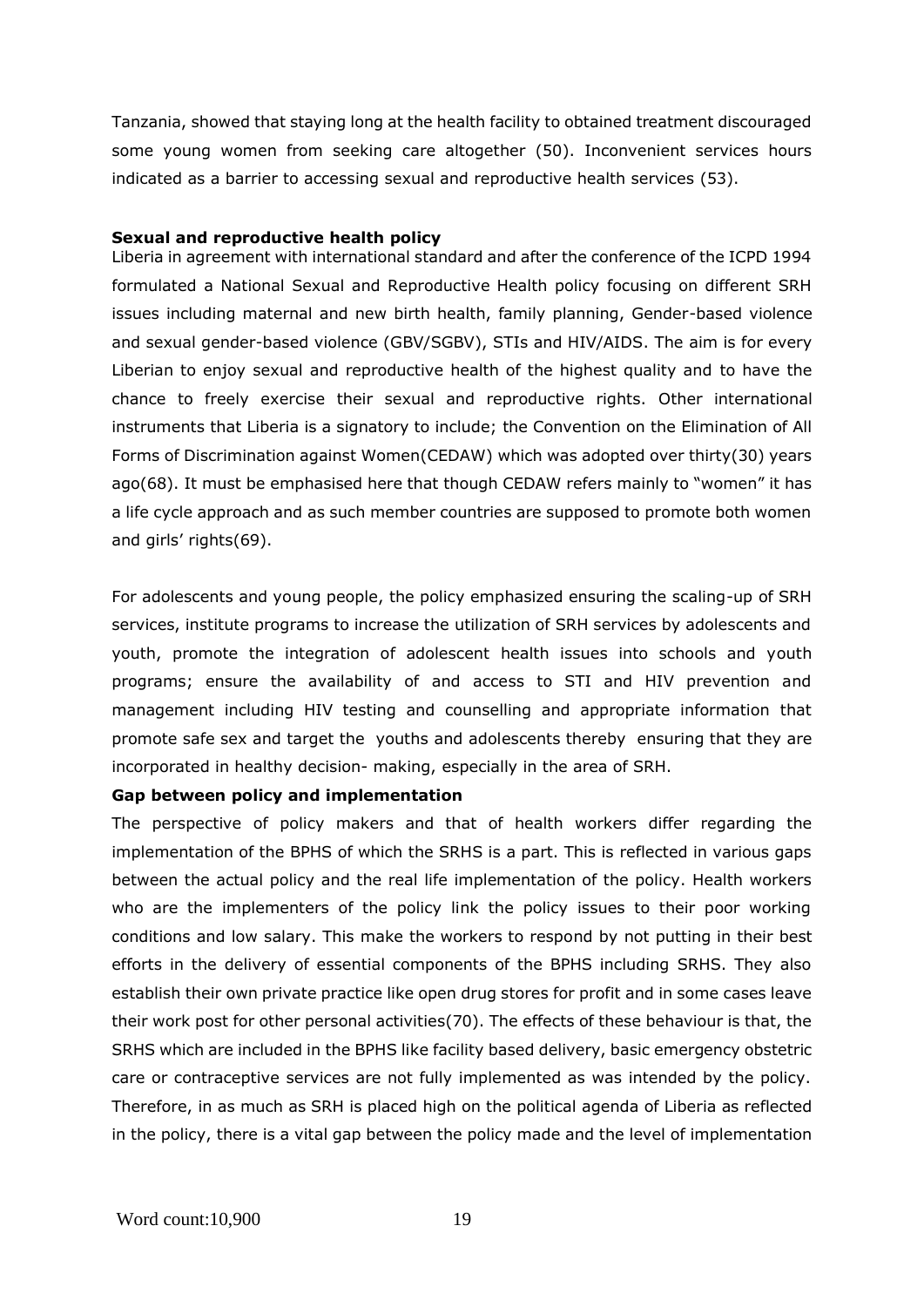(71). These constraints therefore limits the effective implementation of the policy as was intended

Considering the present situation of the extent in which SRHS has been prioritized in the national agenda of various countries, Ravindran et al., in a systematic review found that in most countries, the basic health package excluded critical components of SRH such as in the areas of safe abortion services especially for youths and adolescents and reproductive cancers. Also, due to poor international and domestic funding for SRH, there is a high burden of out of pocket expenditure(OOPE) consequently, there is the problem of inequity in the access to SRHS(72).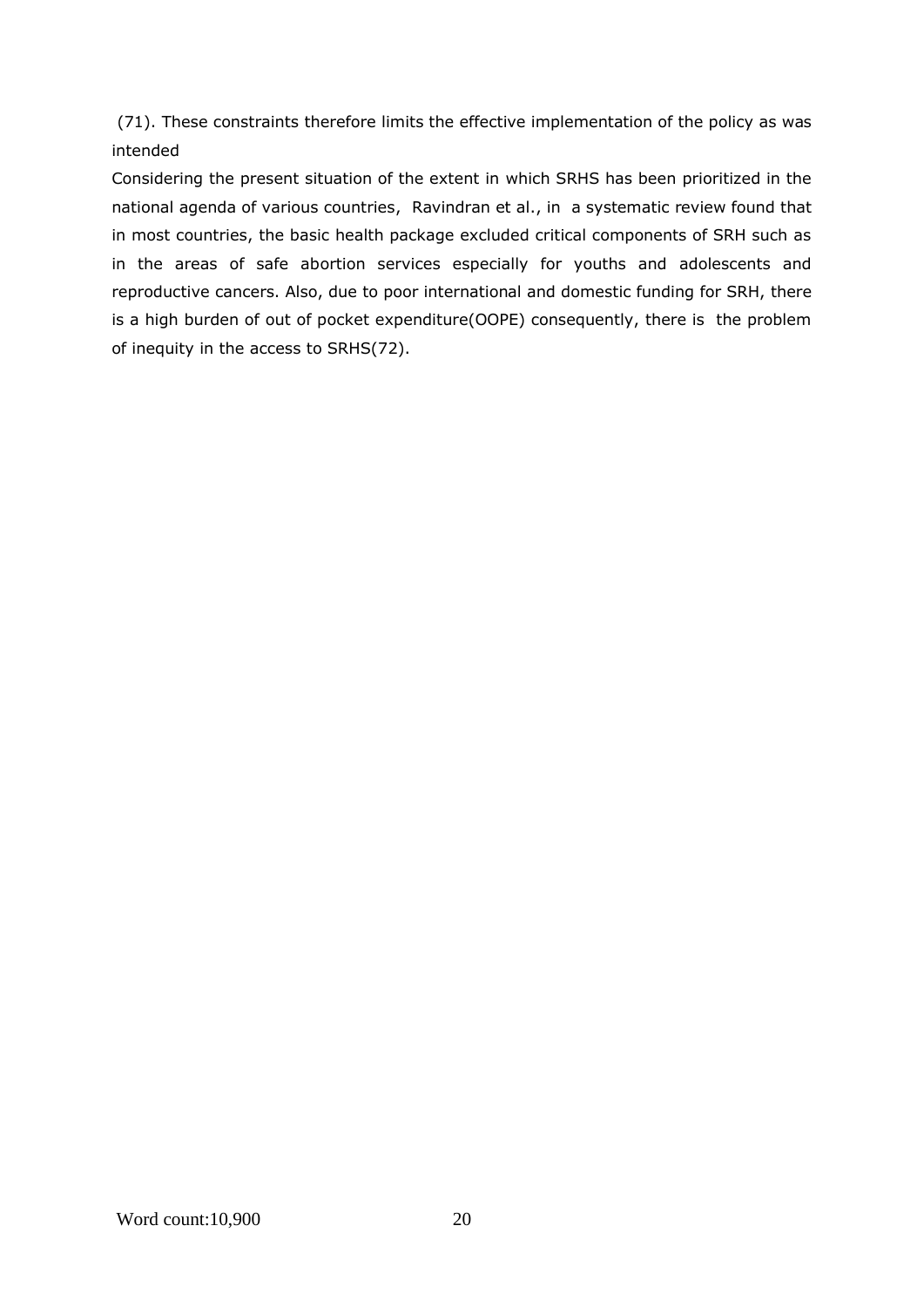## <span id="page-28-0"></span>**Chapter 6: Approaches and strategies to address the factors influencing access to sexual and reproductive health services in Liberia**

This chapter explore strategies and approaches utilized to mitigate against the factors that influence access to SRHs by adolescents and youths in Liberia. These strategies include:

## **Youth friendly sexual and reproductive health services (YFSRHS) centre approach**

One of the strategies to address access of youths and adolescents to SRH services is YFSRHS. This approach or strategy for YFSRHS does not only improve access to SRH service because young people also identified that there were also non-health benefit they received such as confidence building, information gap bridging and improving interpersonal communication skills (39). When YFSRHS are fully implemented, it makes youths and adolescents to feel more comfortable to seek for the information and or SRHS at the health facilities(48).

In summary, the main components of a YFSRHS can be found on the information box below.

## SUMMARY OF EIGHT DOMAINS OF ADOLESCENT-FRIENDLY HEALTH CARE(73)

- 1. Accessibility of health care: location, affordability
- 2. Staff attitude: respectful, supportive, honest, trustworthy, friendly
- 3. Communication: clarity and provision of information, active listening, tone of communication
- 4. Medical competency: technical skills (procedures)
- 5. Guideline-driven care: confidentiality, autonomy, transition to adult health care services, comprehensive care
- 6. Age-appropriate environment: Flexibility of appointment times, separate physical 13 space, teen-oriented health information, clean, waiting time, continuity of care, privacy
- 7. Involvement in health care

8. Health outcomes: pain management, quality of life Ambresin et al. (2013), p. 678

Like most other countries in SSA, the level of support for youth- friendly centres in Liberia is weak. This weakness in institutional support serves as barriers to access of SRH services by youths and adolescents. A reflection of this narrative can be seen in the very few or absent youth-friendly centres, poor funding for even the few centres available. Even most of the providers lack adequate training on how to handle adolescent SRH service delivery(74). Another consideration is the organisation of the physical space for provision of adolescent SRH. This includes both the design and location of the facilities and the timing of the service provision. Because of the location and lack of privacy in some of these clinics, youths and adolescents are reluctant to go for care because they are scared to be recognised and stigmatized(51)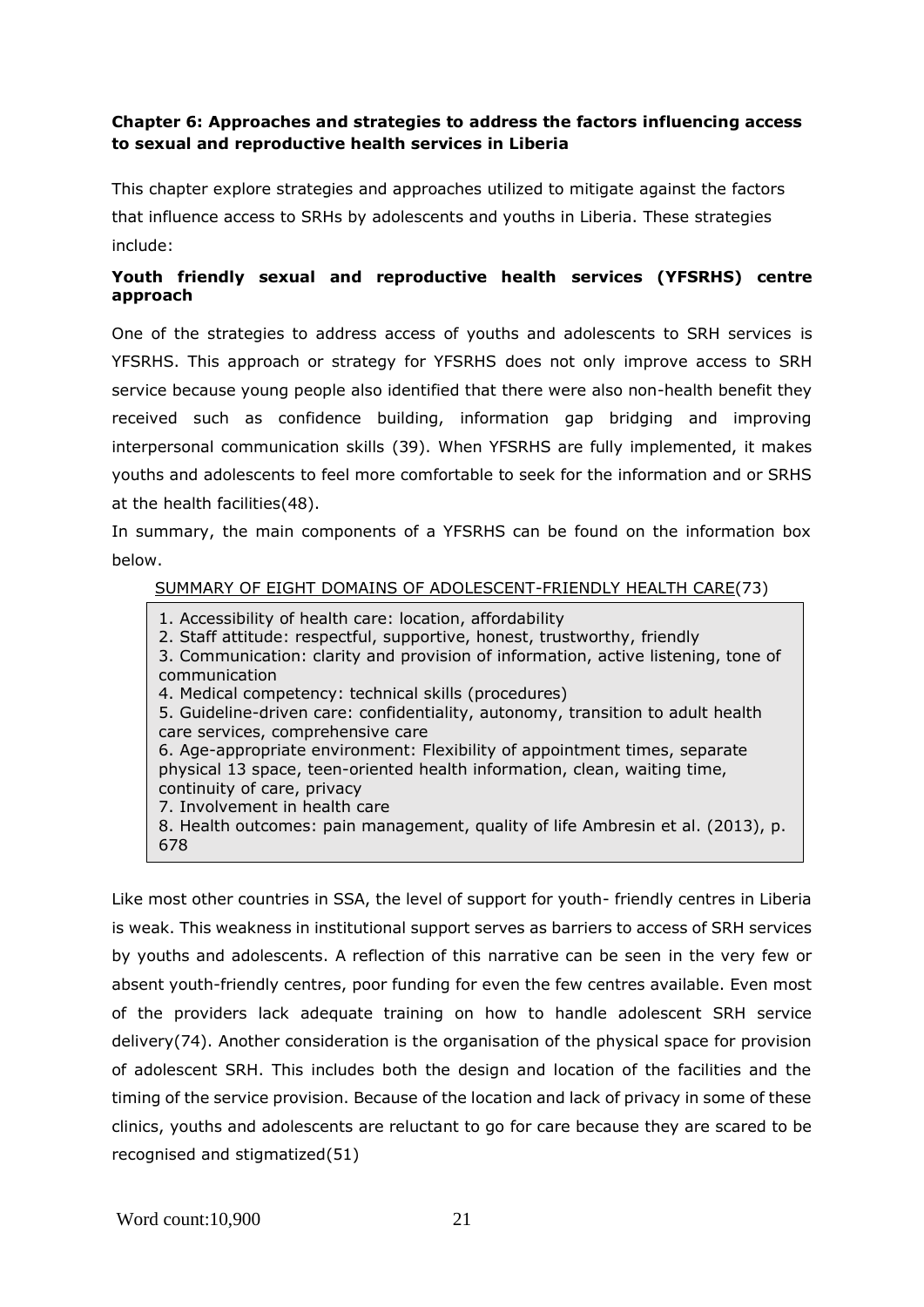#### **Health system approach**

The Rebuilding Basic Health Services (RBHS) in 2010 initiated the Market Contraceptive Project (MCP) in Liberia's Capital City Montserrado through the Planned Parenthood Association of Liberia (PPAL). This initiated was to assist increase access amongst young people by removing barriers such as long distances to and long waiting times to accessing Contraceptive services. It was also aimed at providing access to short-term contraceptive at work and shop areas. This intervention showed increased use of contraceptive in Montserrado. This initiative was adopted by three different Counties for Contraceptive service delivery(12).An intervention of youth-friendly clinic services in Zambia concluded that positive changes in social and community-level factors played an important role in improving young people use of reproductive services. Another systematic review showed that interventions that combined training of clinic staff, facility-based and communitybased activities improve young people health care utilization. This intervention had a sufficient level of evidence of effectiveness to be recommended for widespread implementation(35).

**Community mobilization**- community mobilization can foster intergenerational communication in support of ASRH. Through efforts at educating the public, the communities can know about ASRH issues in a manner that is sensitive to their culture. This can improve the chance of attitude change. Evidence show that when key gatekeepers in the community are involved as well as religious leaders, it can create more community support. However, few cases of community mobilization interventions have been evaluated of their impact, especially SRH(57). Create an enabling environment for adolescents, mass media and community-based program were identified as promising approaches to increasing the acceptability.

According to a study by Aninanya GA et. Al. in Ghana, aimed at comparing the effectiveness of Community-level and outreach for improving adolescents and young people SRH usage considered four components: 1-mobilisation to create a supportive environment, 2-health-worker training in YFHS approaches, 3-a school-based sexual health education and 4-out-of-school peer outreach. STI services usage increased from 3% to 17%; HIV counselling and testing increased from 3% to 13%. A result from the study concluded that school-based and peer-outreach interventions were feasible in the setting where the research was conducted and could, therefore, be used in similar settings(74).

It has been researched in LMIC that about 82 percent of Projects promoting sexual and reproductive health of youth use mobile health (mHealth) to facilitate knowledge sharing and behaviour change to improve YSRH. Using mHealth was therefore identified as a way the projects used to link youth to SRHS through mobile phone and other social media platform(75).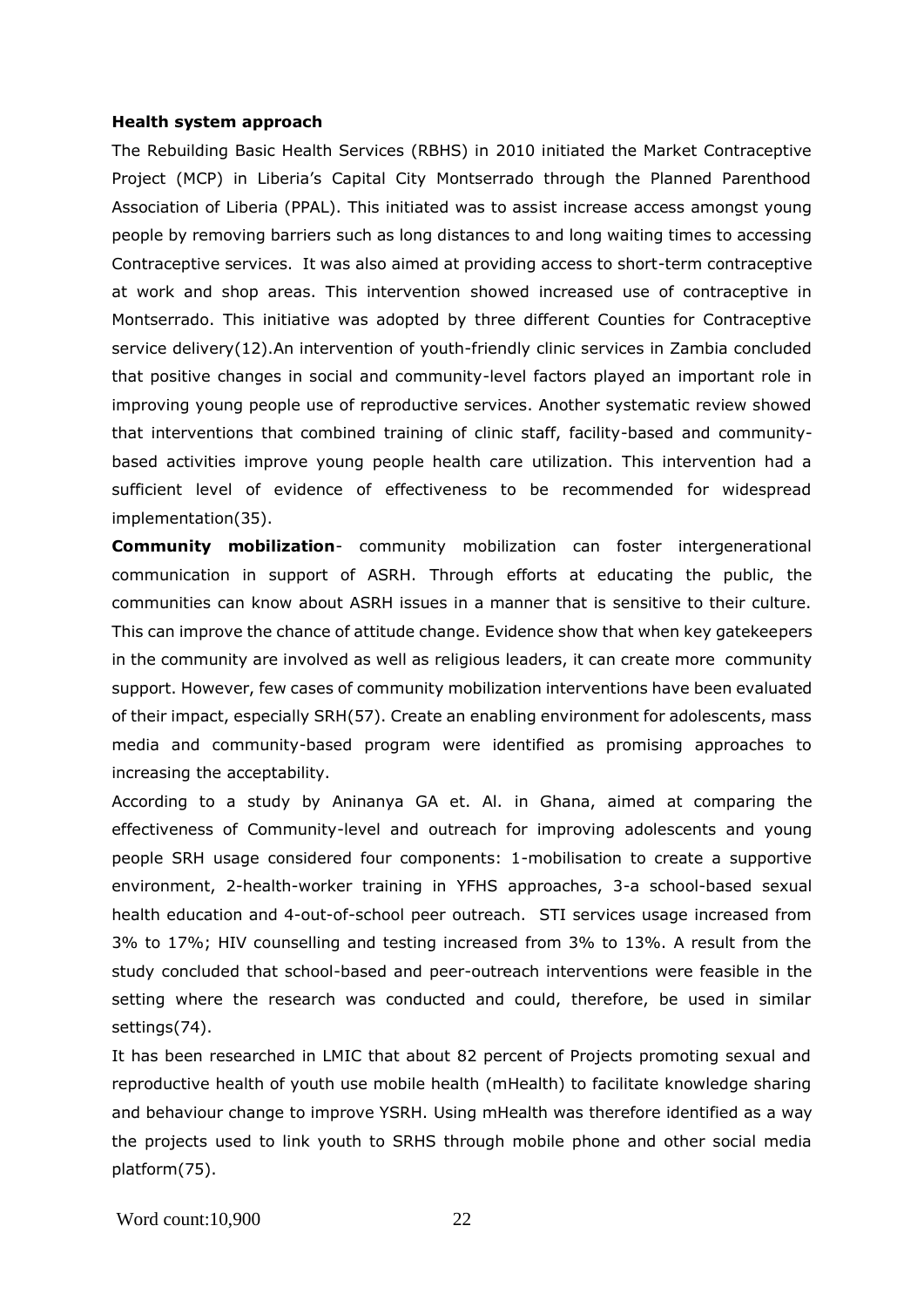It is important to stress that there are some interventions aimed at promoting access to SRH by youths and adolescents which have been shown to be ineffective. Thus, though sexuality education has been found to be effective, peer education has been found to be less effective. Also, a one- off public meeting has been observed to be ineffective in effecting any meaningful form of behaviour change as opposed to stepwise repeated community engagements and focus group discussions. Another approach that has been found to be ineffective is the promotion of youth centres as stand-alone intervention(76). **School-based SRH education** study done in Burkina Faso, Ghana, Malawi and Uganda in 2003 showed that secondary education has been proven to be associated with a whole range of better SRH outcomes such as contraceptive use and STI, Schools and teachers were the important sources of information for SRH (43). Evidence from studies on Schoolbased Adolescent sexual and reproductive health education program was an intervention implemented with teachers in primary and secondary school curricula, showed that knowledge of sexual and reproductive health, Family planning and transmission and prevention of STIs and AIDs was found to be significantly higher among the intervention than the control group. Health Facility-based was another invention tested in the research, results found that youth in the intervention groups reported significant improvements in knowledge and attitudes towards prevention of STIs, use of condoms and treatmentseeking behaviour(77).

#### **Civil Society**

The role of Civil Society Organization (CSO) as agents of change has been identified. They represent a special interest group and can advocate for special issues including SRH. When CSO are made up of young people they will usually have a better understanding of their situation. This will lead to practical solutions to their problem. They can tap into resources which are available to them in addressing specific issues including SRH. This has been identified to strengthen their ability and increase their confidence to speak out in the  $public(1)(63)$ . Countries with various international funding from the European union such as Denmark, Sweden and the Irish fund, reports have shown the efficacy of involvement of CSOs in advocacy and creation of awareness among stake holders including the effecting of policy changes which has positively impacted the state of SRH in most African countries.

### **Gender responsive interventions to improving access to SRH in Liberia**

Özler B et al., studied an intervention targeting the equipping of adolescent girls and youths with life skills to help them make safe and healthy life choices and protect them from sexual abuse and exploitation (SAE). This randomized clustered study assessed seven indicators (sexual violence, schooling, sexual and reproductive health (SRH), psychosocial wellbeing, gender attitudes, life skills, and protective factors). Findings indicated that, when cash transfer was attached to attendance, it had a positive outcome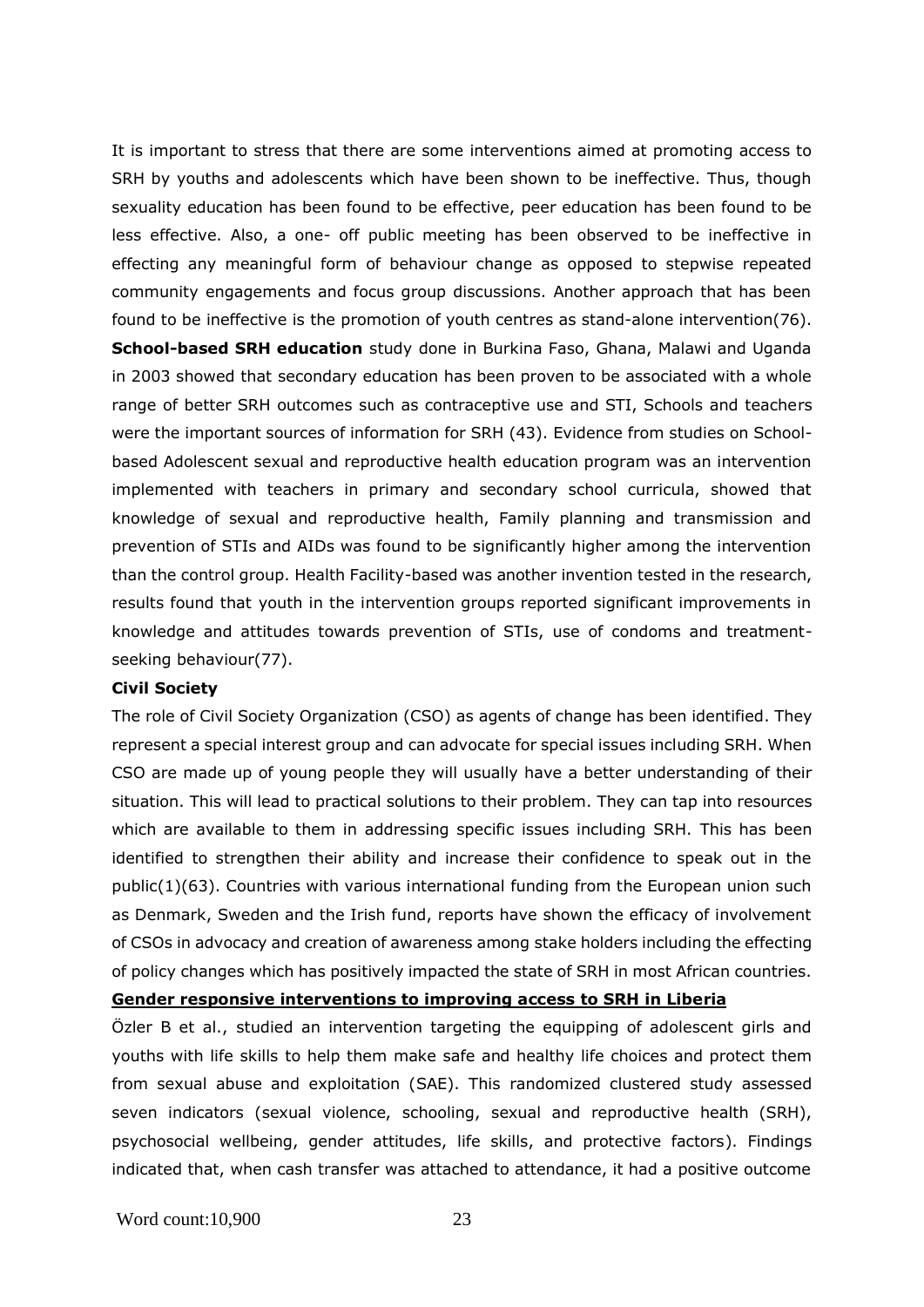on reducing child marriage, teenage pregnancy and risky sexual behaviour. However, this intervention was not effective in protecting girls from sexual violence. To further understand the mechanism by which cash transfer was able to influence these indicators whether directly or through interaction with other factors, there is a need for further studies(59).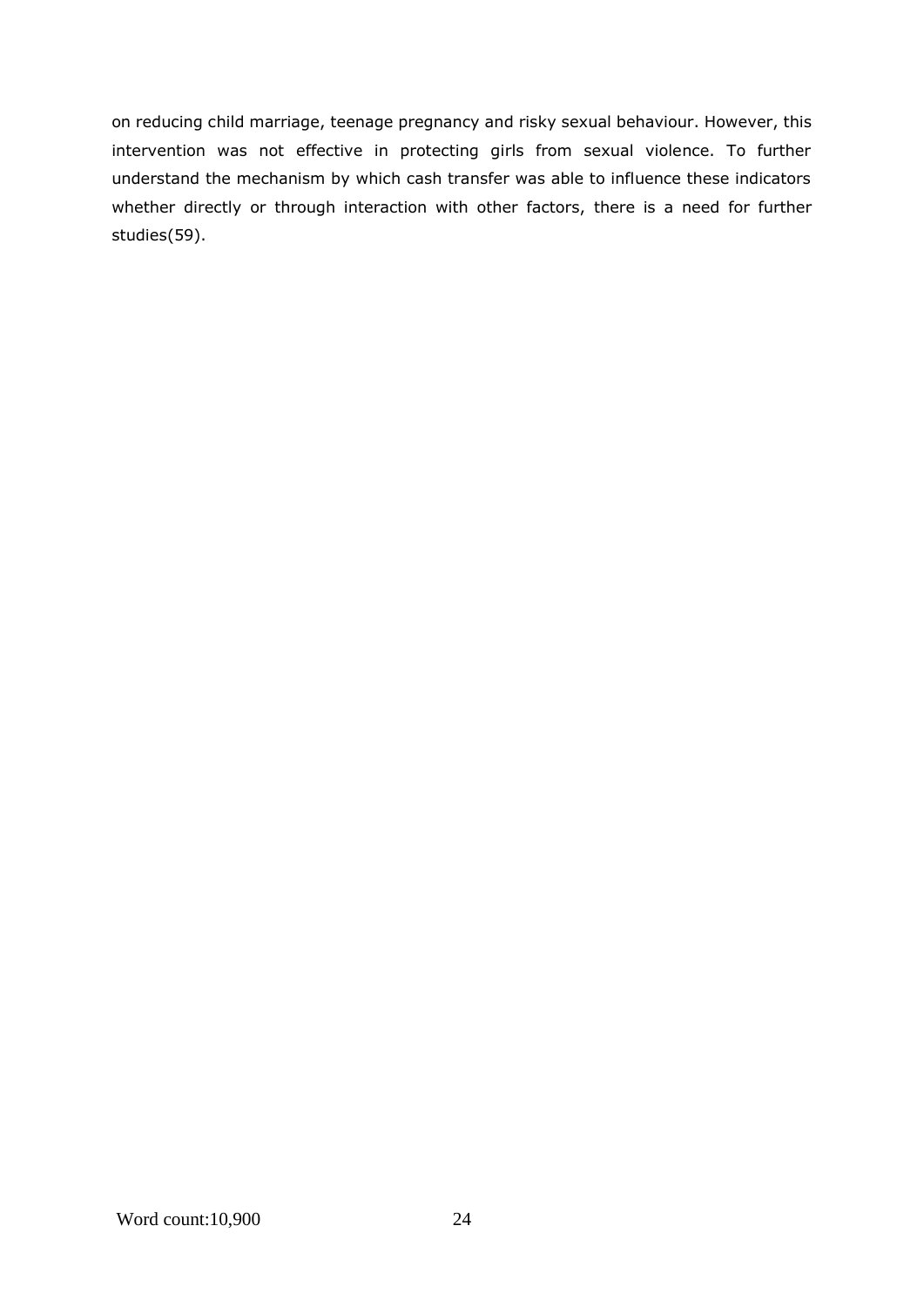#### <span id="page-32-0"></span>**Chapter 7: Discussion**

#### **Summary of findings**

Sexual and Reproductive health of youths aged 15-24years, is a major life and health issue. It require multi-dimensional approaches to remove barriers to the development, improvement and sustainability of programs and services. The Literature review was focused on barriers in accessing sexual and reproductive health services among youth in Liberia with emphasis on STIs, HIV/AIDs and contraceptive. This was done by: identifying factors at the individual, interpersonal and the community levels that influence youth access to sexual and reproductive health services in Liberia. Also, the factors at the organization and policy level and the approaches and strategies being used to address these factors in Liberia were discussed.

This study therefore utilised an socio-ecological approach to health care by conceptualising access at the interface of health systems and populations by the framework to contextualized levels at which youth faced challenges and barriers in accessing Sexual and Reproductive health services.

Evidences generated globally from sub-Saharan Countries including west Africa and Liberia illustrate that at the personal level; poor knowledge, perception, misconception, shame and fear serve as barriers to access. Other barriers at the interpersonal level include: Families, friends, peer, partners, and social links. At the community level, norms, values, and religious factors was seen either as enablers or barriers. For the organizational level, negative attitude from service providers, limited knowledge about youth sexual and reproductive health services, high cost, lack of confidentiality and privacy, long waiting time and frequent stock-out limited their access to SRHS. The policy level gives a broader look at how Liberia has prioritized Sexual and reproductive health treaty, policy and standard. It was also noted that there are still gaps in the implementation of these policy in Liberia.

Like most other countries in SSA, the level of support for youth- friendly centres in Liberia is Weak. This weakness in institutional support serves as barriers to access of SRH services by youths and adolescents. A reflection of this narrative can be seen in the very few or absent youth-friendly centres, poor funding for even the few centres available. Even most of the providers lack adequate training on how to handle adolescent SRH service delivery. Another consideration is the organisation of the physical space for provision of adolescent SRH. This includes both the design and location of the facilities and the timing of the service provision. Because of the location and lack of privacy in some of these clinics, youths and adolescents are reluctant to go for care because they are scared to be recognised and stigmatized(51). Some organizations such as faith- based healthcare providers does not promote these services thus, serving as barrier in youth accessing

Word count:10,900 25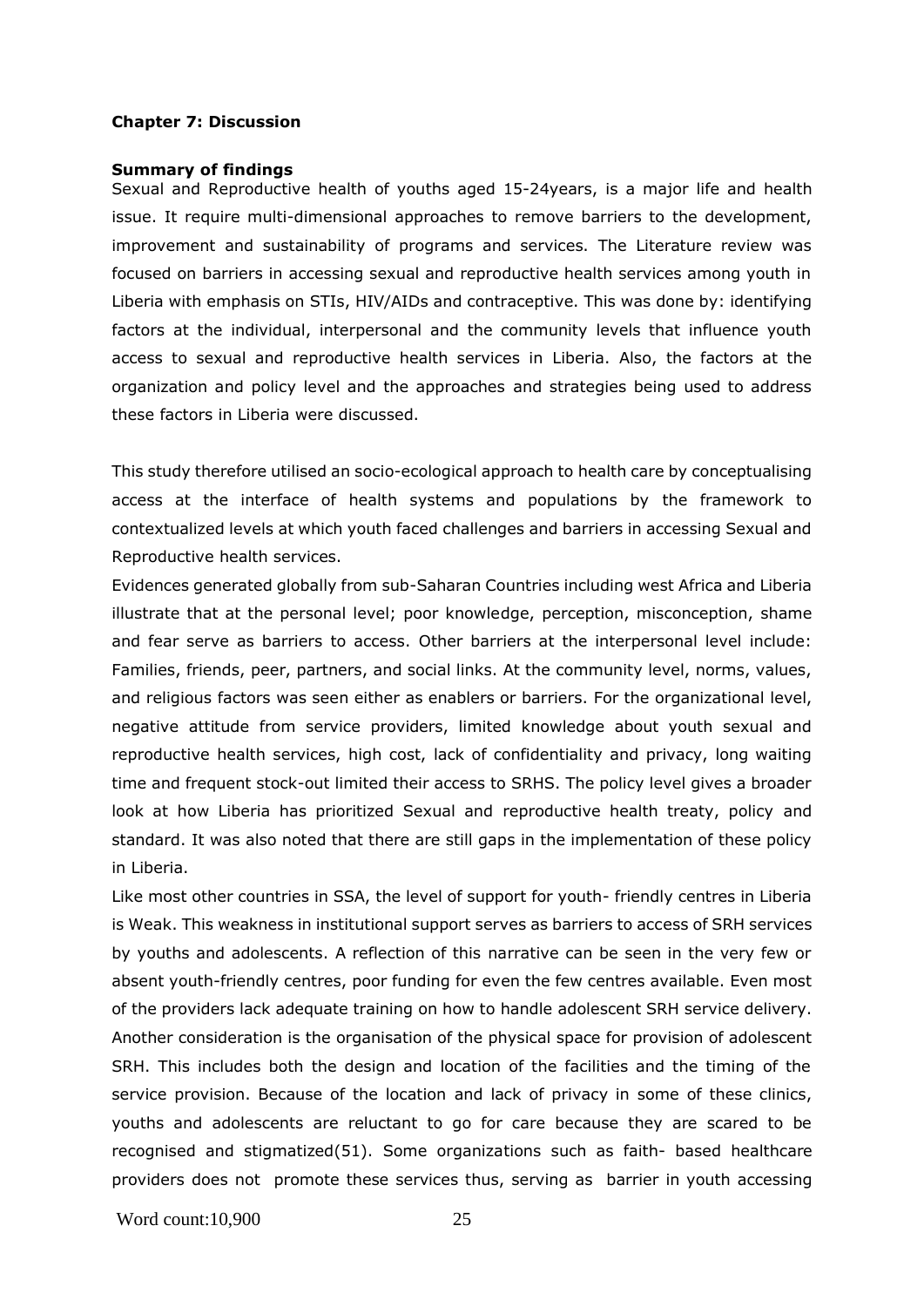care. Female gatekeepers were discovered in a research as impactful recruiters for contraceptive use, however, they can also play a negative role and act as barriers to access to SRH by adolescents and youths. They are judgemental or lack a youth friendly approach in service provision. This underscores the need for training of the healthcare providers in order to mitigate against such barriers.

#### **Reflections on framework and review approach**

The ecological approach to health care by conceptualising access at the interface of health systems and populations was used for this literature review. This framework was used to develop the objectives and define key terms. I also used it for the analysis and structure of this paper. Reflecting on the reason for choosing this framework, it has been possible to demonstrate the multi- dimensional perspectives of the various barriers that youth and adolescents face in accessing SRHS in Liberia. The framework was also helpful in the ordering of the results from this review and helped to adequately identify the level where the different intervention strategies targeted.

#### **Limitations of this study**

This study was concentrated on exploring the barriers to parts of the SRH of youths and adolescents such as STI/HIV and contraception. The reasons for this approach are because these are the aspects of the SRH challenges of youths and adolescents in Liberia that presents a greater public health burden. However, the findings from this review are also relevant to most other components of the SRH needs of Liberian youths and adolescents since most health care services in Liberia are provided using the integrated healthcare services provision strategy.

#### **Proven effective Strategies**

Approaches aimed at addressing barriers to youth accessing sexual and reproductive health services were not identified to be in a single direction but in a multi-dimensional way according to the settings, status, cultural value of youth. Thus, the health system approach utilise the training of health providers/ staff to improve their knowledge, attitudes and skills. This helps them to more appropriately respond to the needs of adolescents. Also, adjustments are made in the facilities to make them more adolescents or youth-friendly. Other approaches include the initiation of the Market Contraceptive Project (MCP) in Liberia's Capital City Montserrado through the Planned Parenthood Association of Liberia (PPAL). Implementation of youth-friendly clinic services in Zambia was found to produce positive changes in social and community-level factors and played an important role in improving young people use of reproductive services. Also, interventions that combined training of clinic staff, facility-based and community-based activities improve young people health care utilisation. This intervention had a sufficient level of evidence of effectiveness to be recommended for widespread implementation. Though few evaluations have been done so far, community mobilization was found to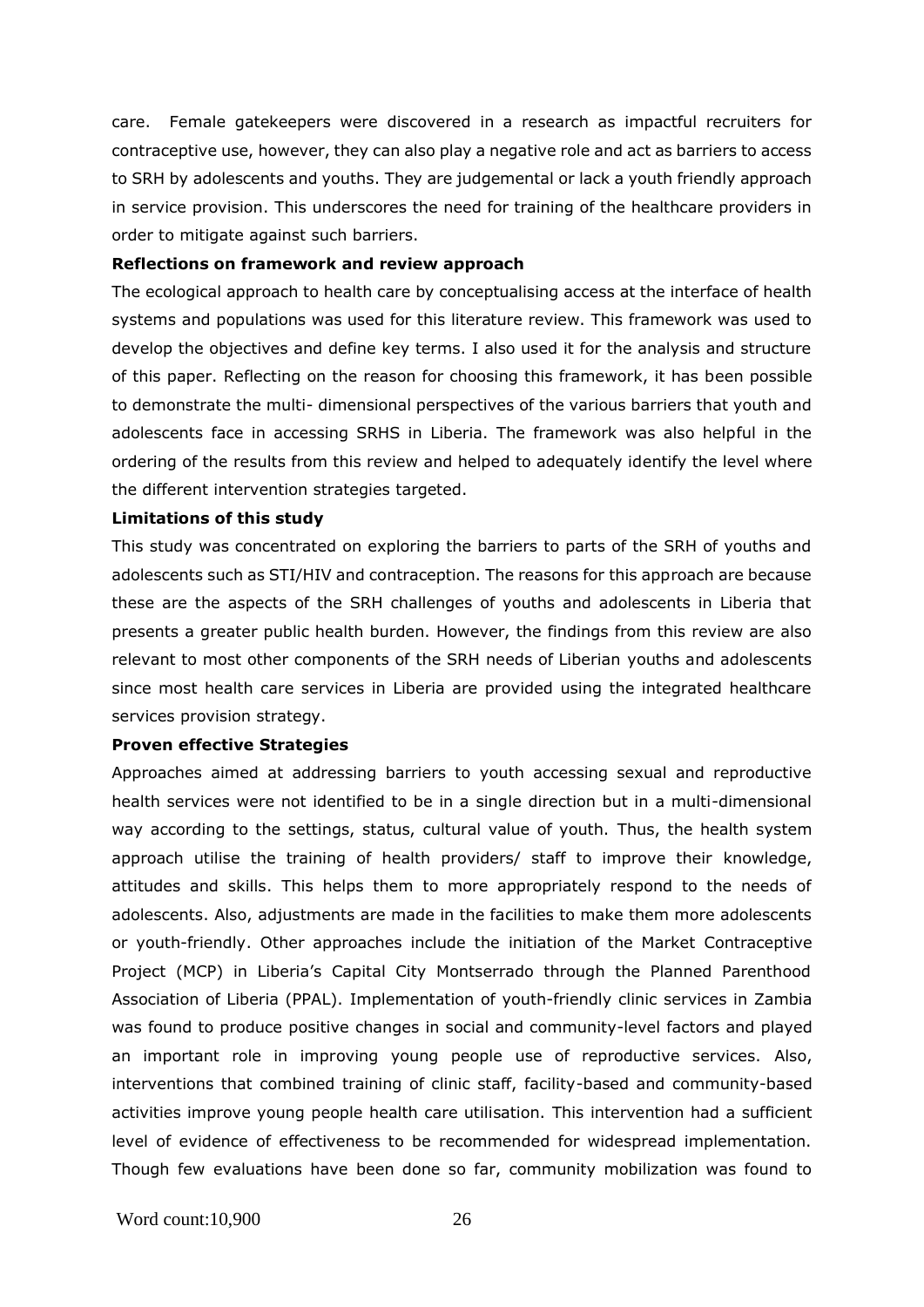foster intergenerational communication in support of ASRH. The involvement of key community gatekeepers, including religious leaders, in these community mobilization exercises can generate wider community support. Also, the Use of mHealth was identified as an effective way that projects used to link youth to SRHS through mobile phone and other social media platform.

Though more studies need to be done to ascertain the extent of its effectiveness, available evidence indicate that community mobilization can foster intergenerational communication in support of ASRH. Through efforts at educating the public, the communities can know about ASRH issues in a manner that is sensitive to their culture. This can improve the chance of attitude change. Using this approach has the potential to effect sustained behaviour change in the communities and is a powerful means to mitigate against negative societal norms and beliefs including religious inhibitions.

In a study done in Burkina Faso, Ghana, Malawi and Uganda in 2003, School-based Adolescent sexual and reproductive health education program was implemented with teachers in primary and secondary school curricula. Results showed that knowledge of sexual and reproductive health, Family planning and transmission and prevention of STIs and AIDs was found to be significantly higher among the intervention than the control group. These findings demonstrate the efficacy of introducing sexuality education in school curricula.

When health providers and or staff are trained. It improve their knowledge, attitudes and skills to more appropriately respond to the needs of adolescents. This will enable them to make adjustments in the facilities to make them more adolescents and youth friendly. This Health Facility-based activities on training of staffs to provide YFSRHS as an intervention was tested in the research, results found that youth in the intervention groups reported significant improvements in knowledge and attitudes towards prevention of STIs, use of condoms and treatment-seeking behaviour. It will be simplistic to assume that this will be an easy task especially with the negative societal and religious norms, but a multifaceted approach in the implementation would be a bold step in the right direction. The role of the private sector including the faith-based health care services providers, the non- governmental organisations and privately owned health services providers should be engaged for a sustained impact. For effectiveness and efficiency, adopting a sustained and transparent public-private partnership will ensure better service provision and ensure uniform quality of the services provided and optimize scarce resources.

Actions that remove the physical barrier of distance of services as well as convenience of the service and enabling environment will go a long way to mitigate against this barrier. It was also aimed at providing access to short-term contraceptive at work and shop areas.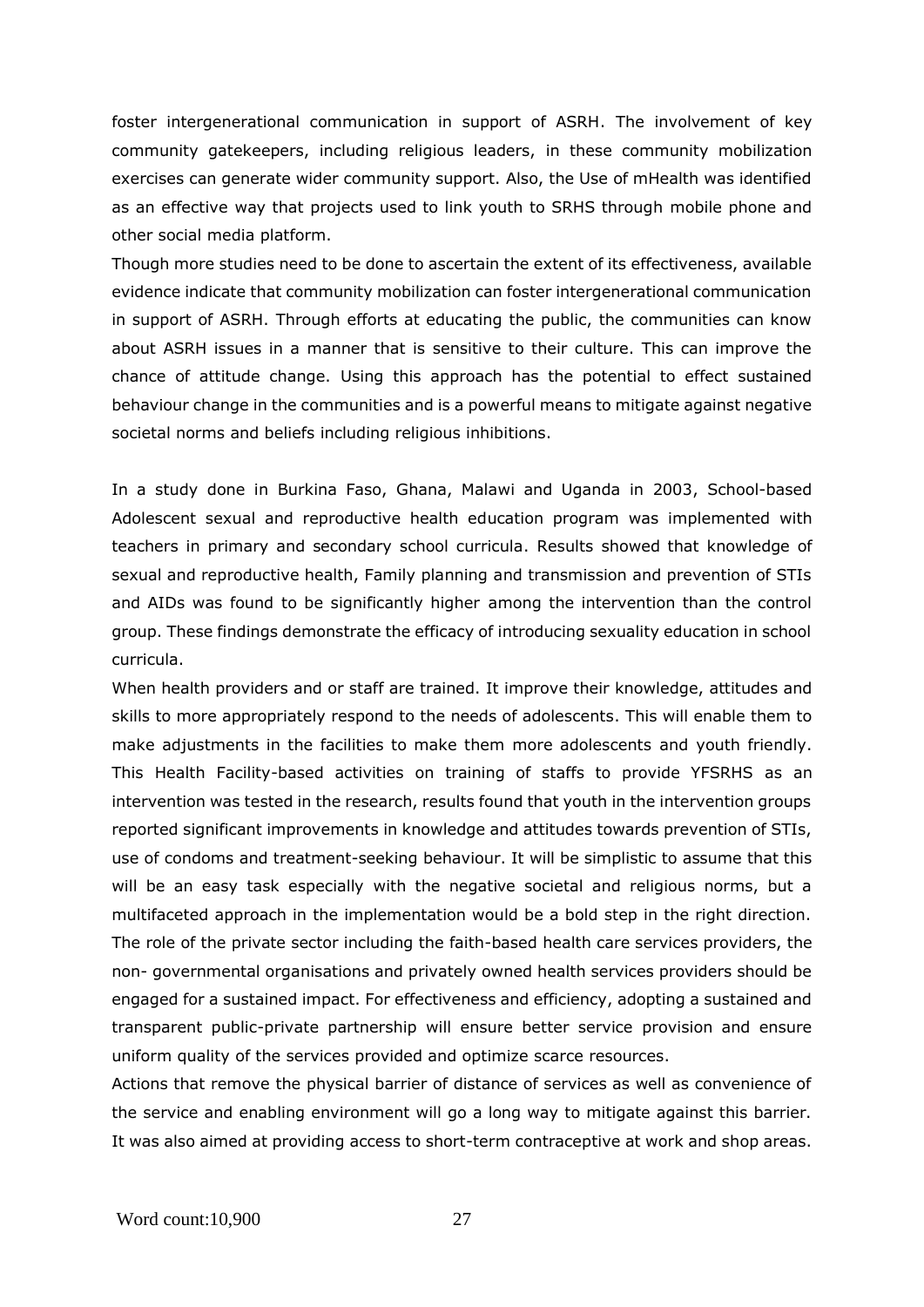This intervention showed increased use of contraceptive in Montserrado. This initiative was adopted by three different Counties for Contraceptive service delivery(12).

Civil Society Organization (CSO) has been identified to represent a special interest group and can advocate special issues including SRH, CSO groups comprising young people will usually have a better understanding of their situation which will lead to coming out with practical, feasible solution to their problem and can tap into resources which are available to them in addressing specific issues including SRH. Their role therefore in creating enabling governmental and societal by-ins on proposed interventions that can improve access to SRH for youths and adolescents is very vital.

Due to the low per capital spending on SRHS, there is high OOPE which contributes further to inequities in access to SRHS especially amongst youths and adolescents.

It is necessary to point out that though these strategies have been enumerated as effective interventions to enhance access to SRH among youths and adolescents, there are conditions that need to be fulfilled for it to be effective in achieving the desired objective. Interventions like youth centres as a stand- alone are ineffective unless SRH services are integrated and it is youth friendly both in the form of services provided and the timing and way the services are provided.

Organising just a one-off occasion of public meeting will not be effective as an intervention in behaviour change. This requires repeated community engagements and discussions involving different stakeholders. There is, therefore, a need to be selective in choosing the types of interventions that are proven to be effective by contextualising the various communities and coordination with all stake holders.

The effects of gender norm that empowers men as the decision-makers, especially when it relates to sex, family life or in relationships, there is a limitation of access to SRH. This phenomenon is especially relevant in Liberia because of the patriacal society perspectives that is re-enforced both by religion and cultural practices. This is applicable to both men and women especially the adolescents and youths. For the men, they feel ashamed to access SRH due to the "macho" feelings and gender expectations from the society. The women on the other hand since they do not have the economic power depend on the men. As such, they are not able to negotiate safe sex like the use of condoms. Another key driver that can improve access to the SRHS for adolescents and youths in Liberia is the need to improve the literacy rate in Liberia by engaging the legislature and other stakeholders to formulate policies that will encourage the proliferation of more schools and also by massive public awareness drives to encourage youths and adolescent enrolment in these schools. The free education policy being instituted in Liberia is a right step in the right direction.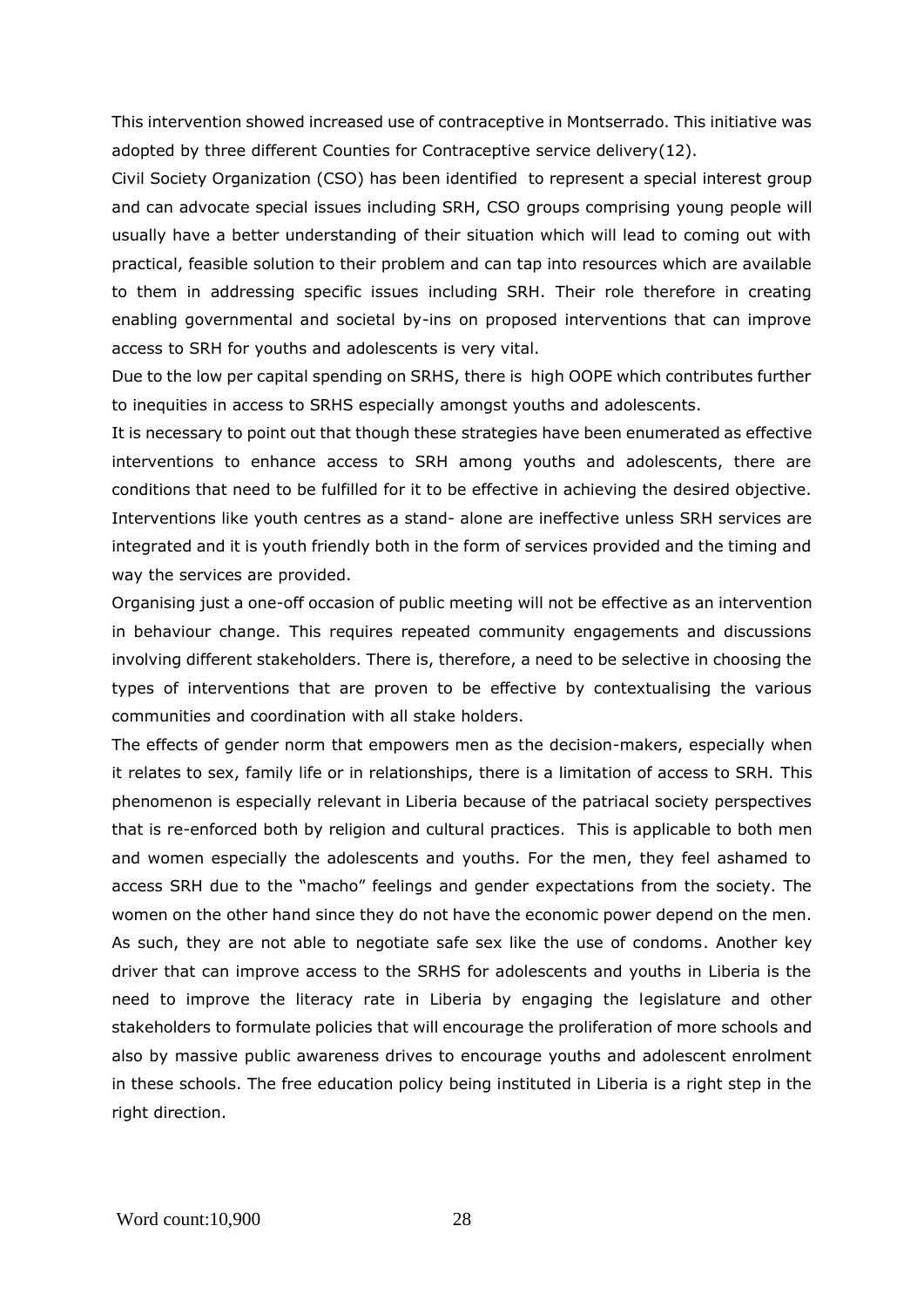## **Conclusion**

This literature review identified various barriers in access to sexual reproductive health services for youth in Liberia and some strategies that were found to be effective in mitigating these barriers. There are existing policies that are intended to address some of these issues but lack implementation. Also, there are more actions that need to be taken at the intrapersonal, interpersonal, community and policy levels examined in order to remedy the many barriers discussed. The need for a multifaceted approach in tackling this phenomenon therefore cannot be over emphasised.

From experiences of best practices, civil society organizations have played major roles in supporting the program implementation and awareness creation of the SRH issues of adolescent and youths.

## **Recommendation**

Based on the findings of this research, several critical issues have been highlighted that need to be considered by policy makers in the development and implementation of health interventions for the youth. The following recommendations therefore have been made:

- MOH to develop and implement the training of health providers/ staff to improve their knowledge, attitudes and skills to more appropriately respond to the needs of adolescents.
- Ministry of health to foster community mobilization in order to encourage intergenerational communication in support of ASRH utilising both rural and urban social network such as mHealth to promote sexual and reproductive health issues.
- The MOH to promote more research on what approach has worked well to addressing barrier to accessing SRH especially STIs, HIV/AIDs and contraceptive services.
- Sexual education needs to be provided at an earlier age in schools to mitigate against the trend of high rate of unwanted pregnancies amongst adolescents and youths.
- CSOs and other stake holders need to increase advocacy for government to prioritize SRHS as part of the BPHS in order to meet the UHC SRH goals by organizing awareness campaigns and engaging the legislatures to change hostile policies that act as barriers to access to SRHS.
- Government should implement a more sustainable health financing policy that will reduce OOPE for SRHS as a priority.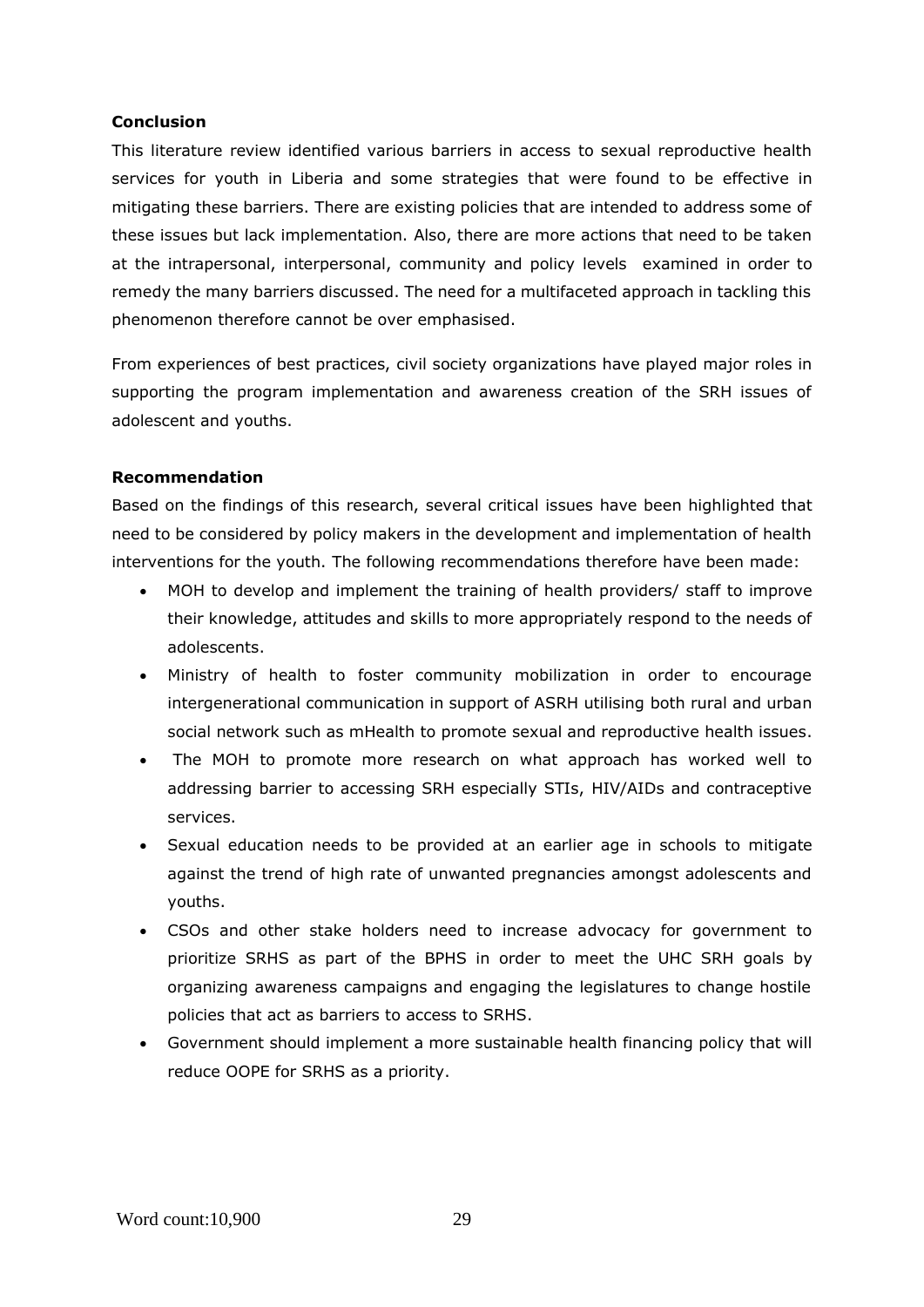## <span id="page-37-0"></span>**References**

- 1. Progress/Fhi 360, FMoH. Adolescent and Youth Sexual and Reproductive Health. 2011;(December):40.
- 2. WHO | Defining sexual health [Internet]. WHO. World Health Organization; [cited 2020 Oct 3]. Available from: http://www.who.int/reproductivehealth/topics/sexual\_health/sh\_defin itions/en/
- 3. Adolescent Sexual and Reproductive Health Toolkit for Humanitarian Settings [Internet]. UNFPA EECA. 2014 [cited 2020 Jun 11]. Available from: https://eeca.unfpa.org/en/publications/adolescent-sexual-andreproductive-health-toolkit-humanitarian-settings
- 4. Republic of Liberia Investment Case for Reproductive, Maternal, Newborn, Child, and Adolescent Health (2016-2020) | Global Financing Facility [Internet]. [cited 2020 May 30]. Available from: https://www.globalfinancingfacility.org/republic-liberia-investmentcase-reproductive-maternal-newborn-child-and-adolescent-health-2016-2020
- 5. Liberia Demographics 2020 (Population, Age, Sex, Trends) Worldometer [Internet]. [cited 2020 Dec 14]. Available from: https://www.worldometers.info/demographics/liberia-demographics/
- 6. Liberia Religions Demographics [Internet]. [cited 2020 Dec 14]. Available from: https://www.indexmundi.com/liberia/religions.html
- 7. Literacy Rate Liberia Data Portal [Internet]. [cited 2020 Dec 14]. Available from: https://liberia.opendataforafrica.org/oefptrg/literacyrate
- 8. Liberia Demographic and Health Survey 2019-20 Key Indicators Report (English) [Internet]. [cited 2020 Nov 14]. Available from: https://dhsprogram.com/publications/publication-pr117-preliminaryreports-key-indicators-reports.cfm
- 9. World Development Indicators | DataBank [Internet]. [cited 2020 Nov 23]. Available from: https://databank.worldbank.org/reports.aspx?source=2&series=SE.A DT.1524.LT.FE.ZS&country=LBR#advancedDownloadOptions
- 10. Firestone R, Moorsmith R, James S, Urey M, Greifinger R, Lloyd D, et al. Intensive group learning and on-site services to improve sexual and reproductive health among young adults in Liberia: A randomized

Word count:10,900 30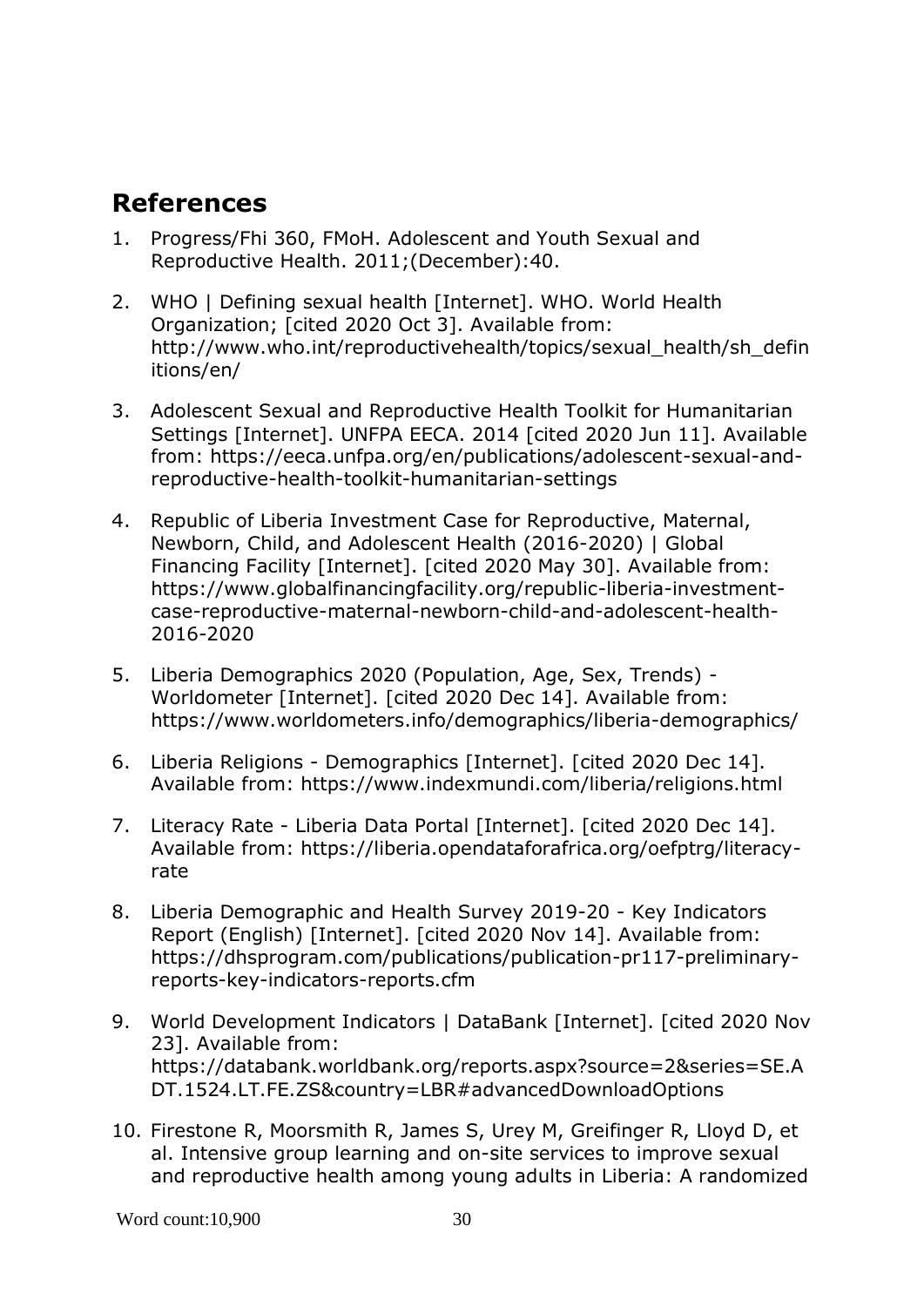evaluation of healthy actions. Global Health Science and Practice. 2016 Sep 28;4(3):435–51.

- 11. Liberia Private Health Sector Assessment. :111.
- 12. Liberia Family Planning Costed Implementation Plan: 2018-2022. :158.
- 13. Liberia National Education Sector HIV and AIDS Policy | UNESCO HIV and Health Education Clearinghouse [Internet]. [cited 2020 Dec 14]. Available from: https://hivhealthclearinghouse.unesco.org/library/documents/liberianational-education-sector-hiv-and-aids-policy
- 14. In focus: Women and the Sustainable Development Goals (SDGs) [Internet]. [cited 2020 Feb 2]. Available from: https://www.unwomen.org/news/in-focus/women-and-the-sdgs
- 15. UNFPA. MEETING THE UNMET NEED FOR REPRODUCTIVE HEALTH CARE. journal.
- 16. Adolescent pregnancy [Internet]. [cited 2020 Oct 3]. Available from: https://www.who.int/news-room/fact-sheets/detail/adolescentpregnancy
- 17. Svanemyr J, Chandra-Mouli V, Raj A, Travers E, Sundaram L. Research priorities on ending child marriage and supporting married girls. Reprod Health [Internet]. 2015 Sep 3 [cited 2020 Oct 3];12(1):80. Available from: https://doi.org/10.1186/s12978-015- 0060-5
- 18. Svanemyr J, Chandra-Mouli V, Christiansen CS, Mbizvo M. Preventing child marriages: first international day of the girl child "my life, my right, end child marriage." Reproductive Health [Internet]. 2012 Nov 20 [cited 2020 Oct 3];9(1):31. Available from: https://doi.org/10.1186/1742-4755-9-31
- 19. Ganatra B, Gerdts C, Rossier C, Johnson BR, Tunçalp Ö, Assifi A, et al. Global, regional, and subregional classification of abortions by safety, 2010–14: estimates from a Bayesian hierarchical model. The Lancet. 2017;390(10110):2372–81.
- 20. Preventing unsafe abortion [Internet]. [cited 2020 Jul 23]. Available from: https://www.who.int/news-room/fact-sheets/detail/preventingunsafe-abortion
- 21. Shah IH, Åhman E. Unsafe abortion differentials in 2008 by age and developing country region: High burden among young women. Reproductive Health Matters. 2012 Jun;20(39):169–73.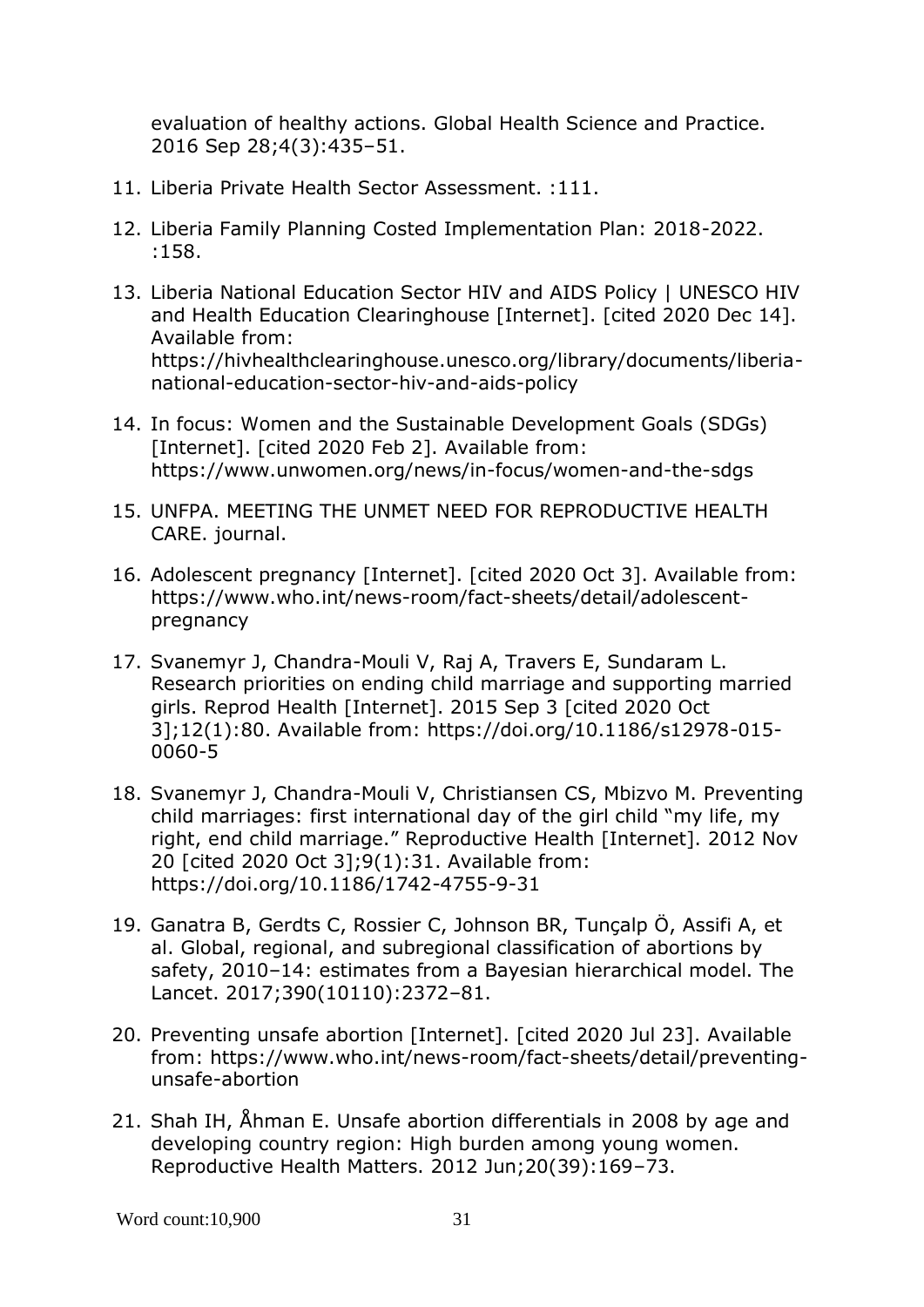- 22. STDs in Adolescents and Young Adults 2017 Sexually Transmitted Diseases Surveillance [Internet]. [cited 2020 Jul 23]. Available from: https://www.cdc.gov/std/stats17/adolescents.htm
- 23. Adolescent Demographics UNICEF DATA [Internet]. [cited 2020 Jul 26]. Available from: https://data.unicef.org/topic/adolescents/demographics/
- 24. Moss T. Status report. Callaloo. 2005;28(4):898–9.
- 25. Liberia [Internet]. IPPF. [cited 2020 Dec 17]. Available from: https://www.ippf.org/countries/liberia
- 26. Liberia Prevalence Of HIV, Total (% Of Population Ages 15-49) 1990-2018 Data | 2020 Forecast [Internet]. [cited 2020 Jun 6]. Available from: https://tradingeconomics.com/liberia/prevalence-ofhiv-total-percent-of-population-ages-15-49-wb-data.html
- 27. Camacho AV, Chandra-Mouli V. Adolescent pregnancy: a global perspective. :46.
- 28. UNFPA. the Power of Choice: Reproductive Rights and the Demographic Transition. The State of World Population 2018. 2018;
- 29. Levesque J-F, Harris MF, Russell G. Patient-centred access to health care: conceptualising access at the interface of health systems and populations. Int J Equity Health [Internet]. 2013 Mar 11 [cited 2020 Feb 12];12:18. Available from: https://www.ncbi.nlm.nih.gov/pmc/articles/PMC3610159/
- 30. Blum RW, Astone NM, Decker MR, Mouli VC. A conceptual framework for early adolescence: a platform for research. International Journal of Adolescent Medicine and Health [Internet]. 2014 Aug 1 [cited 2020 Nov 15];26(3):321–31. Available from: https://www.degruyter.com/view/journals/ijamh/26/3/articlep321.xml
- 31. Lee BC, Bendixsen C, Liebman AK, Gallagher SS. Using the Socio-Ecological Model to Frame Agricultural Safety and Health Interventions. Journal of Agromedicine [Internet]. 2017 Oct 2 [cited 2020 Nov 23];22(4):298–303. Available from: https://doi.org/10.1080/1059924X.2017.1356780
- 32. Okigbo CC, McCarraher DR, Chen M, Pack A. Risk factors for transactional sex among young females in post-conflict Liberia. Afr J Reprod Health. 2014 Sep;18(3):133–41.
- 33. Gausman J, Lloyd D, Kallon T, Subramanian SV, Langer A, Austin SB. Clustered risk: An ecological understanding of sexual activity among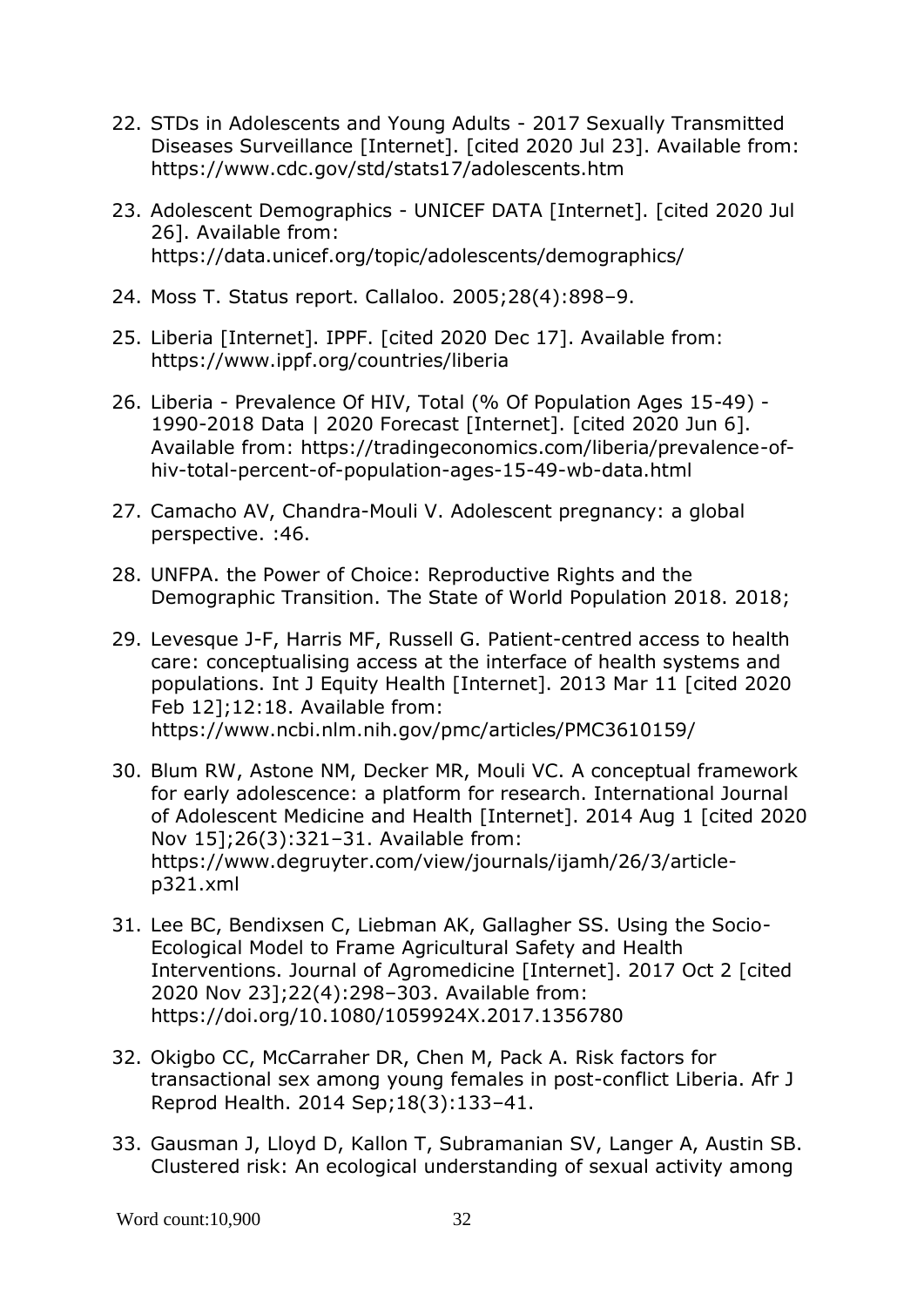adolescent boys and girls in two urban slums in Monrovia, Liberia. Social Science & Medicine [Internet]. 2019 Mar 1 [cited 2020 Nov 16];224:106–15. Available from: http://www.sciencedirect.com/science/article/pii/S027795361930069 3

- 34. Gausman J, Lloyd D, Kallon T, Subramanian SV, Langer A, Austin SB. Clustered risk: An ecological understanding of sexual activity among adolescent boys and girls in two urban slums in Monrovia, Liberia. Social Science & Medicine [Internet]. 2019 Mar [cited 2020 Nov 16];224:106–15. Available from: https://linkinghub.elsevier.com/retrieve/pii/S0277953619300693
- 35. Biddlecom AE, Munthali A, Singh S, Woog V. Adolescents' views of and preferences for sexual and reproductive health services in Burkina Faso, Ghana, Malawi and Uganda. Afr J Reprod Health [Internet]. 2007 [cited 2020 Oct 11];11(3):99-100. Available from: https://www.ncbi.nlm.nih.gov/pmc/articles/PMC2367115/
- 36. Singh S, Bankole A, Woog V. Evaluating the need for sex education in developing countries: sexual behaviour, knowledge of preventing sexually transmitted infections/HIV and unplanned pregnancy. Sex Education [Internet]. 2005 Nov 1 [cited 2020 Oct 11];5(4):307–31. Available from: https://doi.org/10.1080/14681810500278089
- 37. Cederbaum JA, Gilreath TD, Barman-Adhikari A. Perceived Risk and Condom Use among Adolescents in Sub-Saharan Africa: A Latent Class Analysis. African Journal of Reproductive Health / La Revue Africaine de la Santé Reproductive [Internet]. 2014 [cited 2020 Oct 11];18(4):26–33. Available from: http://www.jstor.org/stable/24362041
- 38. Theuring S, Mbezi P, Luvanda H, Jordan-Harder B, Kunz A, Harms G. Male involvement in PMTCT services in Mbeya Region, Tanzania. AIDS and Behavior. 2009 Jun;13(SUPPL. 1).
- 39. Godia P. Sexual reproductive health service provision to young people in Kenya; what is the best model? 2012;
- 40. McCarthy FP, O'Brien U, Kenny LC. The management of teenage pregnancy. Vol. 349, BMJ (Online). BMJ Publishing Group; 2014.
- 41. Amoran OE, Fawole O. Parental influence on reproductive health behaviour of youths in Ibadan, Nigeria. African journal of medicine and medical sciences. 2008 Mar 1;37(1):21–7.
- 42. Tenkorang EY. Myths and misconceptions about HIV transmission in Ghana: what are the drivers? Culture, Health & Sexuality [Internet].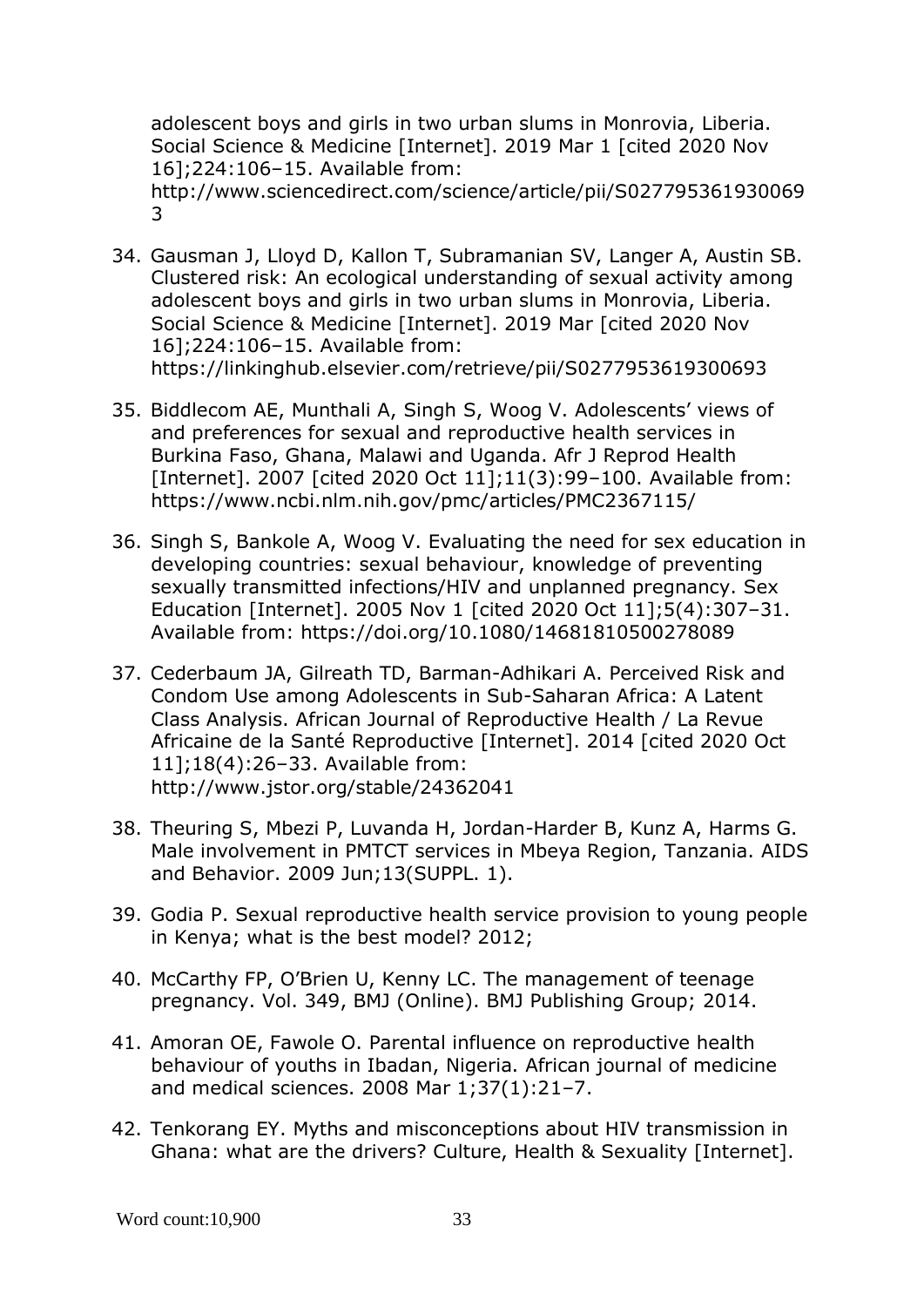2013 Mar 1 [cited 2020 Oct 11];15(3):296–310. Available from: https://doi.org/10.1080/13691058.2012.752107

- 43. Amuyunzu-Nyamongo M, Biddlecom AE, Ouedraogo C, Woog V. Qualitative Evidence on Adolescents ' Views of Sexual and Reproductive Health in Sub-Saharan Africa Vanessa Woog Occasional Report No . 16. 2005. 1–50 p.
- 44. Rajapaksa-Hewageegana N, Salway SM, Piercy H, Samarage S. A quantitative exploration of the sociocultural context of teenage pregnancy in Sri Lanka. BMC Pregnancy and Childbirth. 2014 Dec 5;14(1).
- 45. Nattabi B, Li J, Thompson SC, Orach CG, Earnest J. Family planning among people living with HIV in post-conflict Northern Uganda: A mixed methods study. Conflict and Health. 2011 Sep 20;5(1):1–12.
- 46. Tesso DW, Fantahun MA, Enquselassie F. Parent-young people communication about sexual and reproductive health in E/Wollega zone, West Ethiopia: Implications for interventions. Reproductive Health. 2012 Aug 16;9(1):1–13.
- 47. Hackett K, Lenters L, Vandermorris A, LaFleur C, Newton S, Ndeki S, et al. How can engagement of adolescents in antenatal care be enhanced? Learning from the perspectives of young mothers in Ghana and Tanzania. BMC Pregnancy and Childbirth. 2019 Dec 23;19(1):184.
- 48. Nair M, Baltag V, Bose K, Boschi-Pinto C, Lambrechts T, Mathai M. Improving the Quality of Health Care Services for Adolescents, Globally: A Standards-Driven Approach. Journal of Adolescent Health. 2015;57(3):288–98.
- 49. Casey SE, Larsen MM, McGinn T, Sartie M, Dauda M, Lahai P. Changes in HIV/AIDS/STI knowledge, attitudes, and behaviours among the youth in Port Loko, Sierra Leone. Global public health. 2006 Oct;1(3):249–63.
- 50. Hokororo A, Kihunrwa AF, Kalluvya S, Changalucha J, Fitzgerald DW, Downs JA. Barriers to access reproductive health care for pregnant adolescent girls: A qualitative study in Tanzania. Acta Paediatrica, International Journal of Paediatrics. 2015;104(12):1291–7.
- 51. Ezenwaka U, Mbachu C, Ezumah N, Eze I, Agu C, Agu I, et al. Exploring factors constraining utilization of contraceptive services among adolescents in Southeast Nigeria: an application of the socioecological model. BMC Public Health. 2020 Dec 25;20(1):1–11.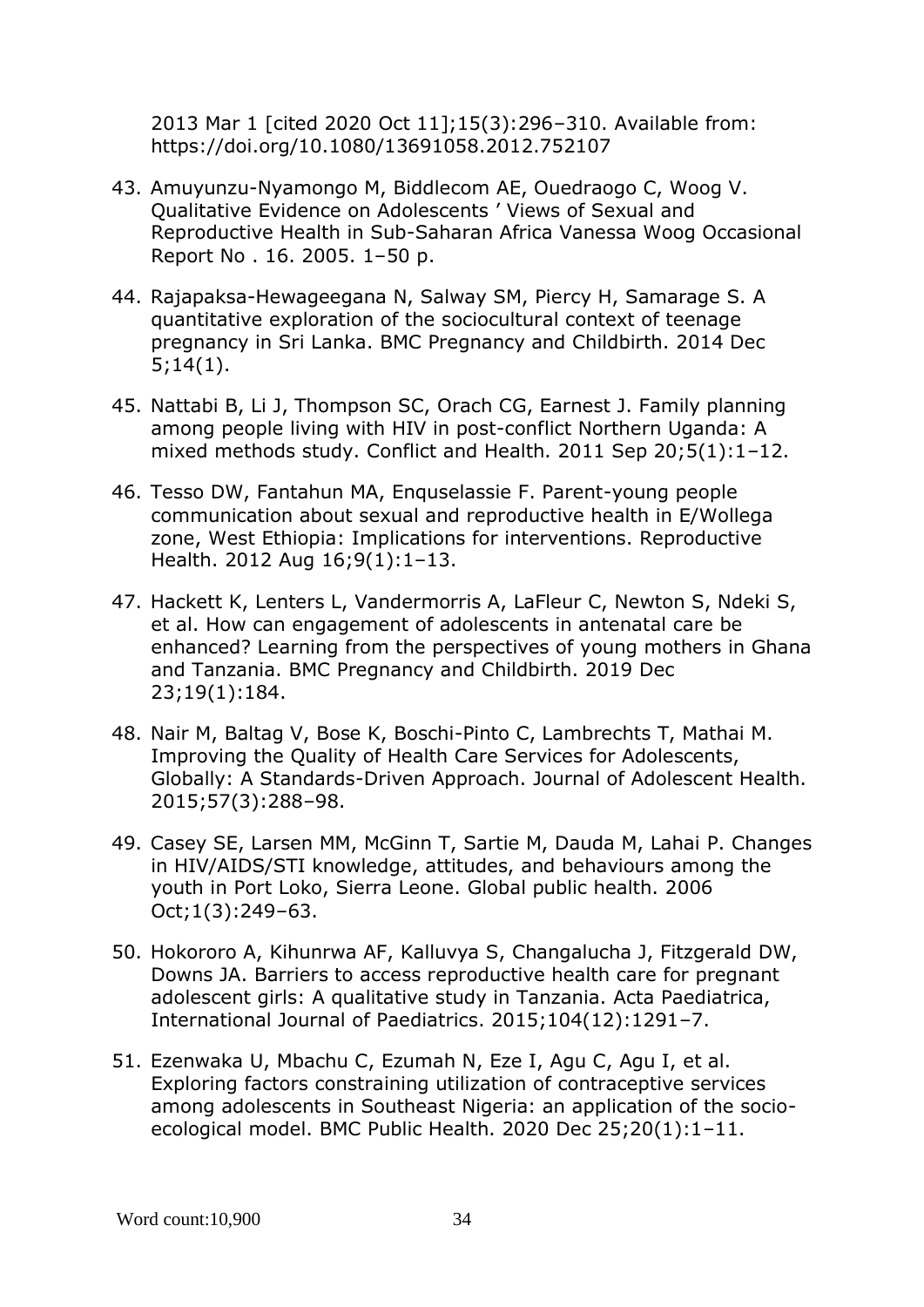- 52. Yesus D, Fantahun M. Assessing communication on sexual and reproductive health issues among high school students with their parents, Bullen Woreda, Benishangul Gumuz Region, North West Ethiopia. Ethiopian Journal of Health Development. 2010 Dec 16;24(2):89–95.
- 53. Chimphamba Gombachika B, Fjeld H, Chirwa E, Sundby J, Malata A, Maluwa A. A Social Ecological Approach to Exploring Barriers to Accessing Sexual and Reproductive Health Services among Couples Living with HIV in Southern Malawi. ISRN Public Health. 2012;2012:1–13.
- 54. Kyilleh JM, Tabong PTN, Konlaan BB. Adolescents' reproductive health knowledge, choices and factors affecting reproductive health choices: A qualitative study in the West Gonja District in Northern region, Ghana. BMC International Health and Human Rights. 2018 Jan 24;18(1):6.
- 55. Mbeba RM, Mkuye MS, Magembe GE, Yotham WL, Mellah AO, Mkuwa SB. Barriers to sexual reproductive health services and rights among young people in Mtwara district, Tanzania: a qualitative study. The Pan African medical journal. 2012;13 Suppl 1(Suppl 1):13.
- 56. Conjoh M, Zhou Z, Xiong J. Socio-Cultural Factors Affecting the Spread of HIV/AIDS among Adolescents in Sierra Leone. The Social Sciences. 2011 Apr 1;6:269–76.
- 57. Community Mobilization: Improving Reproductive Health Outcomes. 2006.
- 58. Griffin S. Literature review on Sexual and Reproductive Health Rights: Universal Access to Services, focussing on East and Southern Africa and South Asia. :28.
- 59. Özler B, Hallman K, Guimond M-F, Kelvin EA, Rogers M, Karnley E. Girl Empower – A gender transformative mentoring and cash transfer intervention to promote adolescent wellbeing: Impact findings from a cluster-randomized controlled trial in Liberia. SSM - Population Health [Internet]. 2020 Apr 1 [cited 2020 Nov 29];10:100527. Available from: http://www.sciencedirect.com/science/article/pii/S235282731930034 5
- 60. Olivier J, Tsimpo C, Gemignani R, Shojo M, Coulombe H, Dimmock F, et al. Understanding the roles of faith-based health-care providers in Africa: review of the evidence with a focus on magnitude, reach, cost, and satisfaction. The Lancet [Internet]. 2015 Oct 31 [cited 2020 Nov 25];386(10005):1765–75. Available from: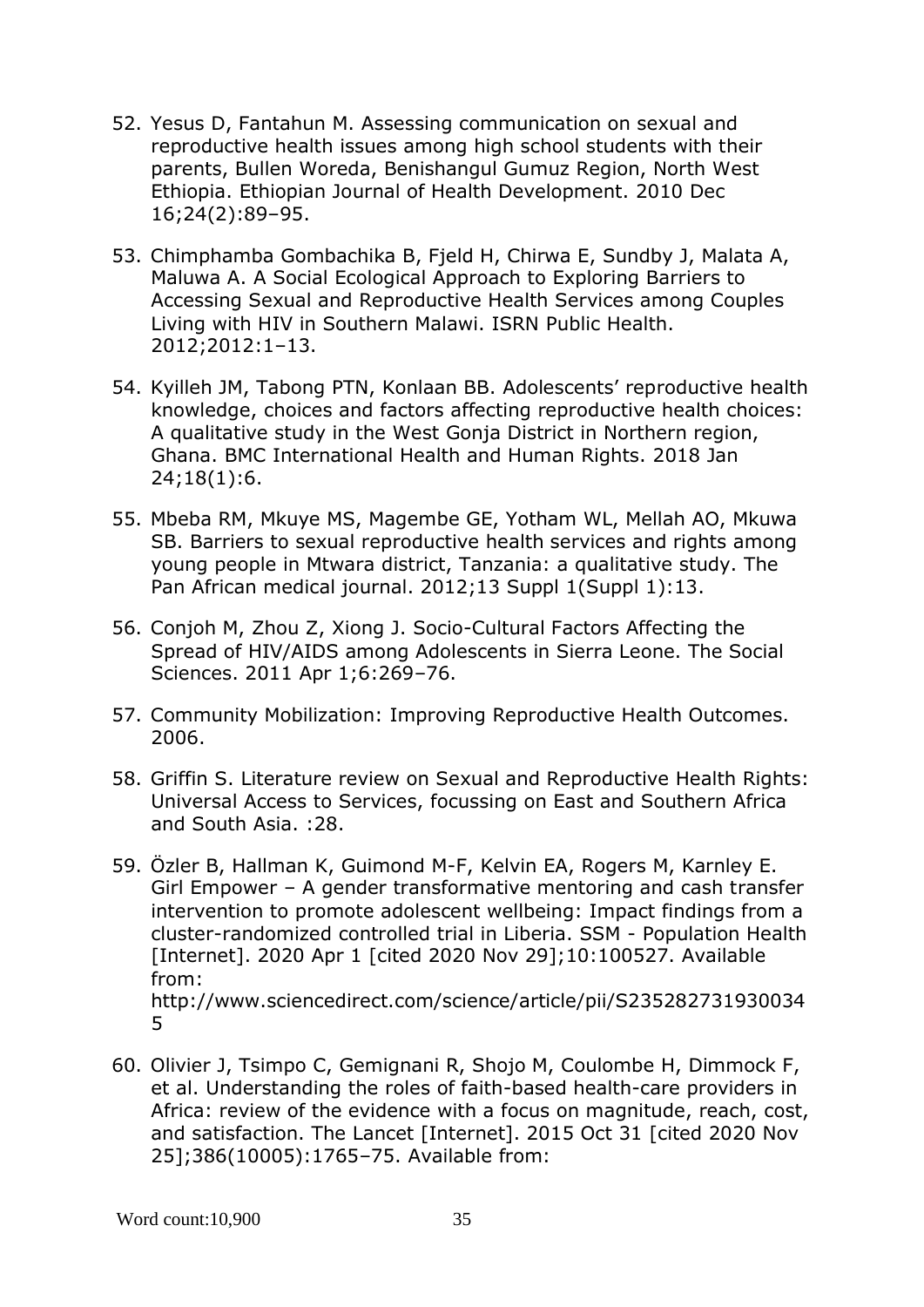http://www.sciencedirect.com/science/article/pii/S014067361560251 3

- 61. Downie R. The Road to Recovery: Rebuilding Liberia's Health System. :24.
- 62. n ward, r kader, Dankyau M. Bridging the gaps between religion and sexual and reproductive health and right. Sexual health exchange. 2004 Jan 1;1:4–5.
- 63. n h a n c i n g S e x u a l a n d R e p r o d u c t i v e H e a l t h a n d We I le in g o f o u n g P e o p l e Reproductive Health and Well-Being of Young People : Building Common Ground between the United Nations and Faith-Based Development Partners.
- 64. Tilahun M, Mengistie B, Egata G, Reda AA. Health workers' attitudes toward sexual and reproductive health services for unmarried adolescents in Ethiopia. Reprod Health [Internet]. 2012 Sep 3 [cited 2020 Oct 11];9(1):19. Available from: https://doi.org/10.1186/1742- 4755-9-19
- 65. Kennedy EC, Bulu S, Harris J, Humphreys D, Malverus J, Gray NJ. "Be kind to young people so they feel at home": a qualitative study of adolescents' and service providers' perceptions of youth-friendly sexual and reproductive health services in Vanuatu. BMC Health Serv Res [Internet]. 2013 Oct 31 [cited 2020 Jul 3];13:455. Available from: https://www.ncbi.nlm.nih.gov/pmc/articles/PMC3842673/
- 66. Birhan Z, Tushune K, Jebena MG. Sexual and reproductive health services use, perceptions, and barriers among young people in southwest Oromia, Ethiopia. Ethiopian Journal of Health Sciences [Internet]. 2018 Jan 10 [cited 2020 Oct 11];28(1):37–48. Available from: https://www.ajol.info/index.php/ejhs/article/view/164673
- 67. Maria DS, Guilamo-Ramos V, Jemmott LS, Derouin A, Villarruel A. Nurses on the Front Lines: Improving Adolescent Sexual and Reproductive Health Across Health Care Settings. Am J Nurs [Internet]. 2017 Jan [cited 2020 Oct 12];117(1):42–51. Available from: https://www.ncbi.nlm.nih.gov/pmc/articles/PMC5513155/
- 68. Byrnes AC, Freeman M. The Impact of the CEDAW Convention: Paths to Equality [Internet]. Rochester, NY: Social Science Research Network; 2012 Feb [cited 2020 Oct 15]. Report No.: ID 2011655. Available from: https://papers.ssrn.com/abstract=2011655
- 69. Convention on the Elimination of All Forms of Discrimination Against Women (CEDAW) for Youth [Internet]. UN Women. [cited 2020 Oct 15]. Available from: https://www.unwomen.org/en/digitallibrary/publications/2016/12/cedaw-for-youth

Word count:10,900 36